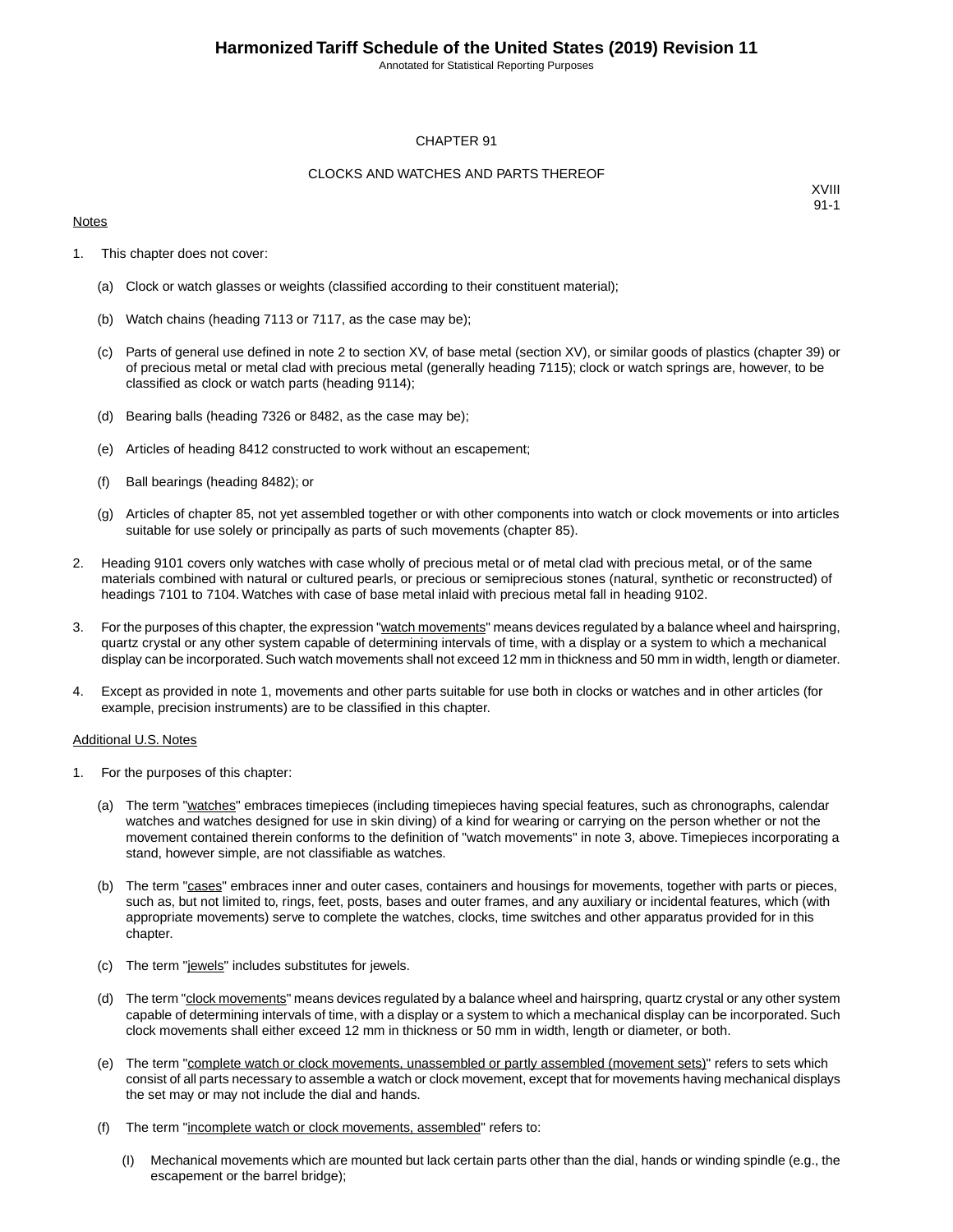Annotated for Statistical Reporting Purposes

Additional U.S. Notes (con.) XVIII 91-2

- (ii) Battery powered movements with mechanical displays which are mounted but lack certain parts other than the dial, hands, setting spindle or battery (e.g., the motor); or
- (iii) Other movements intended to operate with opto-electronic displays which are mounted but lack certain parts other than the battery (e.g., the display).
- (g) The term "rough watch or clock movements" refers to sets of unassembled parts for the assembly of watch or clock movements of a kind constructed to work with an escapement. These sets do not include escapement, balance wheel and hairspring or other regulating device, mainspring, dial or hands; they therefore consist mainly of the base plate (and any additional plates), bridges, train, motion work, winding and setting mechanism and any additional mechanisms such as automatic winding device, calendar mechanisms, chronograph, alarm, etc. These sets may be entered with or without a barrel. Each element, intended for use as it is, may itself consist of one simple piece or of several parts fitted inseparably together, but such elements may not themselves be assembled to each other.
- 2. Watch straps, watch bands and watch bracelets entered with wrist watches and of a kind normally sold therewith, whether or not attached, are classified with the watch in heading 9101 or 9102. Otherwise, watch straps, watch bands and watch bracelets shall be classified in heading 9113.
- 3. Batteries entered with battery powered watches or clocks, or with the complete, assembled movements thereof, and intended for usetherewith, are classifiable under the provision for the watch, clock or movement. Similarly, batteries entered with a complete watch or clock movement, unassembled or partly assembled (movement set) or with an incomplete watch or clock movement, assembled, and intended for use therewith, are classifiable under the provision for such movement. Batteries are otherwise classifiable in heading 8506 or 8507, whether or not suitable for use with watches or clocks.
- 4. Special Marking Requirements: With the following exceptions, any movement or case provided for in this chapter, whether imported separately or attached to an article provided for in this chapter, shall not be permitted to be entered unless conspicuously and indelibly marked by cutting, die-sinking, engraving, stamping (including by means of indelible ink), or mold-marking (either indented or raised), as specified below. Movements with opto-electronic display only and cases designed for use therewith, whether entered as separate articles or as components of assembled watches or clocks, are excepted from the marking requirements set forth in this note. The special marking requirements are as follows:
	- (a) Watch movements shall be marked on one or more of the bridges or top plates to show:
		- (i) the name of the country of manufacture;
		- (ii) the name of the manufacturer or purchaser; and
		- (iii) in words, the number of jewels, if any, serving a mechanical purpose as frictional bearings.
	- (b) Clock movements shall be marked on the most visible part of the front or back plate to show:
		- (i) the name of the country of manufacture;
		- (ii) the name of the manufacturer or purchaser; and
		- (iii) the number of jewels, if any.
	- (c) Watch cases shall be marked on the inside or outside of the back to show:
		- (i) the name of the country of manufacture; and
		- (ii) the name of the manufacturer or purchaser.
	- (d) Clock cases provided for in this chapter shall be marked on the most visible part of the outside of the back to show the name of the country of manufacture.
- 5. Products of Insular Possessions
	- (a) Except as provided in paragraphs (b) through (ij) of this note, any article provided for in this chapter which is the product of the Virgin Islands, Guam and American Samoa (hereinafter referred to as the "insular possessions") and which contains any foreign component shall be subject to duty:
		- (i) At the rates set forth in column 1, if the countries of origin of more than 50 percent in value of the foreign components are countries to products of which column 1 rates apply; and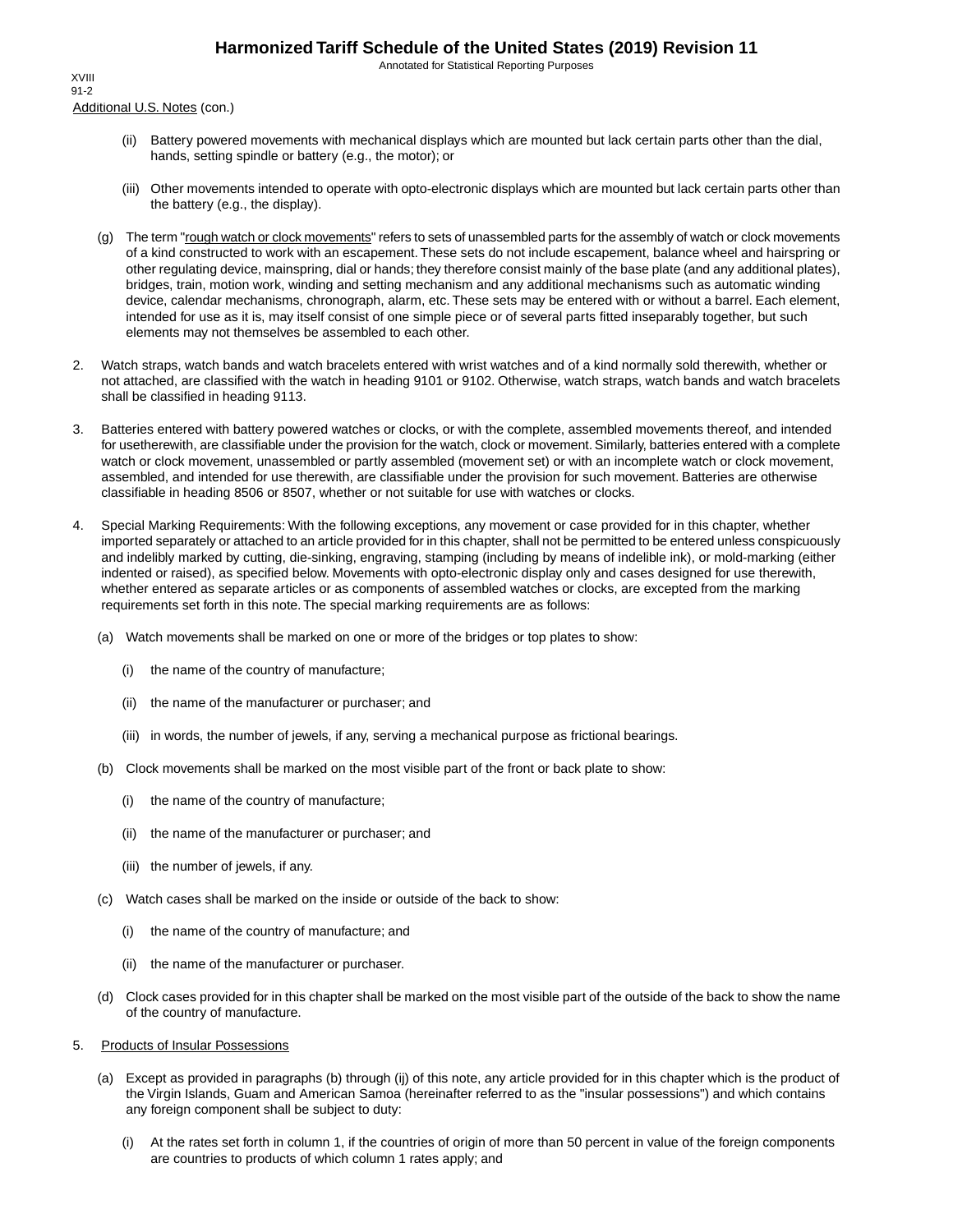Annotated for Statistical Reporting Purposes

Additional U.S. Notes (con.)

- (ii) At the rates set forth in column 2, if the countries of origin of 50 percent or more in value of the foreign components are countries to products of which column 2 rates apply.
- (b) Watch movements and watches (including watch straps, watch bands, and watch bracelets assembled onto watches) that are produced or manufactured in a United States insular possession which contain any foreign component may be admitted free of duty without regard to the value of the foreign materials such watches contain if they conform with the provisions of this note, but the total quantity of such articles entered free of duty shall not exceed the amounts established by or pursuant to paragraph (d) of this note.
- (c) Notwithstanding the provisions of paragraph (b) of this note, the provisions of this note and the benefits thereunder shall not apply to any article containing any material which is the product of any country with respect to which column 2 rates of duty apply.
- (d) (i) In calendar year 1983 the total quantity of such articles which may be entered free of duty shall not exceed 4,800,000 units.
	- (ii) In subsequent calendar years, the Secretary of Commerce and the Secretary of the Interior (hereinafter referred to as the "Secretaries"), acting jointly, shall establish a limit on the quantity which may be entered free of duty during the calendar year, and shall consider whether such limit is in the best interest of the insular possessions and not inconsistent with domestic or international trade policy considerations. The quantity the Secretaries establish in any calendar year under this paragraph shall not--
		- (A) exceed 10,000,000 units or one-ninth of apparent domestic consumption (as determined by the International Trade Commission pursuant to paragraph (e) of this note), whichever is greater;
		- (B) be decreased by more than 10 percent of the quantity established for the immediately preceding calendar year; and
		- (C) be increased to more than 7,000,000 units or by more than 20 percent of the quantity established for the immediately preceding calendar year, whichever is greater.
- (e) On or before April 1 of each calendar year (beginning with the first year in which watch imports from the United States insular possessions exceed 9,000,000 units), the International Trade Commission shall determine the apparent United States consumption of watches and watch movements during the preceding calendar year, shall report such determination to the Secretaries, and shall publish such determination in the Federal Register .
- (f) (i) In calendar year 1983, not more than 3,000,000 units of the total quantity of articles described in paragraph (d) which may be entered free of duty shall be the product of the Virgin Islands, not more than 1,200,000 units shall be the product of Guam, and not more than 600,000 units shall be the product of American Samoa.
	- (ii) For calendar year 1984 and thereafter, the Secretaries may establish new territorial shares of the total amount which may be entered free of duty, taking into account the capacity of each territory to produce and ship its assigned amounts. A territory's share in any year shall not be reduced:
		- (A) by more than 200,000 units in calendar year 1984 or 1985; and
		- (B) by more than 500,000 units in calendar year 1986 or thereafter, except that no territorial share shall be established at less than 500,000 units.
- (g) The Secretaries, acting jointly, shall allocate the calendar year duty exemptions provided by paragraphs (b), (d) and (f) of this note on a fair and equitable basis among producers located in the insular possessions, and shall issue appropriate licenses thereof. Allocations made by the Secretaries shall be final. In making the allocations, the Secretaries shall consider the potential impact of territorial production on domestic production of like articles and shall establish allocation criteria (including minimum assembly requirements) that will reasonably maximize the net amount of direct economic benefits to the insular possessions.
- (h) (i) In the case of each of calendar years 2003 through 2015, the Secretaries jointly, shall—
	- (A) verify—
		- (1) the wages paid by each producer to permanent residents of the insular possessions during the preceding calendar year (including the value of usual and customary health insurance, life insurance, and pension benefits); and
		- (2) the total quantity and value of watches and watch movements produced in the insular possessions by that producer and imported free of duty into the customs territory of the United States; and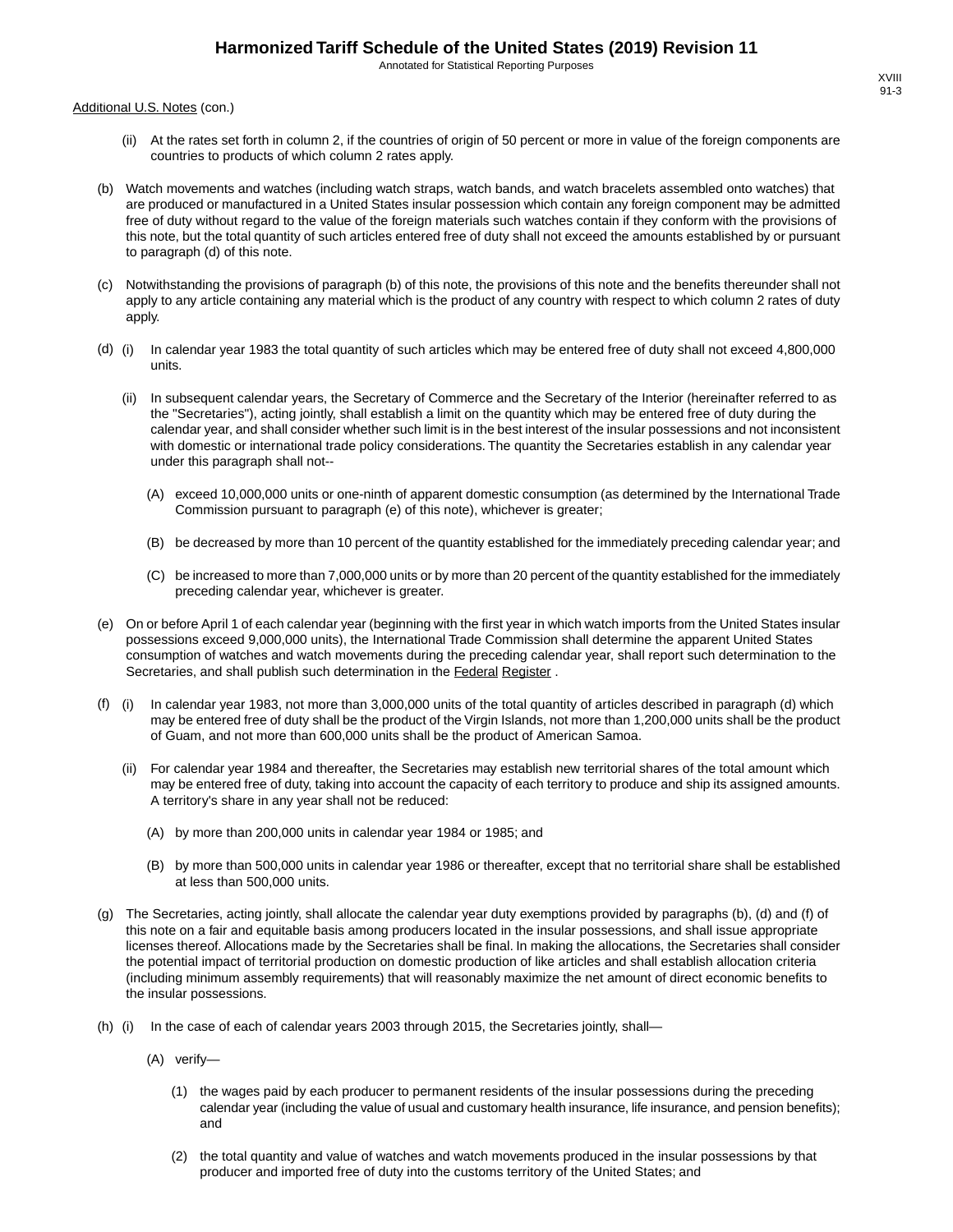Annotated for Statistical Reporting Purposes

Additional U.S. Notes (con.) XVIII 91-4

- (B) issue to each producer (not later than 60 days after the end of the preceding calendar year) a certificate for the applicable amount.
- (ii) For purposes of subparagraph (i), except as provided in subparagraphs (iii) and (iv), the term 'applicable amount' means an amount equal to the sum of—
	- (A) 90 percent of the producer's creditable wages (including the value of usual and customary health insurance, life insurance, and pension benefits) on the assembly during the preceding calendar year of the first 300,000 units; plus
	- (B) the applicable graduated declining percentage (determined each year by the Secretaries) of the producer's creditable wages (including the value of usual and customary health insurance, life insurance, and pension benefits) on the assembly during the preceding calendar year of units in excess of 300,000 but not in excess of 750,000; plus
	- (C) the difference between the duties that would have been due on each producer's watches and watch movements (excluding digital watches and excluding units in excess of the 750,000 limitation of this subparagraph) imported into the customs territory of the United States free of duty during the preceding calendar year if the watches and watch movements had been subject to duty at the rates set forth in column 1 under this chapter that were in effect on January 1, 2001, and the duties that would have been due on the watches and watch movements if the watches and watch movements had been subject to duty at the rates set forth in column 1 under this chapter that were in effect for such preceding calendar year.
- (iii) The aggregate amount of all certificates which are issued during any calendar year shall not exceed an amount which bears the same ratio to \$5,000,000 as:
	- (A) the gross national product of the United States (as determined by the Secretary of Commerce) for the preceding calendar year, bears to:
	- (B) the gross national product of the United States (as so determined) for 1982.
- (iv) (A) Subject to the provision of clause (B), if the amount of the certificates issued under subparagraph (I) would exceed the limit under subparagraph (iii), the applicable amount of each producer's certificate shall be reduced proportionately by the amount of such excess.
	- (B) The applicable amount of any producer's certificate shall not be reduced below the amount determined under subparagraph (ii)(A), except that if the application of this clause would result in the aggregate amount of the certificates exceeding the limit under subparagraph (iii), the applicable amount of each producer's certificate shall again be reduced proportionately by the amount of the excess determined after application of this clause.
- (v) Any certificate issued under subparagraph (i) shall entitle the certificate holder to secure a refund of duties equal to the face value of the certificate on any articles that are imported into the customs territory of the United States by the certificate holder. Such refunds shall be made under regulations issued by the Treasury Department. Not more than 5 percent of such refunds may be retained as a reimbursement to the Customs Service for the administrative costs of making the refunds.
- (vi) Any certificate issued under subparagraph (I), or any portion thereof, shall be negotiable.
- (vii) Any certificate issued under subparagraph (I) shall expire 1 year from the date of issuance and may be applied against duties on imports of watches and watch movements the entry of which were made within 2 years prior to the date of issuance of the certificate.
- (viii) For purposes of determining the applicable amount of any producer's certificate to be issued during calendar year 1983, the greater of:
	- (A) the producer's creditable wages for calendar year 1982; or
	- (B) 60 percent of the producer's creditable wages for calendar year 1981 shall be considered the creditable wages for calendar year 1982.
- (ij) The Secretaries are authorized to issue such regulations, not inconsistent with the provisions of this note, as they determine necessary to carry out their respective duties under this note. Such regulations shall include minimum assembly requirements. Any duty-free entry determined not to have been made in accordance with applicable regulations shall be subject to the applicable civil remedies and criminal sanctions, and, in addition, the Secretaries may cancel or restrict the license or certificate of any manufacturer found in willful violation of the regulations.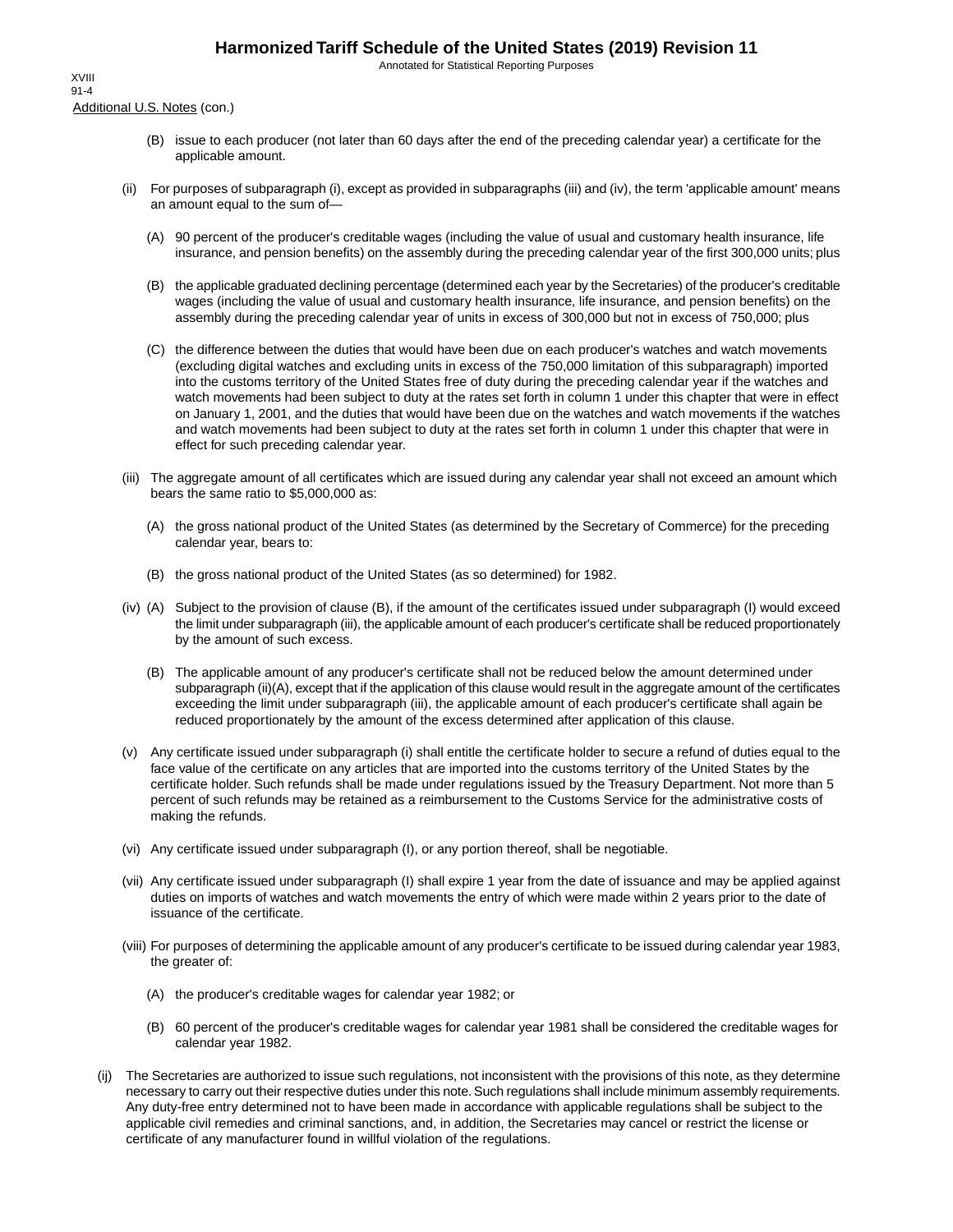Annotated for Statistical Reporting Purposes

#### **Statistical Notes**

- 1. The calculation of duties on various watches, clocks, watch movements and clock movements requires that these articles be constructively separated into their component parts and each component separately valued. The individual components shall be separately reported under the statistical suffixes show below. In each instance the sum of the values of the individual components shall be equal to the total value of the article. In those instances where the components of an article are to be separately reported under the following reporting scheme, the entry should include all the individually named components even if not included in the shipment. In such instance the entered quantity and value would be zero. For example, entry of a battery powered watch, imported without a battery, classifiable under subheading 9101.11.40 would include a line for the statistical reporting number for the battery (9101.11.4040) with the quantity and value shown as zero. To determine the proper statistical reporting number(s) for the subheadings enumerated below, the importer shall combine the applicable 8-digit subheading number with the applicable statistical suffix found below.
	- (a) The statistical suffixes for subheadings 9101.11.40, 9101.11.80, 9101.19.40, 9101.19.80, 9102.11.10, 9102.11.25, 9102.11.30, 9102.11.45, 9102.11.50, 9102.11.65, 9102.11.70, 9102.11.95, 9102.19.20, 9102.19.40, 9102.19.60 and 9102.19.80 shall be:

| Stat.  | <b>Article Description</b> | Unit of  |
|--------|----------------------------|----------|
| Suffix |                            | Quantity |
| 10     |                            | No.      |
| 20     |                            | No.      |
| 30     |                            | No.      |
| 40     | Battery                    | No.      |

(b) The statistical suffixes for subheadings 9102.91.20, 9104.00.05, 9104.00.10, 9104.00.25, 9104.00.30 and 9104.00.45 shall be:

| Stat.  | <b>Article Description</b> | Unit of   |
|--------|----------------------------|-----------|
| Suffix |                            | Quantity  |
| 10     | Movement and case          | No. of    |
|        |                            | movements |
| 20     | <b>Battery</b>             | No.       |

(c) The statistical suffixes for subheadings 9101.21.50, 9101.29.90, 9101.99.20, 9101.99.40, 9101.99.60, 9101.99.80, 9102.29.04, 9102.99.20, 9102.99.40, 9102.99.60, 9102.99.80, 9104.00.60, 9105.29.10, 9105.29.20, 9105.99.20 and 9105.99.30 shall be:

| Stat.  | <b>Article Description</b> | Unit of  |
|--------|----------------------------|----------|
| Suffix |                            | Quantity |
| 10     |                            |          |
| 20     |                            |          |

(d) The statistical suffixes for subheadings 9101.21.80, 9101.29.10, 9101.29.20, 9101.29.30, 9101.29.40, 9101.29.50, 9102.21.10, 9102.21.25, 9102.21.30, 9102.21.50, 9102.21.70, 9102.21.90, 9102.29.10, 9102.29.15, 9102.29.20, 9102.29.25, 9102.29.30, 9102.29.35, 9102.29.40, 9102.29.45, 9102.29.50, 9102.29.55 and 9102.29.60 shall be:

| Stat.<br>Suffix | <b>Article Description</b> | Unit of  |
|-----------------|----------------------------|----------|
|                 |                            | Quantity |
| 10              |                            | No.      |
| 20              |                            | No.      |
| 30              | Strap, band or bracelet    | N٥       |

(e) The statistical suffixes for subheadings 9101.91.40, 9101.91.80, 9102.91.40, 9102.91.80 and 9104.00.50 shall be:

| Stat.  | <b>Article Description</b> | Unit of        |
|--------|----------------------------|----------------|
| Suffix |                            | Quantity       |
| 10     |                            | No.            |
| 20     |                            | N <sub>O</sub> |
| 30     |                            | N٥             |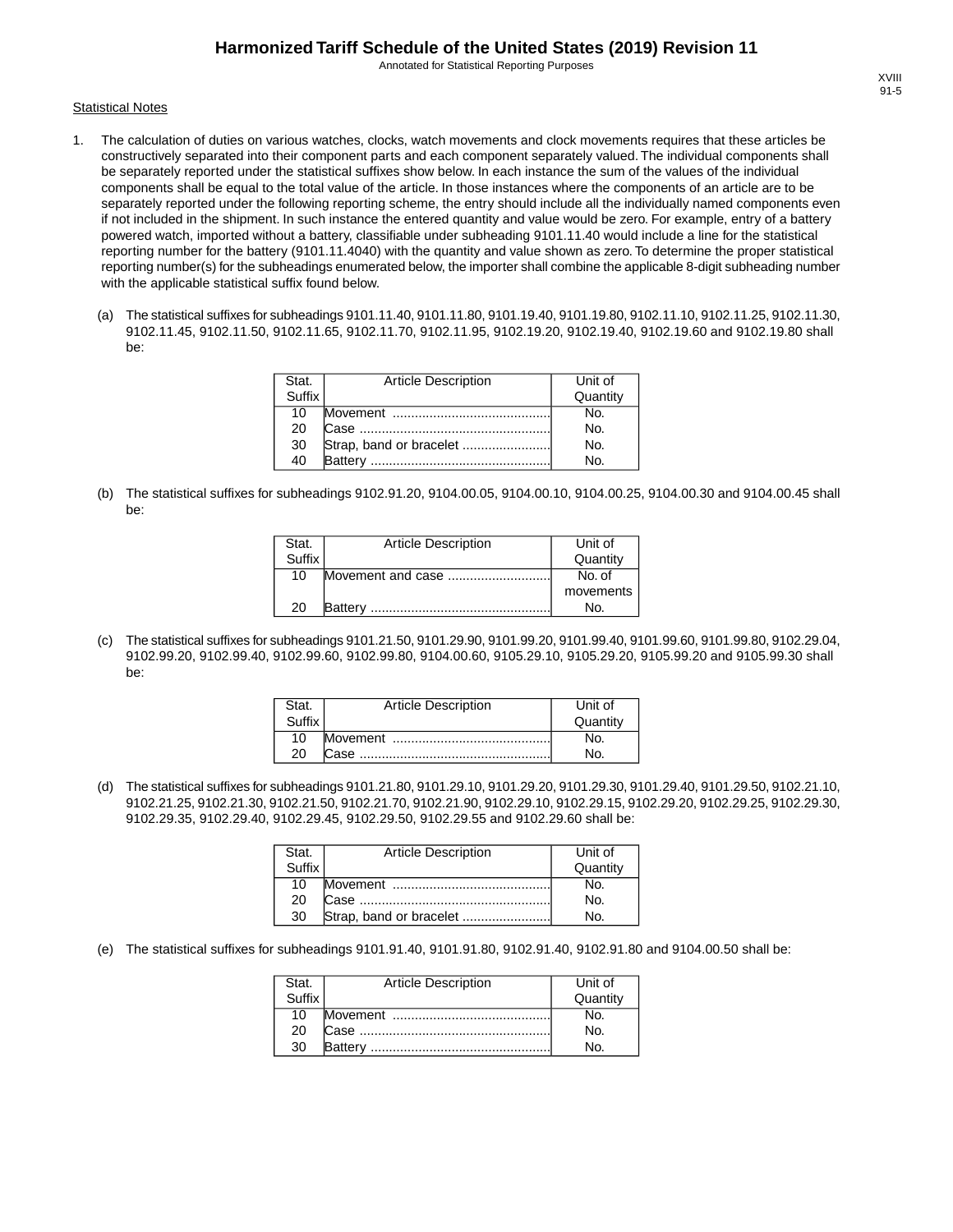Annotated for Statistical Reporting Purposes

Statistical Notes (con.) XVIII 91-6

(f) The statistical suffixes for subheading 9103.10.20 shall be:

| Stat.  | <b>Article Description</b> | Unit of   |
|--------|----------------------------|-----------|
| Suffix |                            | Quantity  |
|        | Travel clocks:             |           |
| 10     | Movement and case.         | No. of    |
|        |                            | movements |
| 20     | Battery                    | No.       |
|        | Other clocks:              |           |
| 30     | Movement and case.         | No. of    |
|        |                            | movements |
| 40     | Batterv                    | Nο.       |

(g) The statistical suffixes for subheadings 9103.10.40 and 9103.10.80 shall be:

| Stat.  | <b>Article Description</b> | Unit of  |
|--------|----------------------------|----------|
| Suffix |                            | Quantity |
|        | Travel clocks:             |          |
| 10     | Movement                   | No.      |
| 20     |                            | No.      |
| 30     |                            | No.      |
|        | Other clocks:              |          |
| 40     | Movement                   | No.      |
| 50     |                            | No.      |
| 60     | Battery                    | No.      |

(h) The statistical suffixes for subheadings 9103.90.00, 9105.19.10 and 9105.19.20 shall be:

| Stat.<br>Suffix | <b>Article Description</b> | Unit of<br>Quantity |
|-----------------|----------------------------|---------------------|
|                 | Travel clocks:             |                     |
| 10              | Movement                   | No.                 |
| 20              |                            | No.                 |
|                 | Other clocks:              |                     |
| 30              | Movement                   | No.                 |
| 40              | Case                       | No.                 |

(ij) The statistical suffixes for subheading 9105.11.40 shall be:

| Stat.  | <b>Article Description</b>             | Unit of   |
|--------|----------------------------------------|-----------|
| Suffix |                                        | Quantity  |
| 10     | Clocks capable of operating only on AC |           |
|        | power                                  | No.       |
|        | Dther:                                 |           |
|        | Travel clocks:                         |           |
| 20     | Movement and case                      | No. of    |
|        |                                        | movements |
| 30     | Battery<br>                            | No.       |
|        | Other clocks:                          |           |
| 40     | Movement and case                      | No. of    |
|        |                                        | movements |
| 50     | Battery<br>                            | No.       |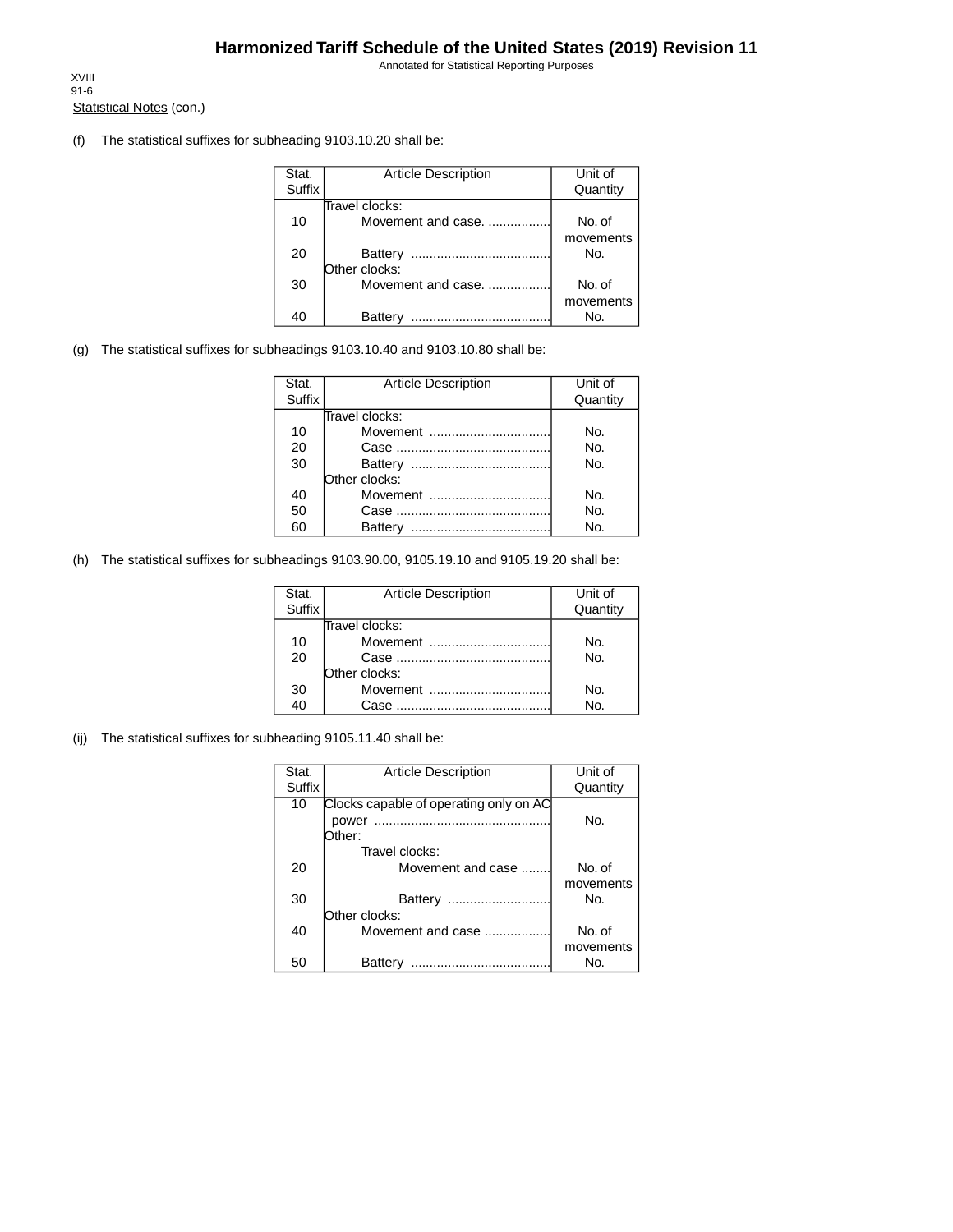Annotated for Statistical Reporting Purposes

#### Statistical Notes (con.)

(k) The statistical suffixes for subheading 9105.11.80 shall be:

| Stat.         | <b>Article Description</b>             | Unit of  |
|---------------|----------------------------------------|----------|
| <b>Suffix</b> |                                        | Quantity |
|               | Clocks capable of operating only on AC |          |
|               | power:                                 |          |
| 05            | Movement                               | No.      |
| 15            | Case                                   | No.      |
|               | Other:                                 |          |
|               | Travel clocks:                         |          |
| 20            | Movement                               | No.      |
| 30            | Case                                   | No.      |
| 40            |                                        | No.      |
|               | Other clocks:                          |          |
| 50            | Movement                               | No.      |
| 60            |                                        | No.      |
| 70            | Battery                                | No.      |

(l) The statistical suffixes for subheading 9105.19.30 shall be:

| Stat.  | <b>Article Description</b> | Unit of  |
|--------|----------------------------|----------|
| Suffix |                            | Quantity |
|        | Travel clocks:             |          |
| 10     | Movement                   | No.      |
|        | Dutiable                   | Jwls.    |
| 20     |                            | No.      |
|        | Other clocks:              |          |
| 30     | Movement                   | No.      |
|        | Dutiable                   | Jwls.    |
| 40     | Case                       | No.      |

(m) The statistical suffixes for subheadings 9105.21.40 and 9105.91.40 shall be:

| Stat.  | <b>Article Description</b>             | Unit of   |
|--------|----------------------------------------|-----------|
| Suffix |                                        | Quantity  |
| 10     | Clocks capable of operating only on AC |           |
|        | power                                  | No.       |
|        | Other clocks:                          |           |
| 20     | Movement and case                      | No. of    |
|        |                                        | movements |
| 30     | Battery                                | No.       |

#### (n) The statistical suffixes for subheadings 9105.21.80 and 9105.91.80 shall be:

| Stat.         | <b>Article Description</b>             | Unit of  |
|---------------|----------------------------------------|----------|
| <b>Suffix</b> |                                        | Quantity |
|               | Clocks capable of operating only on AC |          |
|               | power                                  |          |
| 10            | Movement                               | No.      |
| 20            |                                        | No.      |
|               | Other clocks:                          |          |
| 30            | Movement                               | No.      |
| 40            |                                        | No.      |
| 50            | Battery                                | Nο.      |

(o) The statistical suffixes for subheading 9106.90.55 shall be:

| Stat.  | <b>Article Description</b> | Unit of  |
|--------|----------------------------|----------|
| Suffix |                            | Quantity |
| 10     |                            |          |
| 20     |                            |          |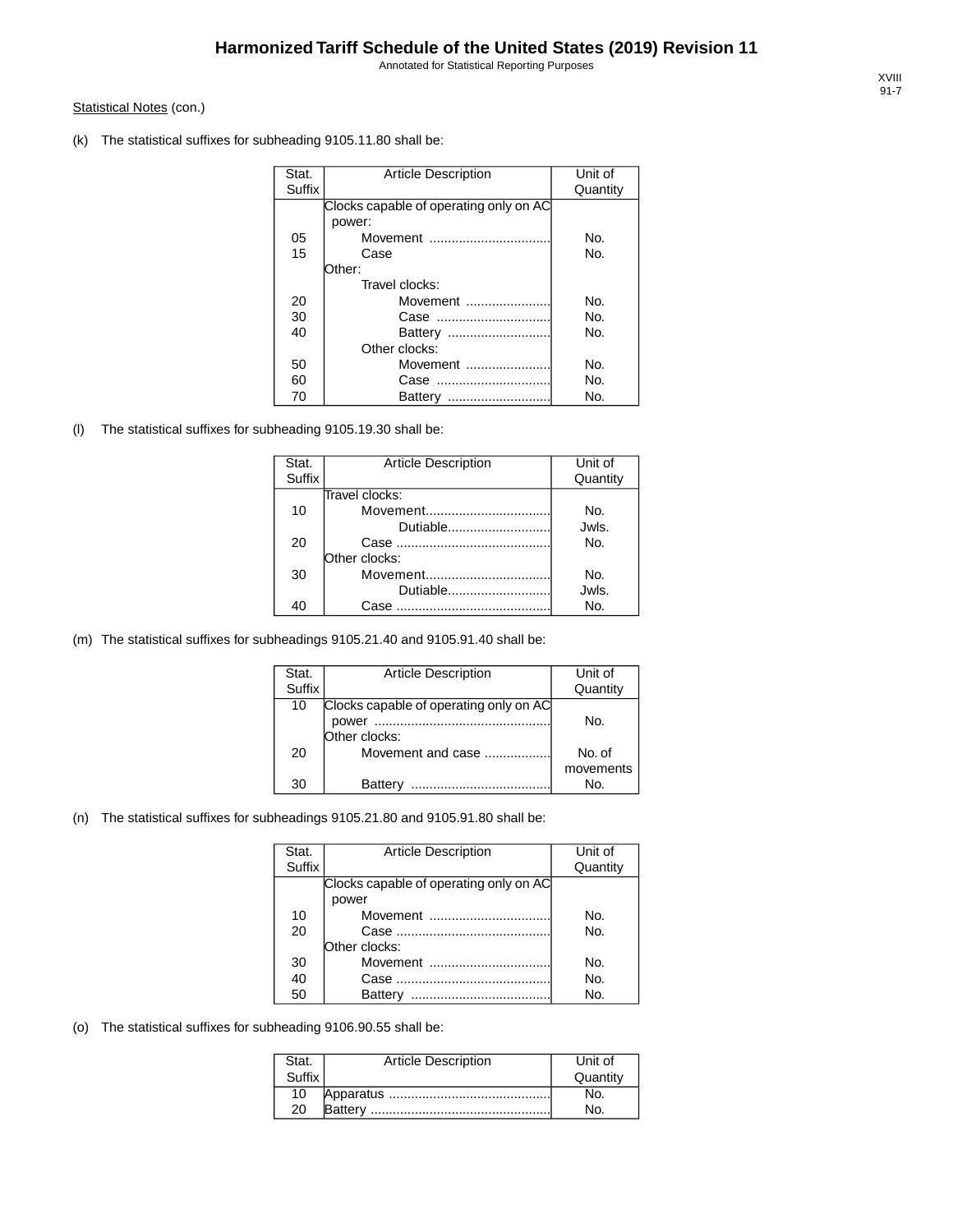Annotated for Statistical Reporting Purposes

Statistical Notes (con.) XVIII 91-8

(p) The statistical suffixes for subheadings 9105.29.30 and 9105.99.40 shall be:

| Stat.  | <b>Article Description</b> | Unit of  |
|--------|----------------------------|----------|
| Suffix |                            | Quantity |
| 10     |                            | N٥       |
|        | Dutiable                   | Jwls.    |
| 20     | Case                       | No       |

(q) The statistical suffixes for subheadings 9108.11.40, 9108.11.80, 9108.12.00, 9108.19.40 and 9108.19.80 shall be:

| Stat.  | <b>Article Description</b> | Unit of  |
|--------|----------------------------|----------|
| Suffix |                            | Quantity |
| 10     |                            | NO.      |
| 20     |                            | No.      |

(r) The statistical suffixes for subheadings 9109.10.10, 9109.10.20, 9109.10.30, 9109.10.40, 9109.10.50, 9109.10.60, 9109.10.70 and 9109.10.80 shall be:

| Stat.  | <b>Article Description</b>            | Unit of  |
|--------|---------------------------------------|----------|
| Suffix |                                       | Quantity |
| 10     | Clocks movements capable of operating |          |
|        |                                       | No.      |
|        | Other clock movements:                |          |
| 20     | Movement                              | No.      |
| 30     | <b>Battery</b><br>                    | No.      |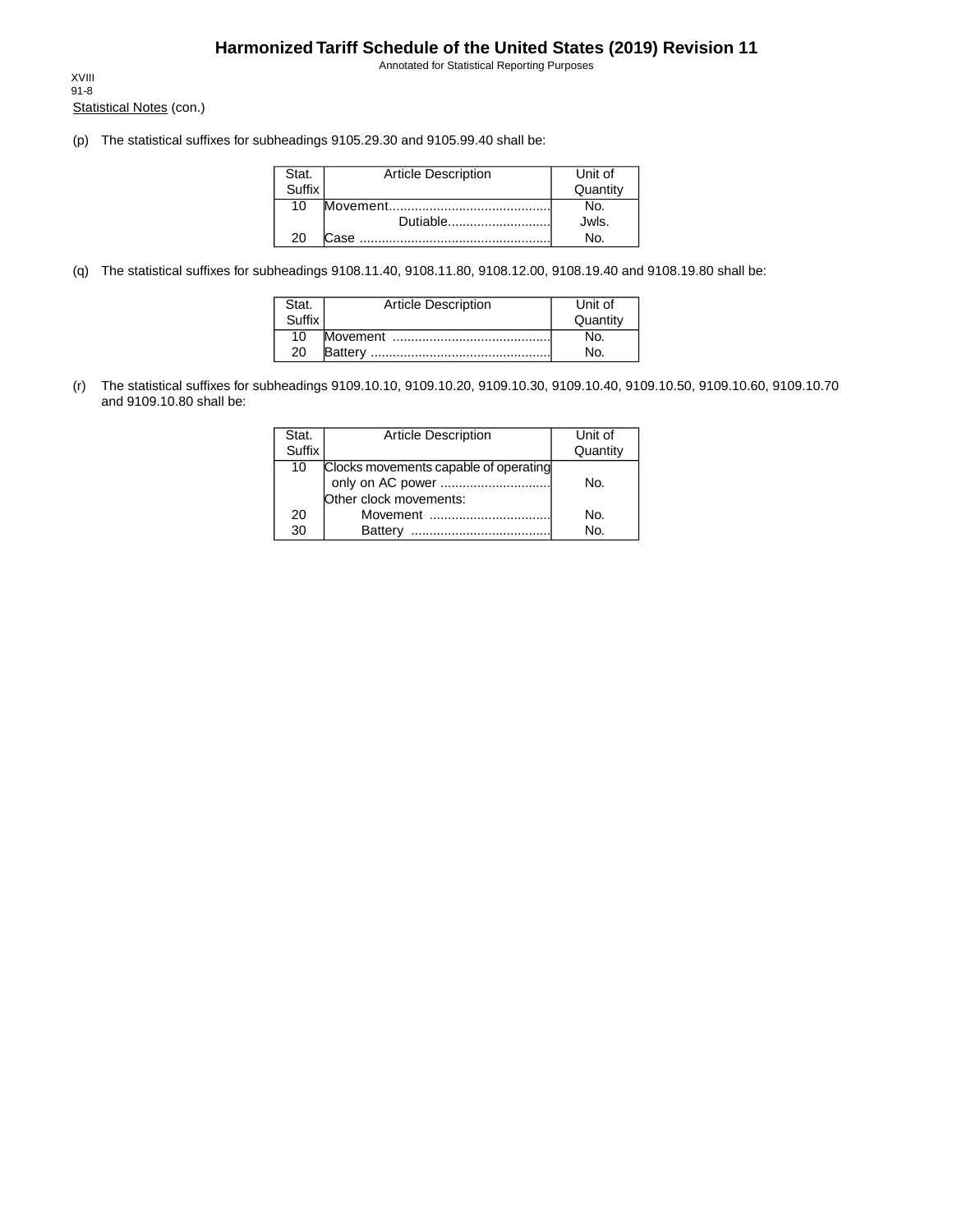Annotated for Statistical Reporting Purposes

| Heading/                      | Stat.                    |                                                                                                                                                                                                                                                                                                                                                    | Unit                     |                                                                                                    | Rates of Duty                                                                                                                                                                     |                                                                                                                  |
|-------------------------------|--------------------------|----------------------------------------------------------------------------------------------------------------------------------------------------------------------------------------------------------------------------------------------------------------------------------------------------------------------------------------------------|--------------------------|----------------------------------------------------------------------------------------------------|-----------------------------------------------------------------------------------------------------------------------------------------------------------------------------------|------------------------------------------------------------------------------------------------------------------|
| Subheading                    | Suf-<br>fix              | Article Description                                                                                                                                                                                                                                                                                                                                | of<br>Quantity           | General                                                                                            | $\mathbf{1}$<br>Special                                                                                                                                                           | $\overline{2}$                                                                                                   |
| 9101<br>9101.11<br>9101.11.40 | $\mathbf{\underline{1}}$ | Wrist watches, pocket watches and other watches, including<br>stop watches, with case of precious metal or of metal clad with<br>precious metal:<br>Wrist watches, electrically operated, whether or not<br>incorporating a stop watch facility:<br>With mechanical display only:<br>Having no jewels or only one jewel in the                     |                          |                                                                                                    |                                                                                                                                                                                   |                                                                                                                  |
|                               |                          |                                                                                                                                                                                                                                                                                                                                                    | $\mathbf{\underline{1}}$ | $51¢$ each $+$<br>6.25% on the<br>case and strap.<br>band or<br>bracelet $+5.3%$<br>on the battery | Free (AU, BH, CA,<br>CL, CO, D, E, IL,<br>JO, KR, MA, MX,<br>OM, P, PA, PE, R,<br>SG)                                                                                             | $$2.25$ each +<br>45% on the<br>case $+80%$<br>on the strap,<br>band or<br>$bracelet +$<br>35% on the<br>battery |
| 9101.11.80                    | $\mathbf{\underline{1}}$ |                                                                                                                                                                                                                                                                                                                                                    |                          | $87¢$ each $+$<br>6.25% on the<br>case and strap,<br>band or<br>bracelet $+5.3%$<br>on the battery | Free (AU, BH, CA,<br>CL, CO, D, E, IL,<br>JO, KR, MA, MX,<br>OM, P, PA, PE, R,<br>SG)                                                                                             | $$3.25$ each +<br>45% on the<br>case $+80%$<br>on the strap,<br>band or<br>bracelet $+$<br>35% on the<br>battery |
| 9101.19<br>9101.19.20         | 20                       | Other:<br>Straps, bands or bracelets entered with<br>watches of subheading 9101.19.20 and<br>classifiable therewith pursuant to additional<br>U.S. note 2 to this chapter; all the foregoing<br>whether or not attached to such watches at<br>the time of entry:<br>Of textile material or of base metal,<br>whether or not gold- or silver-plated | <b>No</b>                |                                                                                                    |                                                                                                                                                                                   | 35%                                                                                                              |
|                               | 40                       |                                                                                                                                                                                                                                                                                                                                                    |                          |                                                                                                    |                                                                                                                                                                                   |                                                                                                                  |
| 9101.19.40                    | 80<br>$\frac{1}{2}$      | Other, having no jewels or only one jewel in the                                                                                                                                                                                                                                                                                                   | $\underline{1}$          | $41¢$ each + 5%<br>on case and<br>strap, band or<br>$bracket + 4.2\%$<br>on the battery            | Free (AU, BH, CA,<br>CL, CO, D, E, IL,<br>JO, MA, MX, OM,<br>P, PA, PE, R, SG)<br>8.2¢ each + 1% on<br>the case and strap,<br>band or bracelet $+$<br>0.8% on the battery<br>(KR) | $$2.25$ each +<br>45% on the<br>case $+80%$<br>on the strap,<br>band or<br>$bracelet +$<br>35% on the<br>battery |
| 9101.19.80                    | $\mathbf{\underline{1}}$ |                                                                                                                                                                                                                                                                                                                                                    | $\mathbf{\underline{1}}$ | on case and<br>strap, band or<br>bracelet $+3.7%$<br>on the battery                                | 61¢ each + 4.4% Free (AU, BH, CA,<br>CL, CO, D, E, IL,<br>JO, KR, MA, MX,<br>OM, P, PA, PE, R,<br>SG)                                                                             | \$3.25 each +<br>45% on the<br>case $+80%$<br>on the strap,<br>band or<br>$bracelet +$<br>35% on the<br>battery  |
|                               |                          |                                                                                                                                                                                                                                                                                                                                                    |                          |                                                                                                    |                                                                                                                                                                                   |                                                                                                                  |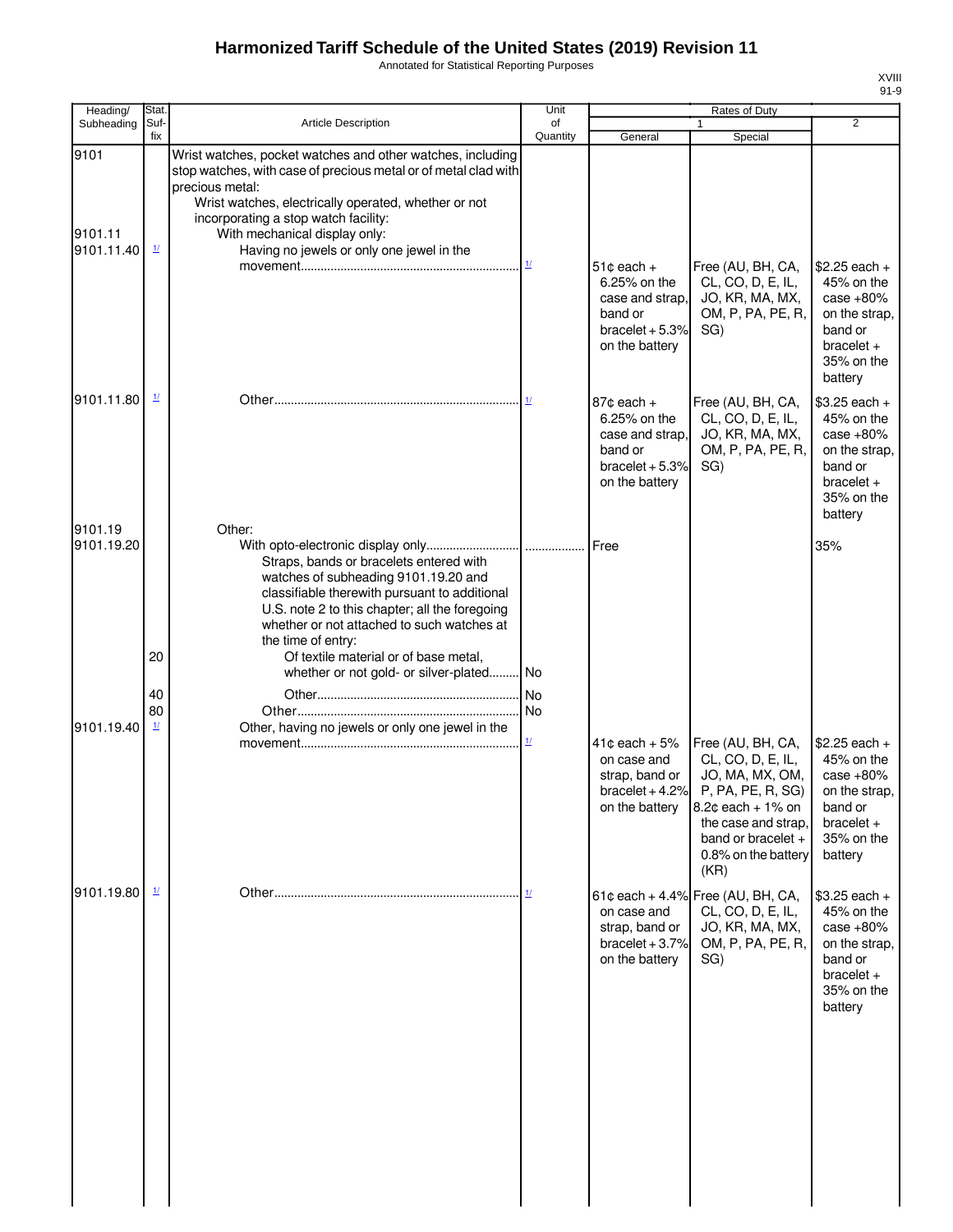Annotated for Statistical Reporting Purposes

| Heading/               | Stat.                    |                                                                                                                                                                                                                                                                                                                                                                                                                                                                                                   | Unit           |                                                                         | Rates of Duty                                                                            |                                                                                     |
|------------------------|--------------------------|---------------------------------------------------------------------------------------------------------------------------------------------------------------------------------------------------------------------------------------------------------------------------------------------------------------------------------------------------------------------------------------------------------------------------------------------------------------------------------------------------|----------------|-------------------------------------------------------------------------|------------------------------------------------------------------------------------------|-------------------------------------------------------------------------------------|
| Subheading             | Suf-<br>fix              | Article Description                                                                                                                                                                                                                                                                                                                                                                                                                                                                               | of<br>Quantity | General                                                                 | $\mathbf{1}$<br>Special                                                                  | 2                                                                                   |
| 9101 (con.)<br>9101.21 |                          | Wrist watches, pocket watches and other watches, including<br>stop watches, with case of precious metal or of metal clad with<br>precious metal: (con.)<br>Other wrist watches, whether or not incorporating a stop<br>watch facility:<br>With automatic winding:<br>Having over 17 jewels in the movement:<br>Straps, bands or bracelets entered with<br>watches of subheading 9101.21.50 and<br>classifiable therewith pursuant to additional<br>U.S. note 2 to this chapter; all the foregoing |                |                                                                         |                                                                                          |                                                                                     |
| 9101.21.10 00          |                          | whether or not attached to such watches at<br>the time of entry:<br>Of textile material or of base metal,                                                                                                                                                                                                                                                                                                                                                                                         |                |                                                                         | Free (AU, BH, CA,<br>CL, CO, D, E, IL,<br>JO, KR, MA, MX,<br>OM, P, PA, PE, R,<br>SG)    | 80%                                                                                 |
| 9101.21.30 00          |                          |                                                                                                                                                                                                                                                                                                                                                                                                                                                                                                   |                |                                                                         | Free (A, AU, BH,<br>CA, CL, CO, D, E,<br>IL, JO, KR, MA,<br>MX, OM, P, PA,<br>PE, R, SG) | 80%                                                                                 |
| 9101.21.50             | $\mathbf{\underline{1}}$ |                                                                                                                                                                                                                                                                                                                                                                                                                                                                                                   |                | Free                                                                    |                                                                                          | $$11.50$ each +<br>45% on the<br>case                                               |
| 9101.21.80             | $\frac{1}{2}$            |                                                                                                                                                                                                                                                                                                                                                                                                                                                                                                   |                | $$1.61$ each +<br>4.4% on the<br>case and strap,<br>band or<br>bracelet | Free (AU, BH, CA,<br>CL, CO, D, E, IL,<br>JO, KR, MA, MX,<br>OM, P, PA, PE, R,<br>SG)    | $$5.75$ each +<br>45% on the<br>case $+80%$<br>on the strap,<br>band or<br>bracelet |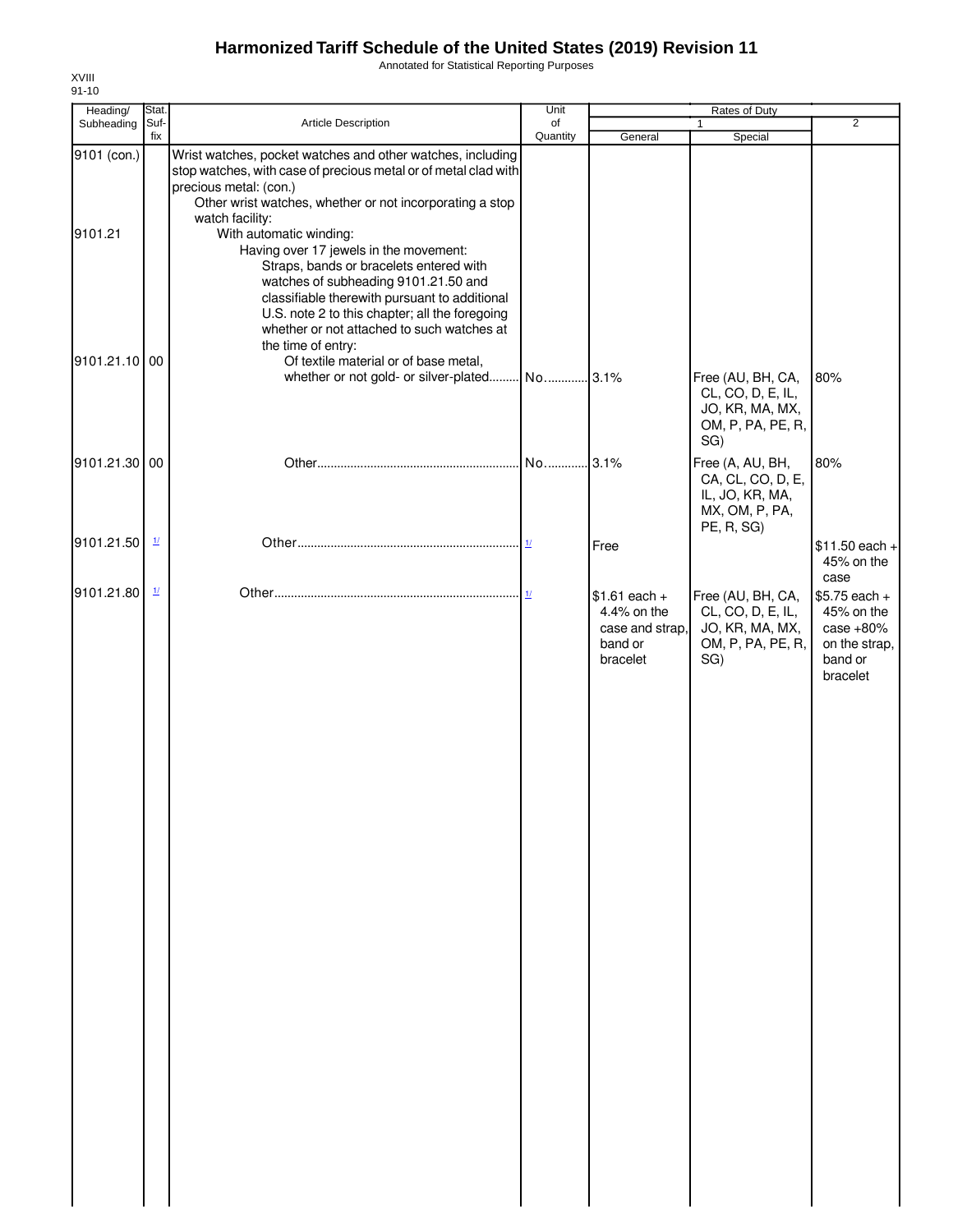Annotated for Statistical Reporting Purposes

| xviii |  |
|-------|--|
| 91-11 |  |

| Heading/               | Stat.                    |                                                                                                                                                                                                                                                         | Unit                               | Rates of Duty                                                       |                                                                                                                                                                                          |                                                                                      |
|------------------------|--------------------------|---------------------------------------------------------------------------------------------------------------------------------------------------------------------------------------------------------------------------------------------------------|------------------------------------|---------------------------------------------------------------------|------------------------------------------------------------------------------------------------------------------------------------------------------------------------------------------|--------------------------------------------------------------------------------------|
| Subheading             | Suf-<br>fix              | <b>Article Description</b>                                                                                                                                                                                                                              | of<br>Quantity                     | General                                                             | 1<br>Special                                                                                                                                                                             | $\overline{2}$                                                                       |
| 9101 (con.)<br>9101.29 |                          | Wrist watches, pocket watches and other watches, including<br>stop watches, with case of precious metal or of metal clad with<br>precious metal: (con.)<br>Other wrist watches, whether or not incorporating a stop<br>watch facility: (con.)<br>Other: |                                    |                                                                     |                                                                                                                                                                                          |                                                                                      |
| 9101.29.10             | $\overline{\mathbf{1}l}$ | Having no jewels or only one jewel in the                                                                                                                                                                                                               | $\frac{1}{2}$                      | $40$ ¢ each + $5%$<br>on the case and<br>strap, band or<br>bracelet | Free (AU, BH, CA,<br>CL, CO, D, E, IL,<br>JO, KR, MA, MX,<br>OM, P, PA, PE, R,<br>SG)                                                                                                    | $$2.25$ each +<br>45% on the<br>case $+80%$<br>on the strap,<br>band or<br>bracelet  |
| 9101.29.20             | $\overline{\mathbf{1}l}$ | Having over 1 jewel but not over 7 jewels in the                                                                                                                                                                                                        | $\mathbf{\underline{1}}$           | on the case and<br>strap, band or<br>bracelet                       | 61¢ each + 4.4% Free (AU, BH, CA,<br>CL, CO, D, E, IL,<br>JO, KR, MA, MX,<br>OM, P, PA, PE, R,<br>SG)                                                                                    | $$3.25$ each +<br>45% on the<br>case $+80%$<br>on the strap,<br>band or<br>bracelet  |
| 9101.29.30             | $\frac{1}{2}$            | Having over 7 jewels but not over 17 jewels in the<br>movement:<br>With movement valued not over \$15 each<br>With movement measuring not over 15.2                                                                                                     | $\frac{1}{2}$                      | strap, band or<br>bracelet                                          | \$2.28 each + 5% Free (AU, BH, CA,<br>on the case and CL, CO, D, E, IL,<br>JO, MA, MX, OM,<br>P, PA, PE, R, SG)<br>45.6¢ each + 1% on<br>the case and strap,<br>band or bracelet<br>(KR) | $$4.75$ each +<br>45% on the<br>$case + 80%$<br>on the strap,<br>band or<br>bracelet |
| 9101.29.40             | $\mathbf{\underline{1}}$ | With movement measuring over 15.2                                                                                                                                                                                                                       | $\underline{\mathit{1}\mathit{l}}$ | strap, band or<br>bracelet                                          | \$1.92 each + 5% Free (AU, BH, CA,<br>on the case and CL, CO, D, E, IL,<br>JO, MA, MX, OM,<br>P, PA, PE, R, SG)<br>38.4¢ each + 1% on<br>the case and strap,<br>band or bracelet<br>(KR) | $$4.75$ each +<br>45% on the<br>$case + 80%$<br>on the strap,<br>band or<br>bracelet |
| 9101.29.50             | $\frac{1}{2}$            | With movement valued over \$15 each 1/                                                                                                                                                                                                                  |                                    | on the case and<br>strap, band or<br>bracelet                       | 90¢ each + 4.4% Free (AU, BH, CA,<br>CL, CO, D, E, IL,<br>JO, KR, MA, MX,<br>OM, P, PA, PE, R,<br>SG)                                                                                    | $$4.75$ each +<br>45% on the<br>$case + 80%$<br>on the strap,<br>band or<br>bracelet |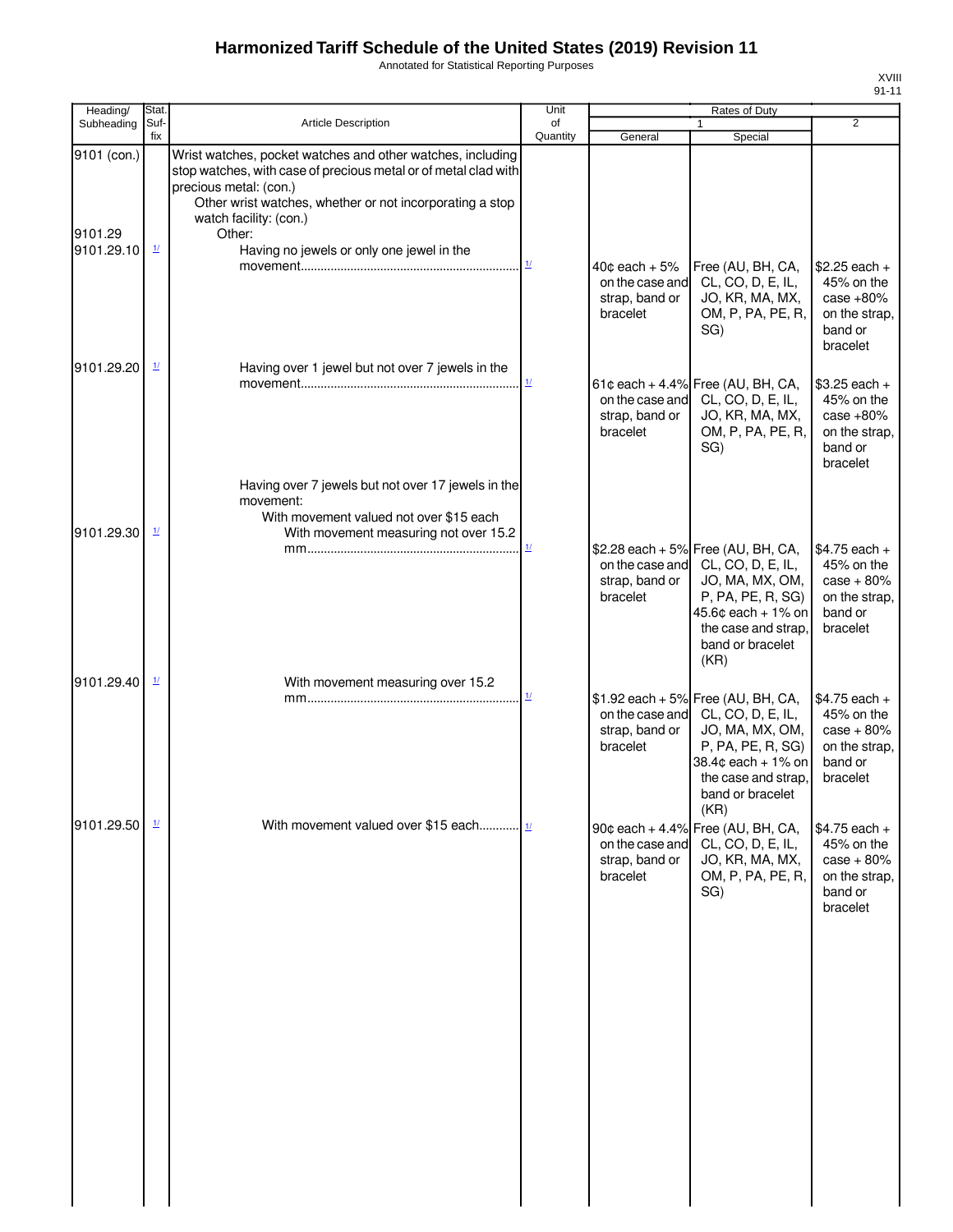Annotated for Statistical Reporting Purposes

| Heading/                         | Stat.                    |                                                                                                                                                                                                                                                                                                                                          | Unit                      |                                  | Rates of Duty                                                                            |                                                                |
|----------------------------------|--------------------------|------------------------------------------------------------------------------------------------------------------------------------------------------------------------------------------------------------------------------------------------------------------------------------------------------------------------------------------|---------------------------|----------------------------------|------------------------------------------------------------------------------------------|----------------------------------------------------------------|
| Subheading                       | Suf-<br>fix              | <b>Article Description</b>                                                                                                                                                                                                                                                                                                               | of<br>Quantity            | General                          | $\mathbf{1}$<br>Special                                                                  | 2                                                              |
| 9101 (con.)<br>9101.29<br>(con.) |                          | Wrist watches, pocket watches and other watches, including<br>stop watches, with case of precious metal or of metal clad with<br>precious metal: (con.)<br>Other wrist watches, whether or not incorporating a stop<br>watch facility: (con.)<br>Other: (con.)<br>Having over 17 jewels in the movement:                                 |                           |                                  |                                                                                          |                                                                |
| 9101.29.70 00                    |                          | Straps, bands or bracelets entered with<br>watches of subheading 9101.29.90 and<br>classifiable therewith pursuant to additional<br>U.S. note 2 to this chapter; all the foregoing<br>whether or not attached to such watches at<br>the time of entry:<br>Of textile material or of base metal,<br>whether or not gold- or silver-plated | No 3.1%                   |                                  | Free (AU, BH, CA,<br>CL, CO, D, E, IL,<br>JO, KR, MA, MX,<br>OM, P, PA, PE, R,<br>SG)    | 80%                                                            |
| 9101.29.80                       | 00                       |                                                                                                                                                                                                                                                                                                                                          |                           |                                  | Free (A, AU, BH,<br>CA, CL, CO, D, E,<br>IL, JO, KR, MA,<br>MX, OM, P, PA,<br>PE, R, SG) | 80%                                                            |
| 9101.29.90                       | $\mathbf{\underline{1}}$ | Other:                                                                                                                                                                                                                                                                                                                                   |                           | Free                             |                                                                                          | $$11.50$ each +<br>45% on the<br>case                          |
| 9101.91<br>9101.91.20 00         |                          | Electrically operated:<br>Other:                                                                                                                                                                                                                                                                                                         |                           |                                  |                                                                                          | 35%                                                            |
| 9101.91.40                       | $\mathbf{\underline{1}}$ | Having no jewels or only one jewel in the                                                                                                                                                                                                                                                                                                | $\frac{1}{2}$             | Free                             |                                                                                          | $$2.25$ each +<br>45% on the<br>$case + 35%$<br>on the battery |
| 9101.91.80                       | $\mathbf{\underline{1}}$ |                                                                                                                                                                                                                                                                                                                                          |                           | Free                             |                                                                                          | $$3.25$ each +<br>45% on the<br>$case + 35%$<br>on the battery |
| 9101.99<br>9101.99.20            | $\mathbf{\underline{1}}$ | Other:<br>Having no jewels or not over 7 jewels in the                                                                                                                                                                                                                                                                                   | $\underline{\mathcal{H}}$ | Free                             |                                                                                          | $$2.25$ each +<br>45% on the                                   |
| 9101.99.40                       | $\mathbf{\underline{1}}$ | Having over 7 but not over 17 jewels in the<br>movement:<br>With movement valued not over \$15 each $\frac{1}{1}$                                                                                                                                                                                                                        |                           | $98¢$ each $+3\%$<br>on the case | Free (A, AU, BH,<br>CA, CL, CO, D, E,<br>IL, JO, MA, MX,<br>OM, P, PA, PE, R,<br>SG)     | case<br>$$4.75$ each +<br>45% on the<br>case                   |
| 9101.99.60                       | $\mathbf{\underline{1}}$ | With movement valued over \$15 each 1/                                                                                                                                                                                                                                                                                                   |                           | Free                             | 19.6¢ each + 0.6%<br>on the case (KR)                                                    | $$4.75$ each +<br>45% on the                                   |
| 9101.99.80                       | $\mathbf{\underline{1}}$ |                                                                                                                                                                                                                                                                                                                                          |                           | Free                             |                                                                                          | case<br>$$11.50$ each +<br>45% on the<br>case                  |
|                                  |                          |                                                                                                                                                                                                                                                                                                                                          |                           |                                  |                                                                                          |                                                                |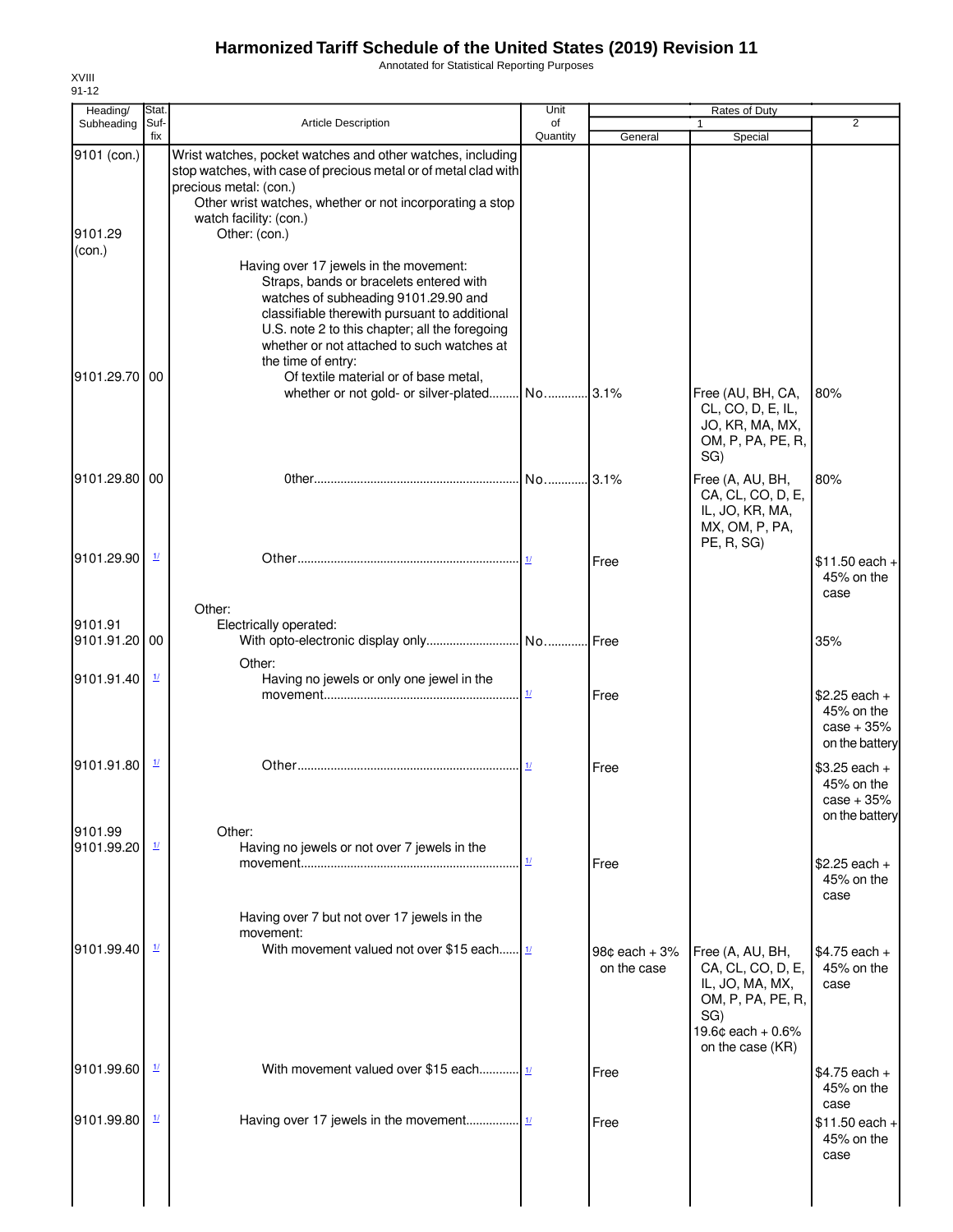Annotated for Statistical Reporting Purposes

| Heading/        | Stat.                                 |                                                                                                                                                                                                                                                                                                                                                                                                                            | Unit                     |                                                                                                           | Rates of Duty                                                                                                                                                                                                                | $\overline{2}$                                                                                                     |
|-----------------|---------------------------------------|----------------------------------------------------------------------------------------------------------------------------------------------------------------------------------------------------------------------------------------------------------------------------------------------------------------------------------------------------------------------------------------------------------------------------|--------------------------|-----------------------------------------------------------------------------------------------------------|------------------------------------------------------------------------------------------------------------------------------------------------------------------------------------------------------------------------------|--------------------------------------------------------------------------------------------------------------------|
| Subheading      | Suf-<br>fix                           | Article Description                                                                                                                                                                                                                                                                                                                                                                                                        | of<br>Quantity           | General                                                                                                   | $\mathbf{1}$<br>Special                                                                                                                                                                                                      |                                                                                                                    |
| 9102<br>9102.11 |                                       | Wrist watches, pocket watches and other watches, including<br>stop watches, other than those of heading 9101:<br>Wrist watches, electrically operated, whether or not<br>incorporating a stop watch facility:<br>With mechanical display only:<br>Having no jewels or only one jewel in the<br>movement:<br>With strap, band or bracelet of textile material<br>or of base metal, whether or not gold- or<br>silver-plated |                          |                                                                                                           |                                                                                                                                                                                                                              |                                                                                                                    |
| 9102.11.10      | $\underline{\mathit{1}\mathit{l}}$    |                                                                                                                                                                                                                                                                                                                                                                                                                            |                          | $44¢$ each + 6%<br>on the case +<br>14% on the<br>strap, band or<br>bracelet $+5.3%$<br>on the battery    | Free (AU, BH, CA,<br>CL, CO, D, E, IL,<br>JO, KR, MA, MX,<br>OM, P, PA, PE, R,<br>SG)                                                                                                                                        | $$1.90$ each +<br>45% on the<br>$case + 110%$<br>on the strap,<br>band or<br>$bracelet +$<br>35% on the<br>battery |
| 9102.11.25      | $\frac{1}{2}$                         |                                                                                                                                                                                                                                                                                                                                                                                                                            |                          | on the case +<br>14% on the<br>strap, band or<br>bracelet $+5.3%$<br>on the battery                       | 40¢ each + 8.5% Free (AU, BH, CA,<br>CL, CO, D, E, IL,<br>JO, KR, MA, MX,<br>OM, P, PA, PE, R,<br>SG)                                                                                                                        | $$1.70$ each +<br>45% on the<br>$case + 110%$<br>on the strap,<br>band or<br>$bracelet +$<br>35% on the<br>battery |
| 9102.11.30      | $\frac{1}{2}$                         | Other:                                                                                                                                                                                                                                                                                                                                                                                                                     |                          | $44¢$ each + 6%<br>on the case $+$<br>2.8% on the<br>strap, band or<br>bracelet $+5.3%$<br>on the battery | Free (AU, BH, CA,<br>CL, CO, D, E, IL,<br>JO, KR, MA, MX,<br>OM, P, PA, PE, R,<br>SG)                                                                                                                                        | $$1.90$ each +<br>45% on the<br>$case + 35%$<br>on the strap,<br>band or<br>$bracelet +$<br>35% on the<br>battery  |
| 9102.11.45      | $\mathbf{\underline{1}\underline{1}}$ |                                                                                                                                                                                                                                                                                                                                                                                                                            | $\mathbf{\underline{1}}$ | on the case $+$<br>2.8% on the<br>strap, band or<br>on the battery                                        | 40¢ each + 8.5% Free (AU, BH, CA,<br>CL, CO, D, E, IL,<br>JO, MA, MX, OM,<br>P, PA, PE, R, SG)<br>bracelet + 5.3% $8¢$ each + 1.7% on<br>the case $+0.5%$ on<br>the strap, band or<br>bracelet $+1\%$ on<br>the battery (KR) | $$1.70$ each +<br>45% on the<br>$case + 35%$<br>on the strap,<br>band or<br>bracelet +<br>35% on the<br>battery    |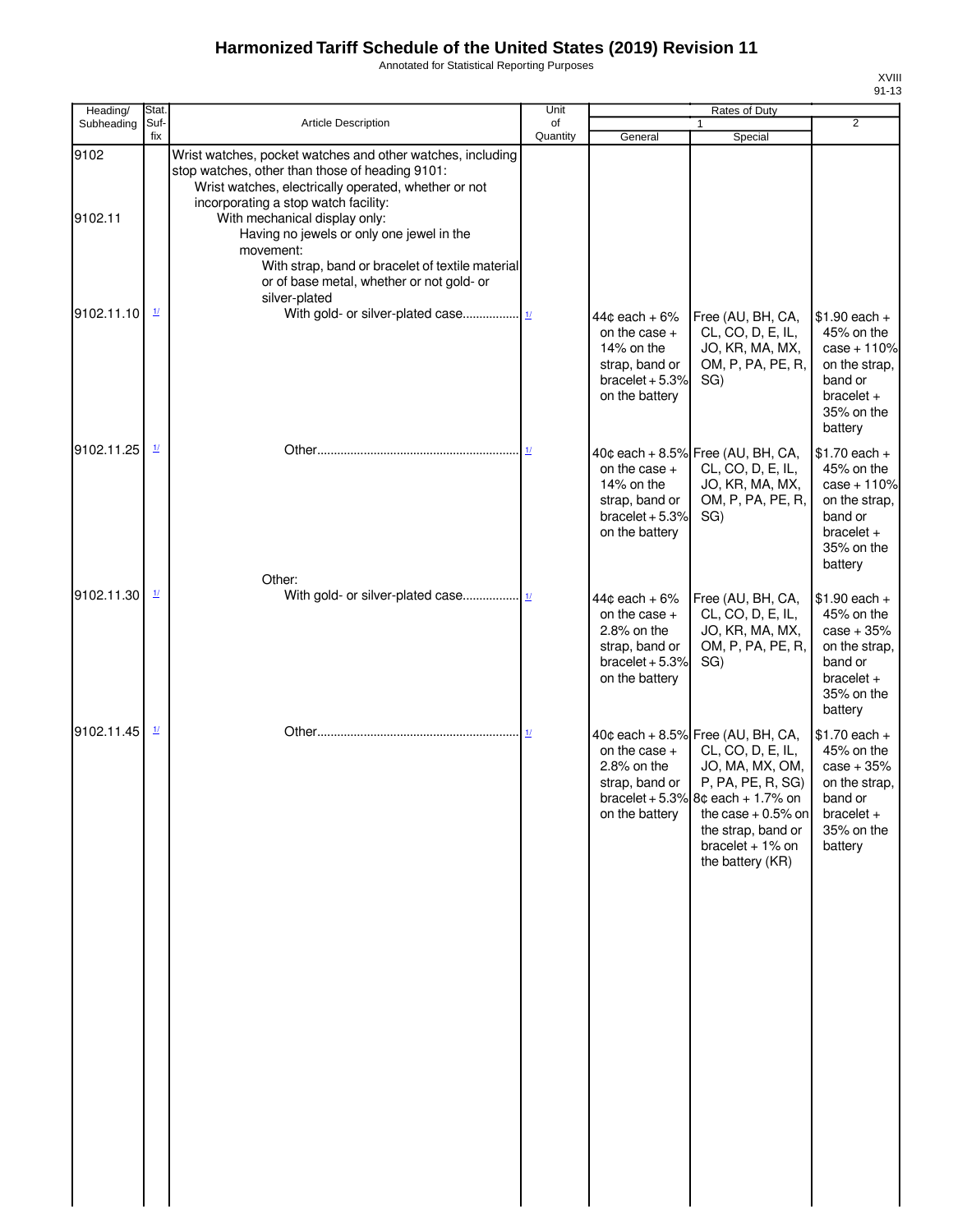Annotated for Statistical Reporting Purposes

| Heading/                         | Stat.                    |                                                                                                                                                                                                                                                                                           | Unit           |                                                                                                                 | Rates of Duty                                                                                         |                                                                                                                    |
|----------------------------------|--------------------------|-------------------------------------------------------------------------------------------------------------------------------------------------------------------------------------------------------------------------------------------------------------------------------------------|----------------|-----------------------------------------------------------------------------------------------------------------|-------------------------------------------------------------------------------------------------------|--------------------------------------------------------------------------------------------------------------------|
| Subheading                       | Suf-<br>fix              | <b>Article Description</b>                                                                                                                                                                                                                                                                | of<br>Quantity | General                                                                                                         | 1<br>Special                                                                                          | $\overline{2}$                                                                                                     |
| 9102 (con.)<br>9102.11<br>(con.) |                          | Wrist watches, pocket watches and other watches, including<br>stop watches, other than those of heading 9101: (con.)<br>Wrist watches, electrically operated, whether or not<br>incorporating a stop watch facility: (con.)<br>With mechanical display only: (con.)<br>Other:             |                |                                                                                                                 |                                                                                                       |                                                                                                                    |
|                                  |                          | With strap, band or bracelet of textile material<br>or of base metal, whether or not gold- or<br>silver-plated                                                                                                                                                                            |                |                                                                                                                 |                                                                                                       |                                                                                                                    |
| 9102.11.50                       | $\mathbf{\underline{1}}$ |                                                                                                                                                                                                                                                                                           |                | 80 $c$ each + 6%<br>on the case $+$<br>14% on the<br>strap, band or<br>bracelet $+5.3%$<br>on the battery       | Free (AU, BH, CA,<br>CL, CO, D, E, IL,<br>JO, KR, MA, MX,<br>OM, P, PA, PE, R,<br>SG)                 | $$2.90$ each +<br>45% on the<br>$case + 110%$<br>on the strap,<br>band or<br>$bracelet +$<br>35% on the<br>battery |
| 9102.11.65                       | $\frac{1}{2}$            | Other:                                                                                                                                                                                                                                                                                    | 1/             | on the case $+$<br>14% on the<br>strap, band or<br>bracelet $+5.3%$<br>on the battery                           | 76¢ each + 8.5% Free (AU, BH, CA,<br>CL, CO, D, E, IL,<br>JO, KR, MA, MX,<br>OM, P, PA, PE, R,<br>SG) | $$2.70$ each +<br>45% on the<br>case + 110%<br>on the strap,<br>band or<br>$bracelet +$<br>35% on the<br>battery   |
| 9102.11.70                       | $\frac{1}{2}$            |                                                                                                                                                                                                                                                                                           |                | $80¢$ each + $6\%$<br>on the case $+$<br>$2.8\%$ on the<br>strap, band or<br>bracelet $+5.3%$<br>on the battery | Free (AU, BH, CA,<br>CL, CO, D, E, IL,<br>JO, KR, MA, MX,<br>OM, P, PA, PE, R,<br>SG)                 | \$2.90 each +<br>45% on the<br>$case + 35%$<br>on the strap,<br>band or<br>$bracelet +$<br>35% on the<br>battery   |
| 9102.11.95                       | $\mathbf{\underline{1}}$ |                                                                                                                                                                                                                                                                                           |                | on the case $+$<br>$2.8\%$ on the<br>strap, band or<br>bracelet $+5.3%$<br>on the battery                       | 76¢ each + 8.5% Free (AU, BH, CA,<br>CL, CO, D, E, IL,<br>JO, KR, MA, MX,<br>OM, P, PA, PE, R,<br>SG) | $$2.70$ each +<br>45% on the<br>$case + 35%$<br>on the strap.<br>band or<br>$bracelet +$<br>35% on the<br>battery  |
| 9102.12                          |                          | With opto-electronic display only:<br>Straps, bands or bracelets entered with watches<br>of subheading 9102.12.80 and classifiable<br>therewith pursuant to additional U.S. note 2 to this<br>chapter; all the foregoing whether or not attached<br>to such watches at the time of entry: |                |                                                                                                                 |                                                                                                       |                                                                                                                    |
| 9102.12.20                       | 00                       | Of textile material or of base metal, whether                                                                                                                                                                                                                                             |                |                                                                                                                 |                                                                                                       | 35%                                                                                                                |
| 9102.12.40 00<br>9102.12.80 00   |                          |                                                                                                                                                                                                                                                                                           | No             | <b>I</b> Free<br>Free                                                                                           |                                                                                                       | 35%<br>35%                                                                                                         |
|                                  |                          |                                                                                                                                                                                                                                                                                           |                |                                                                                                                 |                                                                                                       |                                                                                                                    |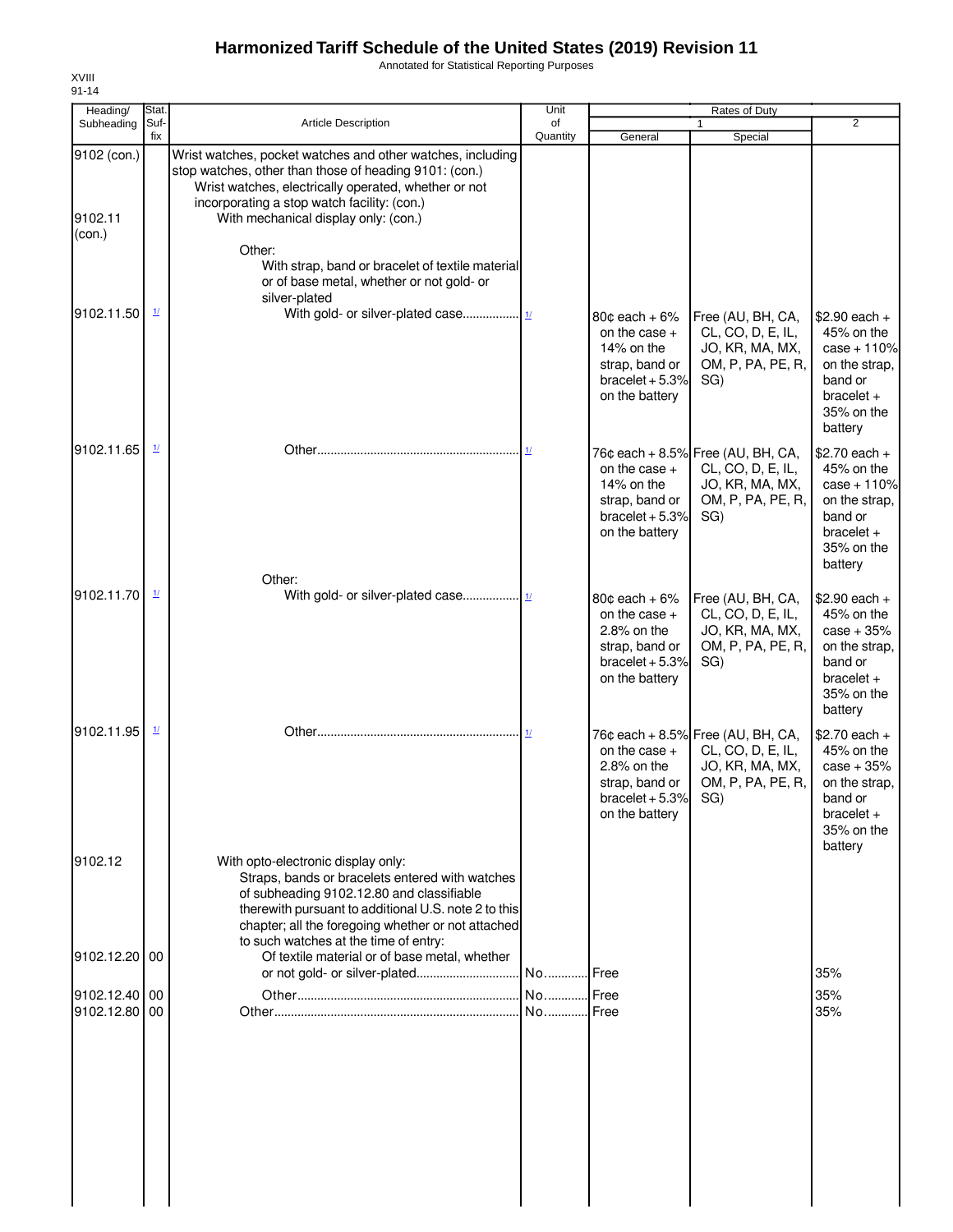Annotated for Statistical Reporting Purposes

| Heading/               | Stat.                    |                                                                                                                                                                                                                                       | Unit                      |                                                                                        | <b>Rates of Duty</b>                                                                                  |                                                                                                                    |
|------------------------|--------------------------|---------------------------------------------------------------------------------------------------------------------------------------------------------------------------------------------------------------------------------------|---------------------------|----------------------------------------------------------------------------------------|-------------------------------------------------------------------------------------------------------|--------------------------------------------------------------------------------------------------------------------|
| Subheading             | Suf-<br>fix              | <b>Article Description</b>                                                                                                                                                                                                            | of<br>Quantity            | General                                                                                | $\mathbf{1}$<br>Special                                                                               | $\overline{2}$                                                                                                     |
| 9102 (con.)<br>9102.19 |                          | Wrist watches, pocket watches and other watches, including<br>stop watches, other than those of heading 9101: (con.)<br>Wrist watches, electrically operated, whether or not<br>incorporating a stop watch facility: (con.)<br>Other: |                           |                                                                                        |                                                                                                       |                                                                                                                    |
| 9102.19.20             | $\frac{1}{2}$            | Having no jewels or only one jewel in the<br>movement:<br>With strap, band or bracelet of textile material                                                                                                                            |                           |                                                                                        |                                                                                                       |                                                                                                                    |
|                        |                          | or of base metal, whether or not gold-or                                                                                                                                                                                              | $\underline{\mathbf{1}l}$ | on the case $+$<br>11% on the<br>strap, band or<br>bracelet $+4.2%$<br>on the battery  | 32¢ each + 4.8% Free (AU, BH, CA,<br>CL, CO, D, E, IL,<br>JO, KR, MA, MX,<br>OM, P, PA, PE, R,<br>SG) | $$1.70$ each +<br>45% on the<br>$case + 110%$<br>on the strap,<br>band or<br>$bracelet +$<br>35% on the<br>battery |
| 9102.19.40             | $\overline{\mathbf{1}l}$ | Other:                                                                                                                                                                                                                                |                           | on the case $+$<br>2.2% on the<br>strap, band or<br>bracelet $+4.2%$<br>on the battery | 32¢ each + 4.8% Free (AU, BH, CA,<br>CL, CO, D, E, IL,<br>JO, KR, MA, MX,<br>OM, P, PA, PE, R,<br>SG) | $$1.70$ each +<br>45% on the<br>$case + 35%$<br>on the strap,<br>band or<br>$bracelet +$<br>35% on the<br>battery  |
| 9102.19.60             | $\mathbf{\underline{1}}$ | With strap, band or bracelet of textile material<br>or of base metal, whether or not gold-or                                                                                                                                          | $\underline{\mathbf{1}l}$ | on the case $+$<br>10.6% on the<br>strap, band or<br>bracelet $+4%$<br>on the battery  | 57¢ each + 4.5% Free (AU, BH, CA,<br>CL, CO, D, E, IL,<br>JO, KR, MA, MX,<br>OM, P, PA, PE, R,<br>SG) | $$2.70$ each +<br>45% on the<br>case + 110%<br>on the strap,<br>band or<br>$bracelet +$<br>35% on the<br>battery   |
| 9102.19.80             | $\frac{1}{2}$            |                                                                                                                                                                                                                                       | $\mathbf{\underline{1}}$  | on the case $+$<br>2.1% on the<br>strap, band or  <br>bracelet $+4%$<br>on the battery | 57¢ each + 4.5% Free (AU, BH, CA,<br>CL, CO, D, E, IL,<br>JO, KR, MA, MX,<br>OM, P, PA, PE, R,<br>SG) | $$2.70$ each +<br>45% on the<br>$case + 35%$<br>on the strap,<br>band or<br>$bracelet +$<br>35% on the<br>battery  |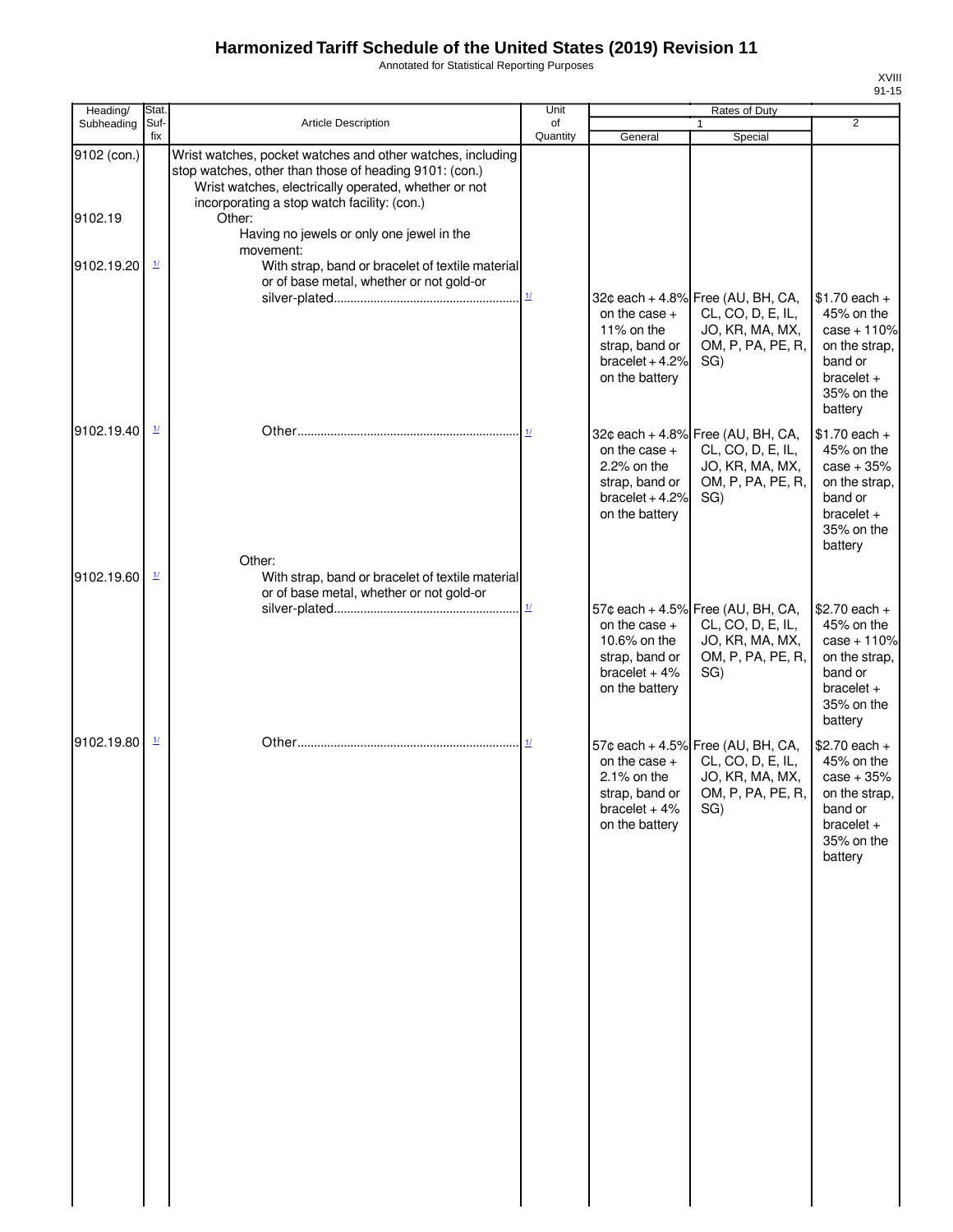Annotated for Statistical Reporting Purposes

| Heading/    | Stat.                    |                                                                                                                                                                                                     | Unit                          |                                                                                         | Rates of Duty                                                                         |                                                                                       |
|-------------|--------------------------|-----------------------------------------------------------------------------------------------------------------------------------------------------------------------------------------------------|-------------------------------|-----------------------------------------------------------------------------------------|---------------------------------------------------------------------------------------|---------------------------------------------------------------------------------------|
| Subheading  | Suf-<br>fix              | Article Description                                                                                                                                                                                 | of<br>Quantity                | General                                                                                 | 1<br>Special                                                                          | $\overline{2}$                                                                        |
| 9102 (con.) |                          | Wrist watches, pocket watches and other watches, including<br>stop watches, other than those of heading 9101: (con.)<br>Other wrist watches, whether or not incorporating a stop<br>watch facility: |                               |                                                                                         |                                                                                       |                                                                                       |
| 9102.21     |                          | With automatic winding:<br>Having no jewels or only one jewel in the<br>movement:                                                                                                                   |                               |                                                                                         |                                                                                       |                                                                                       |
| 9102.21.10  | $\frac{1}{2}$            | With strap, band or bracelet of textile material<br>or of base metal, whether or not gold- or                                                                                                       | $\underline{1} \underline{I}$ | 75 $\texttt{c}$ each + 6%<br>on the case $+$                                            | Free (AU, BH, CA,<br>CL, CO, D, E, IL,                                                | $$2.70$ each +<br>45% on the                                                          |
|             |                          |                                                                                                                                                                                                     |                               | 14% on the<br>strap, band or<br>bracelet                                                | JO, KR, MA, MX,<br>OM, P, PA, PE, R,<br>SG)                                           | $case + 110%$<br>on the strap,<br>band or<br>bracelet                                 |
| 9102.21.25  | $\mathbf{\underline{1}}$ |                                                                                                                                                                                                     | 11                            | $75$ ¢ each + 6%<br>on the case $+$<br>$2.8\%$ on the<br>strap, band or<br>bracelet     | Free (AU, BH, CA,<br>CL, CO, D, E, IL,<br>JO, KR, MA, MX,<br>OM, P, PA, PE, R,<br>SG) | $$2.70$ each +<br>45% on the<br>$case + 35%$<br>on the strap,<br>band or<br>bracelet  |
| 9102.21.30  | $\mathbf{\underline{1}}$ | Having over one jewel but not over 17 jewels in<br>the movement:<br>With strap, band or bracelet of textile material<br>or of base metal, whether or not gold- or                                   |                               |                                                                                         |                                                                                       |                                                                                       |
|             |                          |                                                                                                                                                                                                     | $\underline{\mathbf{1}l}$     | $$1.75$ each +<br>4.8% on the<br>$case + 11.2%$<br>on the strap,<br>band or<br>bracelet | Free (AU, BH, CA,<br>CL, CO, D, E, IL,<br>JO, KR, MA, MX,<br>OM, P, PA, PE, R,<br>SG) | $$5.20$ each +<br>45% on the<br>$case + 110%$<br>on the strap,<br>band or<br>bracelet |
| 9102.21.50  | $\mathbf{\underline{1}}$ |                                                                                                                                                                                                     |                               | $$1.75$ each +<br>4.8% on the<br>$case + 2.2%$ on<br>the strap, band<br>or bracelet     | Free (AU, BH, CA,<br>CL, CO, D, E, IL,<br>JO, KR, MA, MX,<br>OM, P, PA, PE, R,<br>SG) | $$5.20$ each +<br>45% on the<br>$case + 35%$<br>on the strap,<br>band or<br>bracelet  |
| 9102.21.70  | $\frac{1}{2}$            | Having over 17 jewels in the movement:<br>With strap, band or bracelet of textile material<br>or of base metal, whether or not gold- or                                                             |                               | $$1.53$ each +                                                                          | Free (AU, BH, CA,                                                                     | $$10.95$ each +                                                                       |
|             |                          |                                                                                                                                                                                                     |                               | 4.2% on the<br>case $+9.8%$ on<br>the strap, band<br>or bracelet                        | CL, CO, D, E, IL,<br>JO, KR, MA, MX,<br>OM, P, PA, PE, R,<br>SG)                      | 45% on the<br>$case + 110%$<br>on the strap,<br>band or<br>bracelet                   |
| 9102.21.90  | $\mathbf{\underline{1}}$ |                                                                                                                                                                                                     | 11                            | $$1.53$ each +<br>4.2% on the<br>$case + 2%$ on<br>the strap, band<br>or bracelet       | Free (AU, BH, CA,<br>CL, CO, D, E, IL,<br>JO, KR, MA, MX,<br>OM, P, PA, PE, R,<br>SG) | $$10.95$ each +<br>45% on the<br>$case + 35%$<br>on the strap.<br>band or<br>bracelet |
|             |                          |                                                                                                                                                                                                     |                               |                                                                                         |                                                                                       |                                                                                       |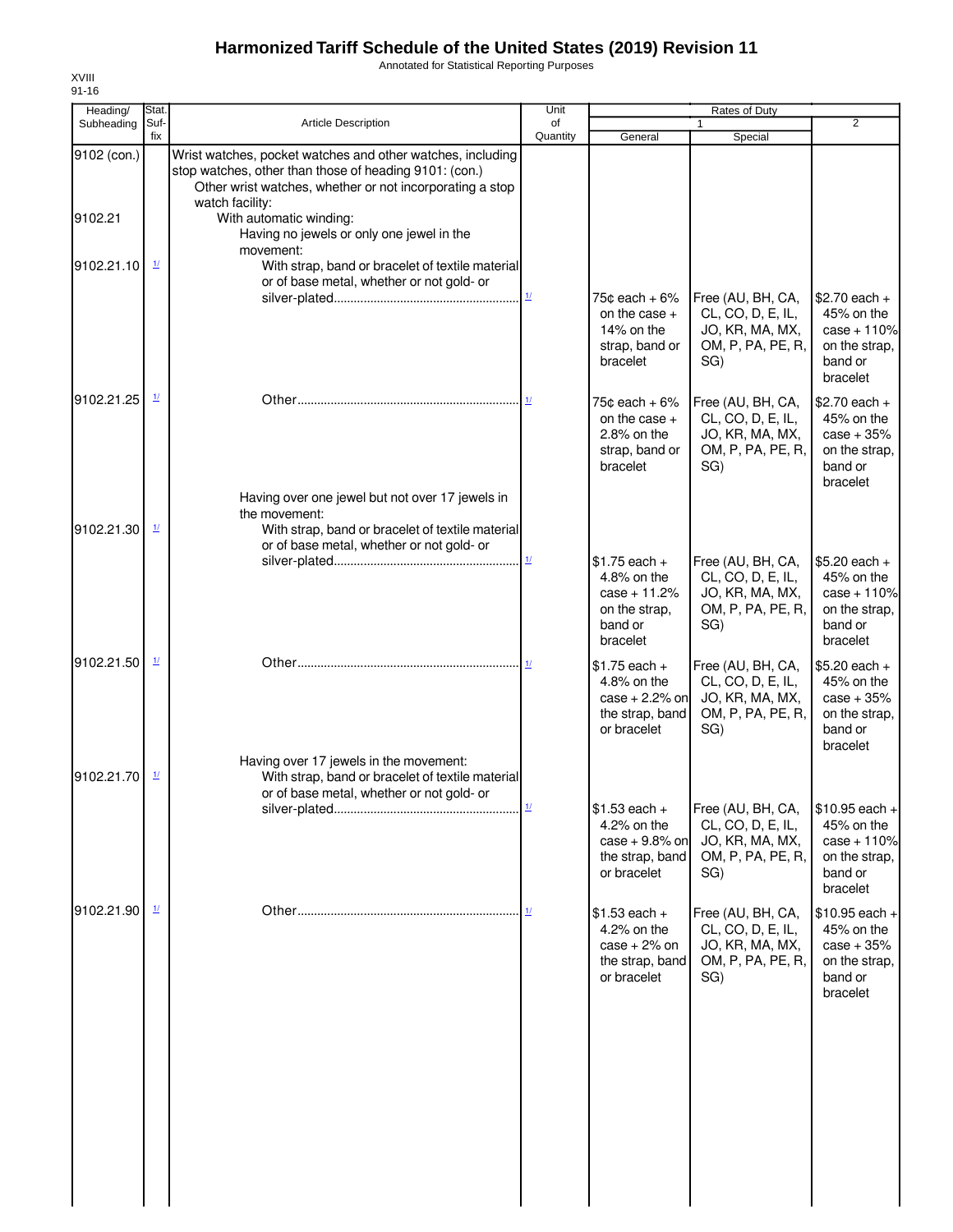Annotated for Statistical Reporting Purposes

| Heading/    | Stat.                    |                                                                                                                                                                                                                  | Unit                               |                                                                                       | Rates of Duty                                                                                             |                                                                                       |
|-------------|--------------------------|------------------------------------------------------------------------------------------------------------------------------------------------------------------------------------------------------------------|------------------------------------|---------------------------------------------------------------------------------------|-----------------------------------------------------------------------------------------------------------|---------------------------------------------------------------------------------------|
| Subheading  | Suf-<br>fix              | <b>Article Description</b>                                                                                                                                                                                       | of<br>Quantity                     | General                                                                               | 1<br>Special                                                                                              | $\overline{2}$                                                                        |
| 9102 (con.) |                          | Wrist watches, pocket watches and other watches, including<br>stop watches, other than those of heading 9101: (con.)<br>Other wrist watches, whether or not incorporating a stop                                 |                                    |                                                                                       |                                                                                                           |                                                                                       |
| 9102.29     |                          | watch facility: (con.)<br>Other:<br>Having no jewels or only one jewel in the                                                                                                                                    |                                    |                                                                                       |                                                                                                           |                                                                                       |
|             |                          | movement:<br>With strap, band or bracelet of textile material<br>or of base metal, whether or not gold- or<br>silver-plated:                                                                                     |                                    |                                                                                       |                                                                                                           |                                                                                       |
| 9102.29.02  | 00                       | Straps, bands or bracelets entered with<br>watches of subheading 9102.29.04 and<br>classifiable therewith pursuant to<br>additional U.S. note 2 to this chapter; all<br>the foregoing whether or not attached to |                                    |                                                                                       |                                                                                                           |                                                                                       |
|             |                          | such watches at the time of entry No 14%                                                                                                                                                                         |                                    |                                                                                       | Free (AU, BH, CA,<br>CL, CO, D, E, IL,<br>JO, MA, MX, OM,<br>P, PA, PE, R, SG)<br>$2.8\%$ (KR)            | 110%                                                                                  |
| 9102.29.04  | $\frac{1}{2}$            |                                                                                                                                                                                                                  | 1/                                 | $40¢$ each + 6%<br>on the case                                                        | Free (A, AU, BH,<br>CA, CL, CO, D, E,<br>IL, JO, MA, MX,<br>OM, P, PA, PE, R,<br>SG)<br>8¢ each + 1.2% on | $$1.70$ each +<br>45% on the<br>case                                                  |
| 9102.29.10  | $\mathbf{\underline{1}}$ |                                                                                                                                                                                                                  | 1/                                 | $40¢$ each + $6\%$<br>on the case $+$<br>$2.8\%$ on the<br>strap, band or<br>bracelet | the case (KR)<br>Free (A, AU, BH,<br>CA, CL, CO, D, E,<br>IL, JO, KR, MA,<br>MX, OM, P, PA,<br>PE, R, SG) | $$1.70$ each +<br>45% on the<br>$case + 35%$<br>on the strap,<br>band or<br>bracelet  |
| 9102.29.15  | $\mathbf{\underline{1}}$ | Having over one jewel but not over 7 jewels in the<br>movement:<br>With strap, band or bracelet of textile material<br>or of base metal, whether or not gold- or                                                 |                                    |                                                                                       |                                                                                                           |                                                                                       |
|             |                          |                                                                                                                                                                                                                  | $\underline{\mathbf{1}\mathbf{1}}$ | on the case $+$<br>10.6% on the<br>strap, band or<br>bracelet                         | 58¢ each + 4.6% Free (AU, BH, CA,<br>CL, CO, D, E, IL,<br>JO, KR, MA, MX,<br>OM, P, PA, PE, R,<br>SG)     | $$2.70$ each +<br>45% on the<br>$case + 110%$<br>on the strap,<br>band or<br>bracelet |
| 9102.29.20  | $\mathbf{\underline{1}}$ |                                                                                                                                                                                                                  | 1/                                 | on the case $+$<br>2% on the<br>strap, band or<br>bracelet                            | 56¢ each + 4.4% Free (AU, BH, CA,<br>CL, CO, D, E, IL,<br>JO, KR, MA, MX,<br>OM, P, PA, PE, R,<br>SG)     | \$2.70 each +<br>45% on the<br>$case + 35%$<br>on the strap,<br>band or<br>bracelet   |
|             |                          |                                                                                                                                                                                                                  |                                    |                                                                                       |                                                                                                           |                                                                                       |
|             |                          |                                                                                                                                                                                                                  |                                    |                                                                                       |                                                                                                           |                                                                                       |
|             |                          |                                                                                                                                                                                                                  |                                    |                                                                                       |                                                                                                           |                                                                                       |
|             |                          |                                                                                                                                                                                                                  |                                    |                                                                                       |                                                                                                           |                                                                                       |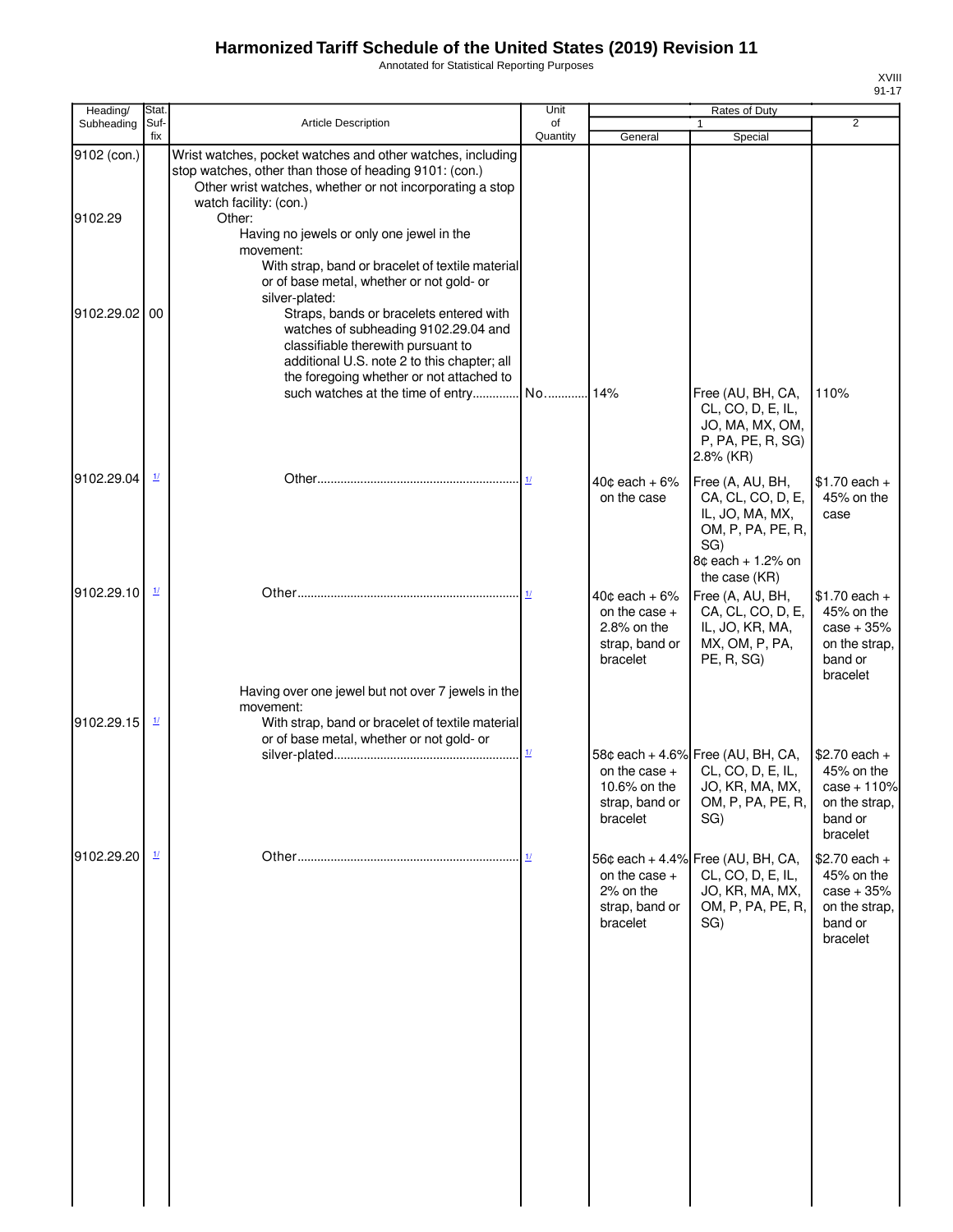Annotated for Statistical Reporting Purposes

| Heading/                         | Stat.                    |                                                                                                                                                                                                                             | Unit                                  |                                                                                         | <b>Rates of Duty</b>                                                                                                                                                    |                                                                                       |
|----------------------------------|--------------------------|-----------------------------------------------------------------------------------------------------------------------------------------------------------------------------------------------------------------------------|---------------------------------------|-----------------------------------------------------------------------------------------|-------------------------------------------------------------------------------------------------------------------------------------------------------------------------|---------------------------------------------------------------------------------------|
| Subheading                       | Suf-<br>fix              | <b>Article Description</b>                                                                                                                                                                                                  | of<br>Quantity                        | General                                                                                 | $\mathbf{1}$<br>Special                                                                                                                                                 | $\overline{2}$                                                                        |
| 9102 (con.)<br>9102.29<br>(con.) |                          | Wrist watches, pocket watches and other watches, including<br>stop watches, other than those of heading 9101: (con.)<br>Other wrist watches, whether or not incorporating a stop<br>watch facility: (con.)<br>Other: (con.) |                                       |                                                                                         |                                                                                                                                                                         |                                                                                       |
|                                  |                          | Having over 7 but not over 17 jewels in the<br>movement:<br>With movement valued not over \$15 each:<br>With movement measuring not over 15.2<br>mm:                                                                        |                                       |                                                                                         |                                                                                                                                                                         |                                                                                       |
| 9102.29.25                       | $\frac{1}{2}$            | With strap, band or bracelet of textile<br>material or of base metal, whether or<br>not gold- or silver- plated                                                                                                             | $\underline{\mathbf{1}\mathbf{\ell}}$ | $$2.19$ each +<br>4.8% on the<br>$case + 11.2%$<br>on the strap,<br>band or<br>bracelet | Free (AU, BH, CA,<br>CL, CO, D, E, IL,<br>JO, MA, MX, OM,<br>P, PA, PE, R, SG)<br>43.8 $¢$ each + 0.9%<br>on the case $+2.2%$<br>on the strap, band<br>or bracelet (KR) | $$4.20$ each +<br>45% on the<br>$case + 110%$<br>on the strap,<br>band or<br>bracelet |
| 9102.29.30                       | $\mathbf{\underline{1}}$ |                                                                                                                                                                                                                             |                                       | $$2.19$ each +<br>$4.8\%$ on the<br>case $+2.2%$ on<br>the strap, band<br>or bracelet   | Free (AU, BH, CA,<br>CL, CO, D, E, IL,<br>JO, KR, MA, MX,<br>OM, P, PA, PE, R,<br>SG)                                                                                   | $$4.20$ each +<br>45% on the<br>$case + 35%$<br>on the strap,<br>band or<br>bracelet  |
| 9102.29.35                       | $\mathbf{\underline{1}}$ | With movement measuring over 15.2 mm:<br>With strap, band or bracelet of textile<br>material or of base metal, whether or<br>not gold- or silver- plated                                                                    | $1/$                                  | $$1.61$ each +<br>4.2% on the<br>$case + 9.8\%$ on                                      | Free (AU, BH, CA,<br>CL, CO, D, E, IL,<br>JO, KR, MA, MX,                                                                                                               | $$4.20$ each +<br>45% on the<br>$case + 110%$                                         |
|                                  |                          |                                                                                                                                                                                                                             |                                       | the strap, band<br>or bracelet                                                          | OM, P, PA, PE, R,<br>SG)                                                                                                                                                | on the strap,<br>band or<br>bracelet                                                  |
| 9102.29.40                       | $\mathbf{\underline{1}}$ |                                                                                                                                                                                                                             |                                       | $$1.83$ each +<br>4.8% on the<br>$case + 2.2%$ on<br>the strap, band<br>or bracelet     | Free (AU, BH, CA,<br>CL, CO, D, E, IL,<br>JO, MA, MX, OM,<br>P, PA, PE, R, SG)<br>36.6¢ each + 0.9%<br>on the case $+0.4%$<br>on the strap, band<br>or bracelet (KR)    | $$4.20$ each +<br>45% on the<br>$case + 35%$<br>on the strap.<br>band or<br>bracelet  |
| 9102.29.45                       | 1/                       | With movement valued over \$15 each:<br>With strap, band or bracelet of textile<br>material or of base metal, whether or not                                                                                                |                                       |                                                                                         |                                                                                                                                                                         |                                                                                       |
|                                  |                          |                                                                                                                                                                                                                             | $\underline{\mathbf{1}\mathbf{1}}$    | on the case $+$<br>11.2% on the<br>strap, band or<br>bracelet                           | 93¢ each + 4.8% Free (AU, BH, CA,<br>CL, CO, D, E, IL,<br>JO, KR, MA, MX,<br>OM, P, PA, PE, R,<br>SG)                                                                   | $$4.20$ each +<br>45% on the<br>$case + 110%$<br>on the strap,<br>band or<br>bracelet |
| 9102.29.50                       |                          |                                                                                                                                                                                                                             |                                       | on the case $+$<br>$2.2%$ on the<br>strap, band or<br>bracelet                          | 93¢ each + 4.8% Free (AU, BH, CA,<br>CL, CO, D, E, IL,<br>JO, KR, MA, MX,<br>OM, P, PA, PE, R,<br>SG)                                                                   | $$4.20$ each +<br>45% on the<br>$case + 35%$<br>on the strap,<br>band or<br>bracelet  |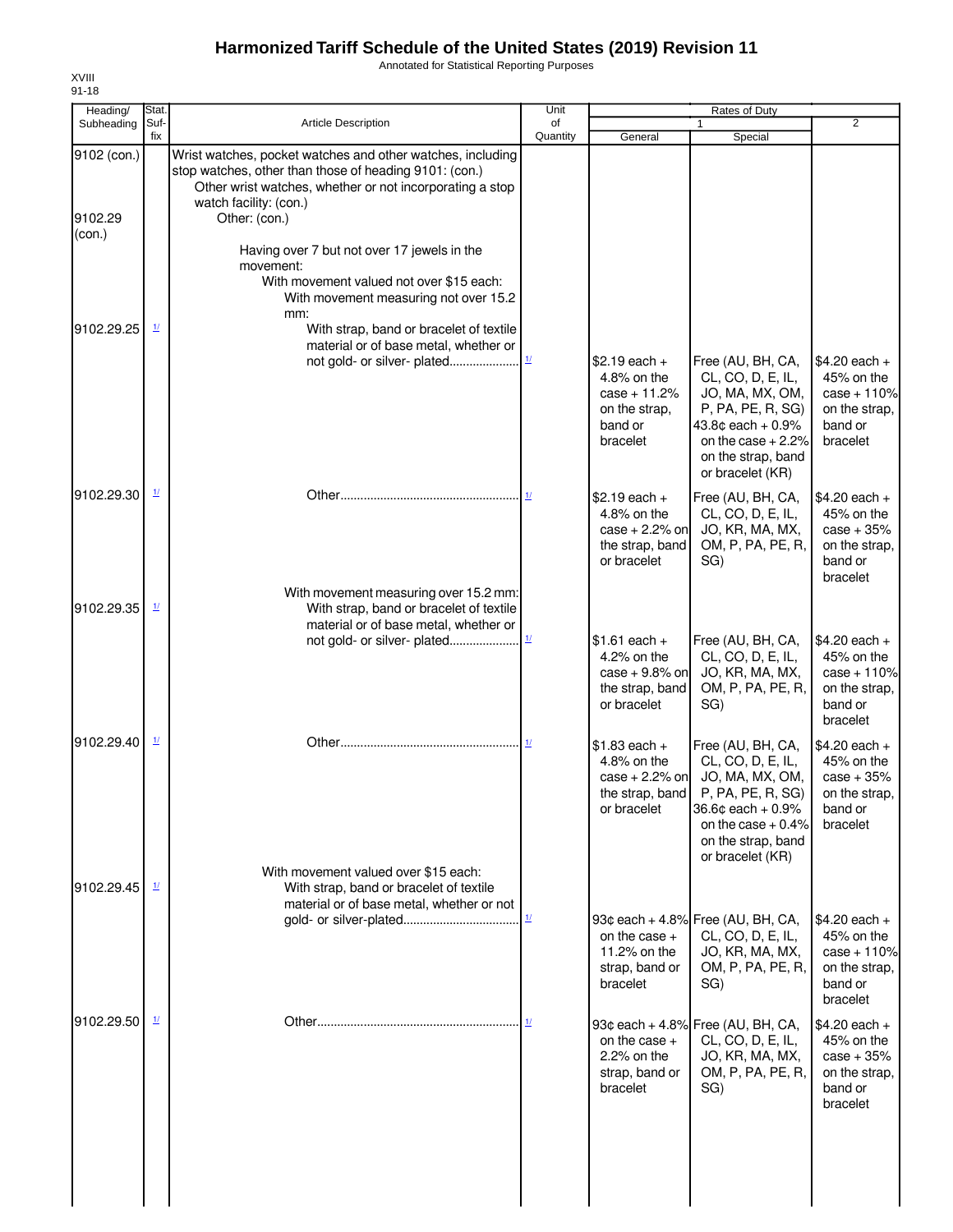Annotated for Statistical Reporting Purposes

| Heading/                         | Stat.                    |                                                                                                                                                                                                                             | Unit                  |                                                                                     | Rates of Duty                                                                         |                                                                                        |
|----------------------------------|--------------------------|-----------------------------------------------------------------------------------------------------------------------------------------------------------------------------------------------------------------------------|-----------------------|-------------------------------------------------------------------------------------|---------------------------------------------------------------------------------------|----------------------------------------------------------------------------------------|
| Subheading                       | Suf-<br>fix              | Article Description                                                                                                                                                                                                         | $\circ$ f<br>Quantity | General                                                                             | $\mathbf{1}$<br>Special                                                               | $\overline{2}$                                                                         |
| 9102 (con.)<br>9102.29<br>(con.) |                          | Wrist watches, pocket watches and other watches, including<br>stop watches, other than those of heading 9101: (con.)<br>Other wrist watches, whether or not incorporating a stop<br>watch facility: (con.)<br>Other: (con.) |                       |                                                                                     |                                                                                       |                                                                                        |
| 9102.29.55                       | $\frac{1}{2}$            | Having over 17 jewels in the movement:<br>With strap, band or bracelet of textile material                                                                                                                                  |                       |                                                                                     |                                                                                       |                                                                                        |
|                                  |                          | or of base metal, whether or not gold-or                                                                                                                                                                                    |                       | $$1.55$ each +<br>4.2% on the<br>$case + 9.9%$ on<br>the strap, band<br>or bracelet | Free (AU, BH, CA,<br>CL, CO, D, E, IL,<br>JO, KR, MA, MX,<br>OM, P, PA, PE, R,<br>SG) | $$10.95$ each +<br>45% on the<br>$case + 110%$<br>on the strap,<br>band or<br>bracelet |
| 9102.29.60                       | $\mathbf{\underline{1}}$ |                                                                                                                                                                                                                             |                       | $$1.75$ each +<br>4.8% on the<br>$case + 2.2%$ on<br>the strap, band<br>or bracelet | Free (AU, BH, CA,<br>CL, CO, D, E, IL,<br>JO, KR, MA, MX,<br>OM, P, PA, PE, R,<br>SG) | $$10.95$ each +<br>45% on the<br>$case + 35%$<br>on the strap,<br>band or<br>bracelet  |
|                                  |                          |                                                                                                                                                                                                                             |                       |                                                                                     |                                                                                       |                                                                                        |
|                                  |                          |                                                                                                                                                                                                                             |                       |                                                                                     |                                                                                       |                                                                                        |
|                                  |                          |                                                                                                                                                                                                                             |                       |                                                                                     |                                                                                       |                                                                                        |
|                                  |                          |                                                                                                                                                                                                                             |                       |                                                                                     |                                                                                       |                                                                                        |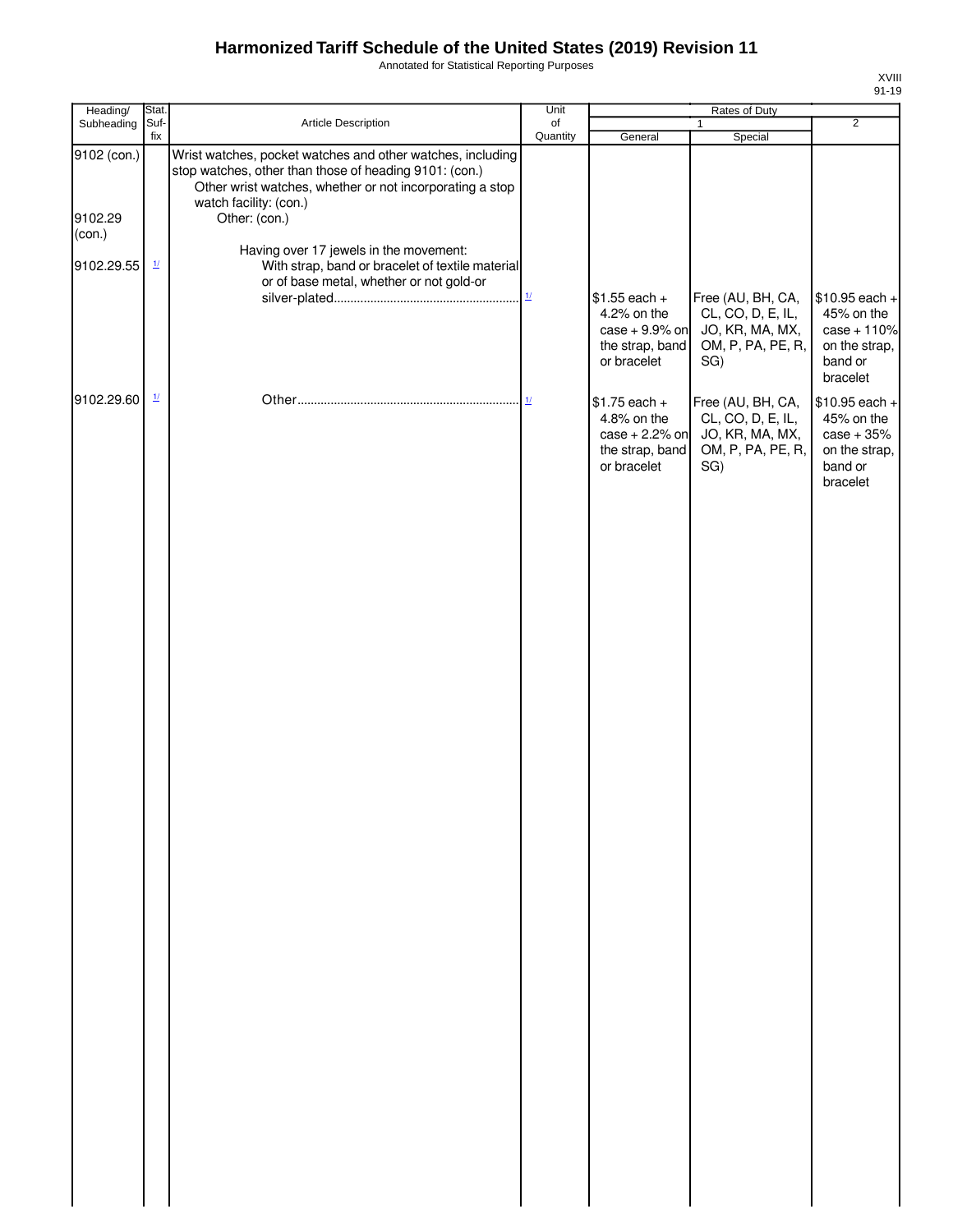Annotated for Statistical Reporting Purposes

| Suf-<br>Article Description<br>Subheading<br>of<br>$\mathbf{1}$<br>fix<br>Quantity<br>General<br>Special<br>Wrist watches, pocket watches and other watches, including<br>9102 (con.)<br>stop watches, other than those of heading 9101: (con.)<br>Other:<br>9102.91<br>Electrically operated:<br>$\mathbf{\underline{1}}$<br>9102.91.20<br>3.9% on the<br>Free (A, AU, BH,<br>CA, CL, CO, D, E,<br>movement and<br>case $+5.3\%$ on<br>IL, JO, KR, MA,<br>the battery<br>MX, OM, P, PA,<br>PE, R, SG)<br>Other:<br>$\mathbf{\underline{1}}$<br>9102.91.40<br>Having no jewels or only one jewel in the<br>$\underline{\mathbf{1}\mathbf{1}}$<br>$40¢$ each + 6%<br>Free (AU, BH, CA,<br>CL, CO, D, E, IL,<br>on the case $+$<br>5.3% on the<br>JO, MA, MX, OM,<br>battery<br>P, PA, PE, R, SG)<br>8¢ each + 1.2% on<br>the case $+1\%$ on<br>the battery (KR)<br>9102.91.80<br>$\mathbf{\underline{1}}$<br>$76¢$ each + $6\%$<br>Free (AU, BH, CA,<br>CL, CO, D, E, IL,<br>on the case $+$<br>5.3% on the<br>JO, KR, MA, MX,<br>OM, P, PA, PE, R,<br>battery<br>SG)<br>9102.99<br>Other:<br>$\mathbf{\underline{1}}$<br>9102.99.20<br>Having no jewels or not over 7 jewels in the<br>$\mathbf{\underline{1}}$<br>$20¢$ each + $3%$<br>Free (A, AU, BH, | $\overline{2}$<br>35%                                          |
|----------------------------------------------------------------------------------------------------------------------------------------------------------------------------------------------------------------------------------------------------------------------------------------------------------------------------------------------------------------------------------------------------------------------------------------------------------------------------------------------------------------------------------------------------------------------------------------------------------------------------------------------------------------------------------------------------------------------------------------------------------------------------------------------------------------------------------------------------------------------------------------------------------------------------------------------------------------------------------------------------------------------------------------------------------------------------------------------------------------------------------------------------------------------------------------------------------------------------------------------------------|----------------------------------------------------------------|
|                                                                                                                                                                                                                                                                                                                                                                                                                                                                                                                                                                                                                                                                                                                                                                                                                                                                                                                                                                                                                                                                                                                                                                                                                                                          |                                                                |
|                                                                                                                                                                                                                                                                                                                                                                                                                                                                                                                                                                                                                                                                                                                                                                                                                                                                                                                                                                                                                                                                                                                                                                                                                                                          |                                                                |
|                                                                                                                                                                                                                                                                                                                                                                                                                                                                                                                                                                                                                                                                                                                                                                                                                                                                                                                                                                                                                                                                                                                                                                                                                                                          |                                                                |
|                                                                                                                                                                                                                                                                                                                                                                                                                                                                                                                                                                                                                                                                                                                                                                                                                                                                                                                                                                                                                                                                                                                                                                                                                                                          | $$1.70$ each +<br>45% on the<br>$case + 35%$<br>on the battery |
|                                                                                                                                                                                                                                                                                                                                                                                                                                                                                                                                                                                                                                                                                                                                                                                                                                                                                                                                                                                                                                                                                                                                                                                                                                                          | $$2.70$ each +<br>45% on the<br>$case + 35%$<br>on thebattery  |
| on the case<br>CA, CL, CO, D, E,<br>IL, JO, KR, MA,<br>MX, OM, P, PA,<br>PE, R, SG)                                                                                                                                                                                                                                                                                                                                                                                                                                                                                                                                                                                                                                                                                                                                                                                                                                                                                                                                                                                                                                                                                                                                                                      | $$1.70$ each +<br>45% on the<br>case                           |
| Having over 7 but not over 17 jewels in the<br>movement:<br>$\mathbf{\underline{1}}$<br>With movement valued not over \$15 each<br>9102.99.40<br>92¢ each + 3%<br>Free (A, AU, BH,<br>on the case<br>CA, CL, CO, D, E,<br>IL, JO, KR, MA,<br>MX, OM, P, PA,<br>PE, R, SG)                                                                                                                                                                                                                                                                                                                                                                                                                                                                                                                                                                                                                                                                                                                                                                                                                                                                                                                                                                                | $$4.20$ each +<br>45% on the<br>case                           |
| $\mathbf{\underline{1}\underline{1}}$<br>With movement valued over \$15 each 1/<br>9102.99.60<br>$$1.16$ each + 6% Free (A, AU, BH,<br>on the case CA, CL, CO, D, E,<br>IL, JO, KR, MA,<br>MX, OM, P, PA,<br>PE, R, SG)                                                                                                                                                                                                                                                                                                                                                                                                                                                                                                                                                                                                                                                                                                                                                                                                                                                                                                                                                                                                                                  | $$4.20$ each +<br>45% on the<br>case                           |
| $\frac{1}{2}$<br>9102.99.80<br>\$2.19 each + 6% Free (A, AU, BH,<br>CA, CL, CO, D, E,<br>on the case<br>IL, JO, KR, MA,<br>MX, OM, P, PA,<br>PE, R, SG)                                                                                                                                                                                                                                                                                                                                                                                                                                                                                                                                                                                                                                                                                                                                                                                                                                                                                                                                                                                                                                                                                                  | $$10.95$ each +<br>45% on the<br>case                          |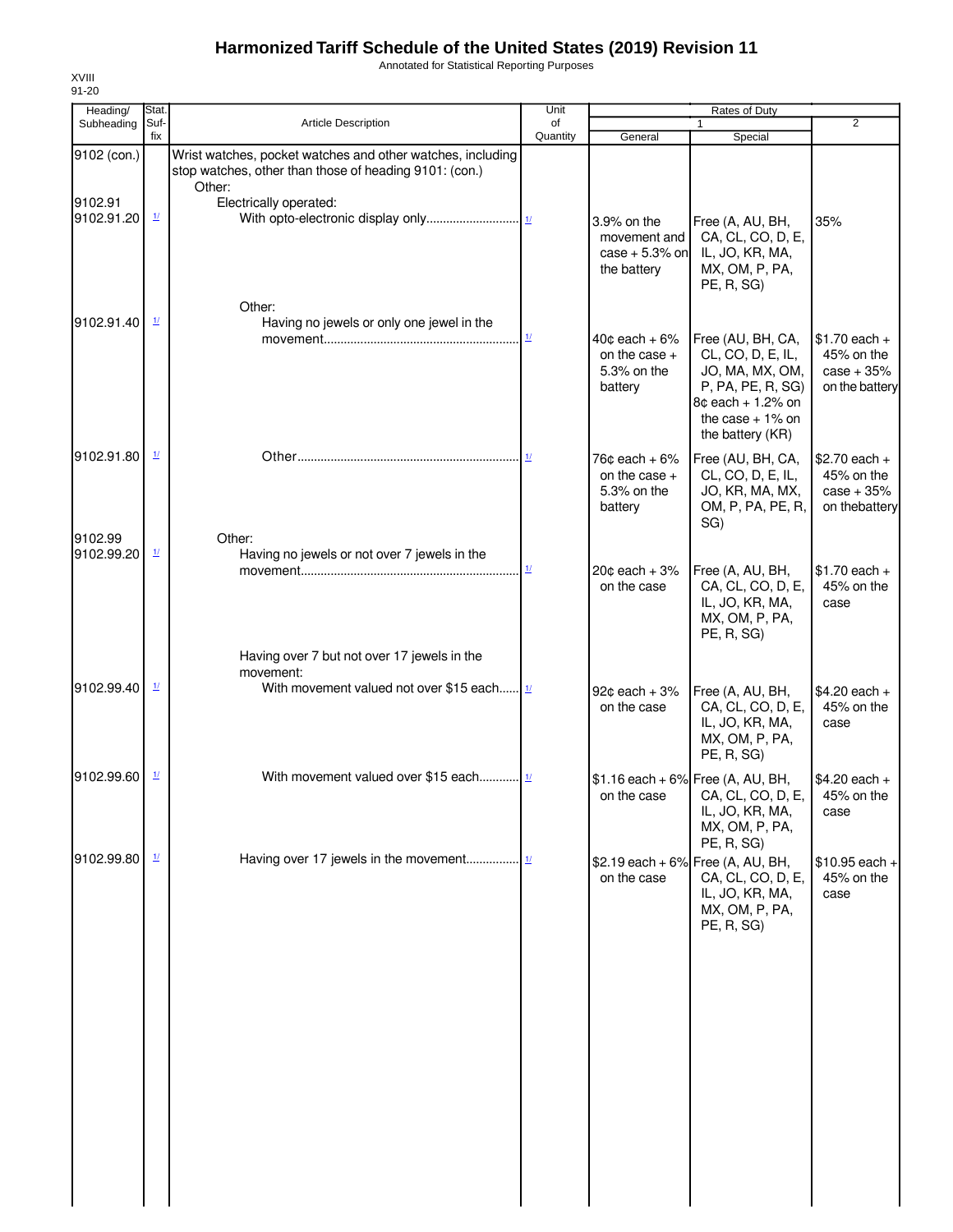Annotated for Statistical Reporting Purposes

| Heading/              | Stat.                     |                                                          | Unit                      |                                                                 | Rates of Duty                                                                                                     |                                                                |
|-----------------------|---------------------------|----------------------------------------------------------|---------------------------|-----------------------------------------------------------------|-------------------------------------------------------------------------------------------------------------------|----------------------------------------------------------------|
| Subheading            | Suf-<br>fix               | Article Description                                      | of<br>Quantity            | General                                                         | $\mathbf{1}$<br>Special                                                                                           | $\overline{2}$                                                 |
| 9103                  |                           | Clocks with watch movements, excluding clocks of heading |                           |                                                                 |                                                                                                                   |                                                                |
| 9103.10<br>9103.10.20 | $\underline{\mathbf{1}l}$ | 9104:<br>Electrically operated:                          |                           | 2.6% on the<br>movement and<br>$case + 3.6\%$ on<br>the battery | Free (A+, AU, BH,<br>CA, CL, CO, D, E,<br>IL, JO, KR, MA,<br>MX, OM, P, PA,                                       | 35%                                                            |
| 9103.10.40            | $\mathbf{\underline{1}}$  | Other:<br>Having no jewels or only one jewel in the      | $\underline{\mathbf{1}I}$ | on the case +<br>3.5% on the<br>battery                         | PE, SG)<br>24¢ each + 4.5% Free (A+, AU, BH,<br>CA, CL, CO, D, E,<br>IL, JO, KR, MA,<br>MX, OM, P, PA,            | $$1.50$ each +<br>45% on the<br>$case + 35%$<br>on the battery |
| 9103.10.80            | $\mathbf{\underline{1}}$  |                                                          |                           | on the case +<br>3.5% on the<br>battery                         | PE, SG)<br>48¢ each + 4.6% Free (A+, AU, BH,<br>CA, CL, CO, D, E,<br>IL, JO, KR, MA,<br>MX, OM, P, PA,<br>PE, SG) | $$2.50$ each +<br>45% on the<br>$case + 35%$<br>on the battery |
| 9103.90.00            | $\frac{1}{2}$             |                                                          |                           | on the case                                                     | 24¢ each + 4.6% Free (A+, AU, BH,<br>CA, CL, CO, D, E,<br>IL, JO, KR, MA,<br>MX, OM, P, PA,<br>PE, SG)            | $$1.50$ each +<br>45% on the<br>case                           |
|                       |                           |                                                          |                           |                                                                 |                                                                                                                   |                                                                |
|                       |                           |                                                          |                           |                                                                 |                                                                                                                   |                                                                |
|                       |                           |                                                          |                           |                                                                 |                                                                                                                   |                                                                |
|                       |                           |                                                          |                           |                                                                 |                                                                                                                   |                                                                |
|                       |                           |                                                          |                           |                                                                 |                                                                                                                   |                                                                |
|                       |                           |                                                          |                           |                                                                 |                                                                                                                   |                                                                |
|                       |                           |                                                          |                           |                                                                 |                                                                                                                   |                                                                |
|                       |                           |                                                          |                           |                                                                 |                                                                                                                   |                                                                |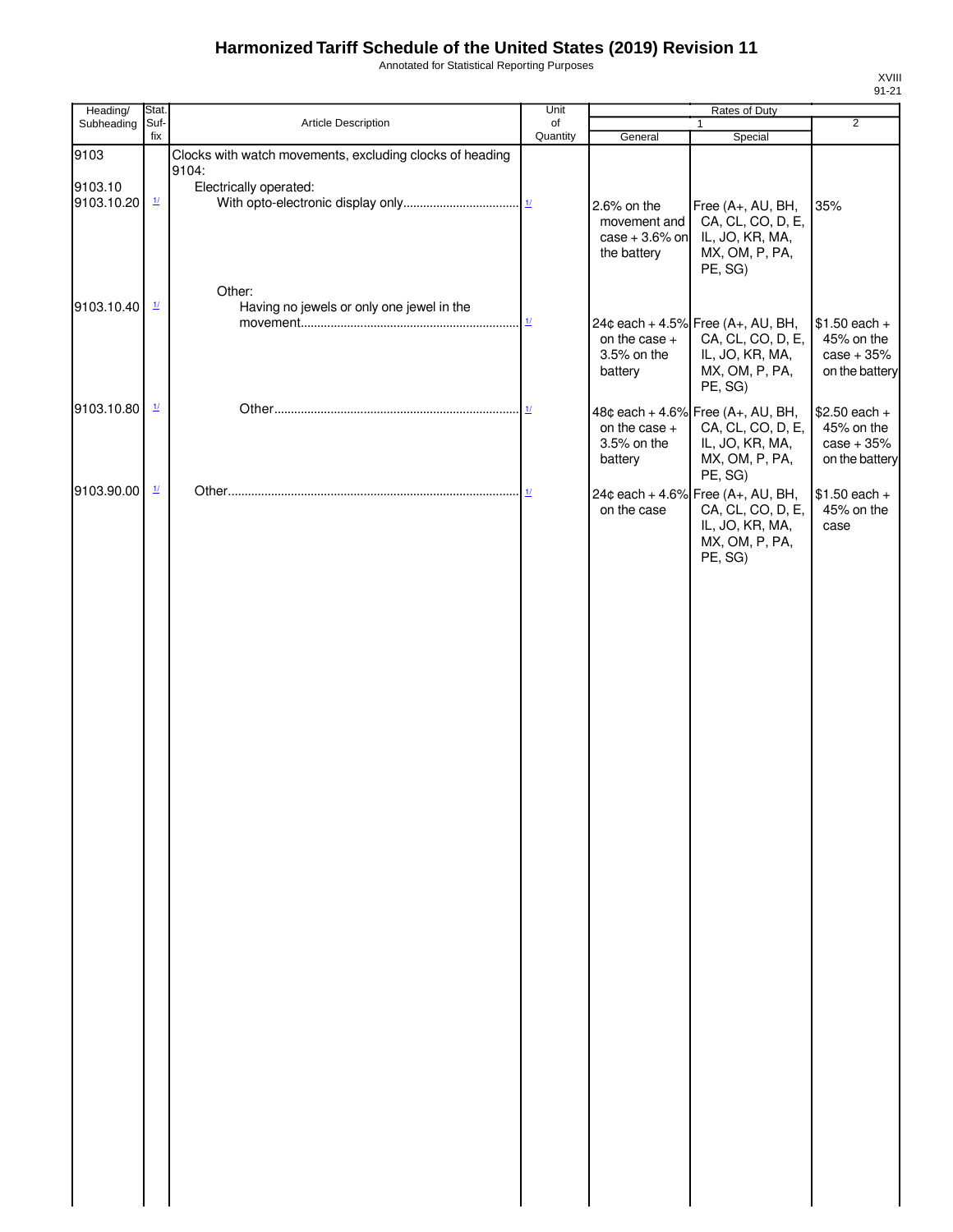Annotated for Statistical Reporting Purposes

| Heading/              | Stat.                    |                                                                                                                                                                                                            | Unit           |                                                                                | Rates of Duty                                                                                                               |                                                                 |
|-----------------------|--------------------------|------------------------------------------------------------------------------------------------------------------------------------------------------------------------------------------------------------|----------------|--------------------------------------------------------------------------------|-----------------------------------------------------------------------------------------------------------------------------|-----------------------------------------------------------------|
| Subheading            | Suf-<br>fix              | <b>Article Description</b>                                                                                                                                                                                 | of<br>Quantity | General                                                                        | $\mathbf{1}$<br>Special                                                                                                     | $\overline{2}$                                                  |
| 9104.00<br>9104.00.05 | $\overline{\mathbf{1}l}$ | Instrument panel clocks and clocks of a similar type for<br>vehicles, aircraft, spacecraft or vessels:<br>With clock movements measuring over 50 mm in width or<br>diameter:<br>Valued not over \$10 each: |                | 2.6% on the<br>movement and<br>case $+3.5%$ on<br>the battery $\frac{27}{2}$   | Free (A+, AU, B, BH, 35%<br>C, CA, CL, CO, D,<br>E, IL, JO, KR, MA,<br>MX, OM, P, PA,<br>PE, SG)                            |                                                                 |
| 9104.00.10            | $\mathbf{\underline{1}}$ | Other:                                                                                                                                                                                                     |                | on the<br>movement and<br>case $+3.5%$ on<br>the battery $\frac{2}{3}$         | 20¢ each + 4.3% Free (A+, AU, B, BH, \$3 each + 65%<br>C, CA, CL, CO, D,<br>E, IL, JO, KR, MA,<br>MX, OM, P, PA,<br>PE, SG) | on the<br>movement<br>and case $+$<br>35% on the<br>battery     |
| 9104.00.20 00         |                          |                                                                                                                                                                                                            | No             | $30¢$ each $+$<br>$6.4\%$ <sup>2/</sup>                                        | Free (A+, AU, B, BH, \$3 each + 65%<br>C, CA, CL, CO, D,<br>E, IL, JO, KR, MA,<br>MX, OM, P, PA,<br>PE, SG)                 |                                                                 |
| 9104.00.25            | $\mathbf{\underline{1}}$ | Valued over \$10 each:                                                                                                                                                                                     |                | 3.9% on the<br>movement and<br>case $+5.3\%$ on<br>the battery $\frac{2}{3}$   | Free (A+, AU, B, BH, 35%<br>C, CA, CL, CO, D,<br>E, IL, JO, KR, MA,<br>MX, OM, P, PA,<br>PE, SG)                            |                                                                 |
| 9104.00.30            | $\mathbf{\underline{1}}$ | Other:                                                                                                                                                                                                     |                | on the<br>movement and<br>$case + 3.5%$ on<br>the battery $\frac{2}{3}$        | 30¢ each + 4.3% Free (A+, AU, B, BH, \$4.50 each +<br>C, CA, CL, CO, D,<br>E, IL, JO, KR, MA,<br>MX, OM, P, PA,<br>PE, SG)  | 65% on the<br>movement<br>and case $+$<br>35% on the<br>battery |
| 9104.00.40 00         |                          |                                                                                                                                                                                                            | No             | 30 $\texttt{c}$ each +<br>4.3% $\frac{27}{2}$                                  | Free (A+, AU, B, BH, \$4.50 each +<br>C, CA, CL, CO, D,<br>E, IL, JO, KR, MA,<br>MX, OM, P, PA,<br>PE, SG)                  | 65%                                                             |
| 9104.00.45            | $\frac{1}{2}$            | Other:                                                                                                                                                                                                     |                | $2.6\%$ on the<br>movement and<br>case $+3.5%$ on<br>the battery $\frac{2}{3}$ | Free (A+, AU, B, BH, 35%<br>C, CA, CL, CO, D,<br>E, IL, JO, KR, MA,<br>MX, OM, P, PA,<br>PE, SG)                            |                                                                 |
| 9104.00.50            | $\mathbf{\underline{1}}$ | Other:                                                                                                                                                                                                     |                | on the case $+$<br>3.5% on the<br>battery <sup>21</sup>                        | 20¢ each + 4.6% Free (A+, AU, B, BH,<br>C, CA, CL, CO, D,<br>E, IL, JO, KR, MA,<br>MX, OM, P, PA,<br>PE, SG)                | $75¢$ each $+$<br>45% on the<br>$case + 35%$<br>on the battery  |
| 9104.00.60            | $\frac{1}{2}$            |                                                                                                                                                                                                            |                | on the case                                                                    | 19¢ each + 4.5% Free (A+, AU, B, BH,<br>C, CA, CL, CO, D,<br>E, IL, JO, KR, MA,<br>MX, OM, P, PA,<br>PE, SG)                | $75¢$ each $+$<br>45% on the<br>case                            |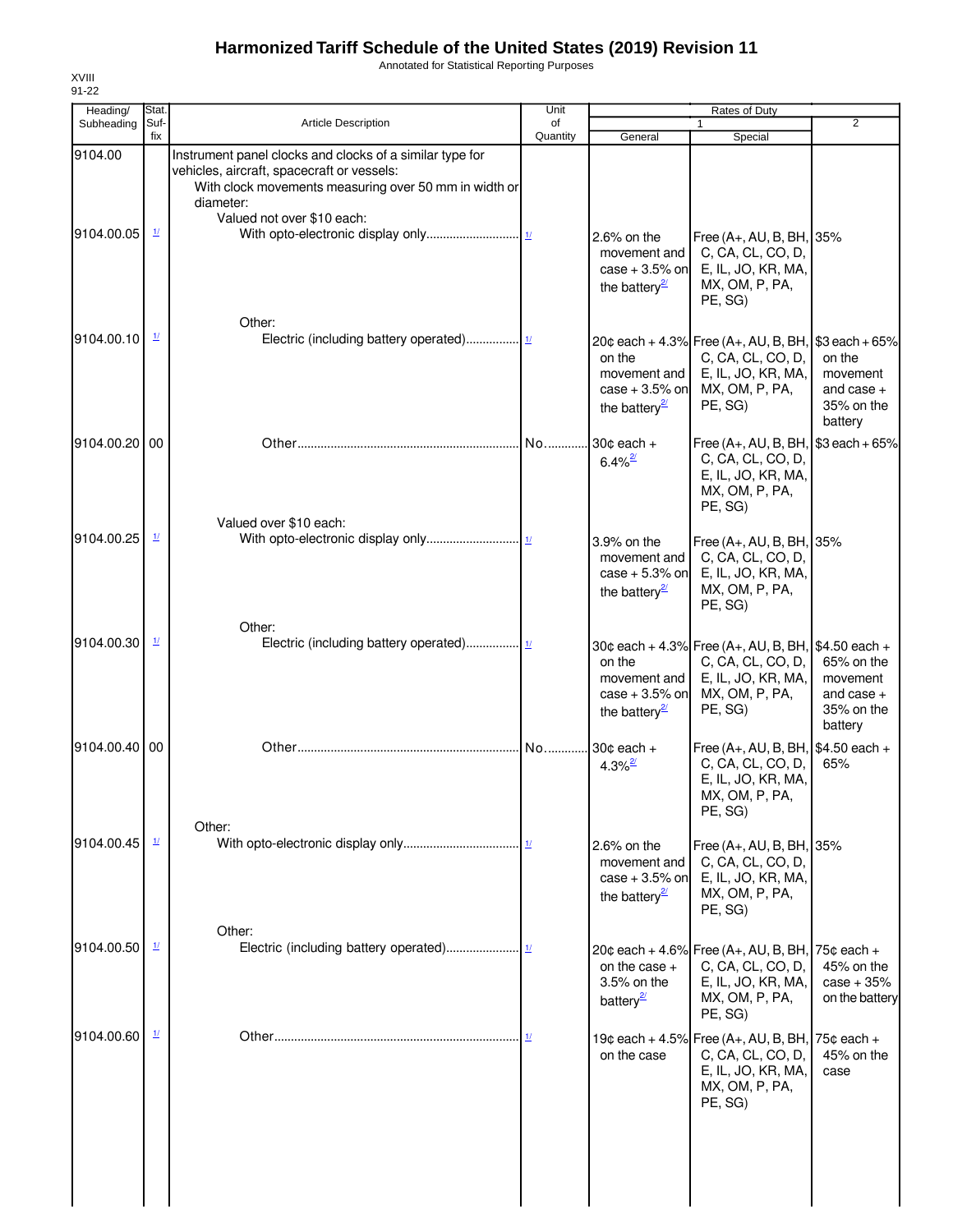Annotated for Statistical Reporting Purposes

| Heading/                      | Stat.                                                      |                                                                                                                                                            | Unit                      |                                                                 | Rates of Duty                                                                                                                                                         |                                                              |
|-------------------------------|------------------------------------------------------------|------------------------------------------------------------------------------------------------------------------------------------------------------------|---------------------------|-----------------------------------------------------------------|-----------------------------------------------------------------------------------------------------------------------------------------------------------------------|--------------------------------------------------------------|
| Subheading                    | Suf-<br>fix                                                | Article Description                                                                                                                                        | of<br>Quantity            | General                                                         | Special                                                                                                                                                               | $\overline{2}$                                               |
| 9105<br>9105.11<br>9105.11.40 | $\frac{1}{2}$                                              | Other clocks:<br>Alarm clocks:<br>Electrically operated:                                                                                                   |                           | 3.9% on the<br>movement and<br>$case + 5.3\%$ on<br>the battery | Free (A+, AU, BH,<br>CA, CL, CO, D, E,<br>IL, JO, KR, MA,<br>MX, OM, P, PA,<br>PE, SG)                                                                                | 35%                                                          |
| 9105.11.80                    | $\frac{1}{2}$                                              |                                                                                                                                                            |                           | on the case $+$<br>5.3% on the<br>battery                       | 30¢ each + 6.9% Free $(A+, AU, BH,$<br>CA, CL, CO, D, E,<br>IL, JO, MA, MX,<br>OM, P, PA, PE,<br>SG)<br>$6¢$ each + 1.3% on<br>the case $+1\%$ on<br>the battery (KR) | $75¢$ each +<br>45% on the<br>$case + 35%$<br>on the battery |
| 9105.19<br>9105.19.10         | $\mathbf{\underline{1}\underline{\mathbf{\underline{1}}}}$ | Other:<br>With movement measuring not over 50 mm in width<br>or diameter:<br>Not constructed or designed to operate for<br>over 47 hours without rewinding | $\underline{\mathbf{1}l}$ | on the case                                                     | 30¢ each + 6.9% Free (A, AU, BH,<br>CA, CL, CO, D, E,<br>IL, JO, MA, MX,<br>OM, P, PA, PE,<br>SG)<br>$6¢$ each + 1.3% on<br>the case (KR)                             | 75 $¢$ each $+$<br>45% on the<br>case                        |
| 9105.19.20                    | $\mathbf{\underline{1}\underline{1}}$                      | Constructed or designed to operate for over<br>47 hours without rewinding:<br>Having no jewels or only one jewel 11                                        |                           | on the case                                                     | 60¢ each + 6.9% Free (A+, AU, BH,<br>CA, CL, CO, D, E,<br>IL, JO, KR, MA,<br>MX, OM, P, PA,<br>PE, SG)                                                                | $$1.75$ each +<br>45% on the<br>case                         |
| 9105.19.30                    | $\frac{1}{2}$                                              |                                                                                                                                                            |                           | $43¢$ each $+$<br>2.8¢/jewel over<br>$7 + 3.7%$ on the<br>case  | Free (A+, AU, BH,<br>CA, CL, CO, D, E,<br>IL, JO, KR, MA,<br>MX, OM, P, PA,<br>PE, SG)                                                                                | $$2.25$ each +<br>15¢/jewel<br>over $7 + 60%$<br>on the case |
| 9105.19.40 00                 |                                                            | Other:                                                                                                                                                     |                           |                                                                 | CA, CL, CO, D, E,<br>IL, JO, MA, MX,<br>OM, P, PA, PE,<br>SG)<br>$3¢$ each + 1.2% (KR)                                                                                | $$1.50$ each +<br>65%                                        |
| 9105.19.50 00                 |                                                            |                                                                                                                                                            |                           |                                                                 | CA, CL, CO, D, E,<br>IL, JO, KR, MA,<br>MX, OM, P, PA,<br>PE, SG)                                                                                                     | \$4.50 each +<br>65%                                         |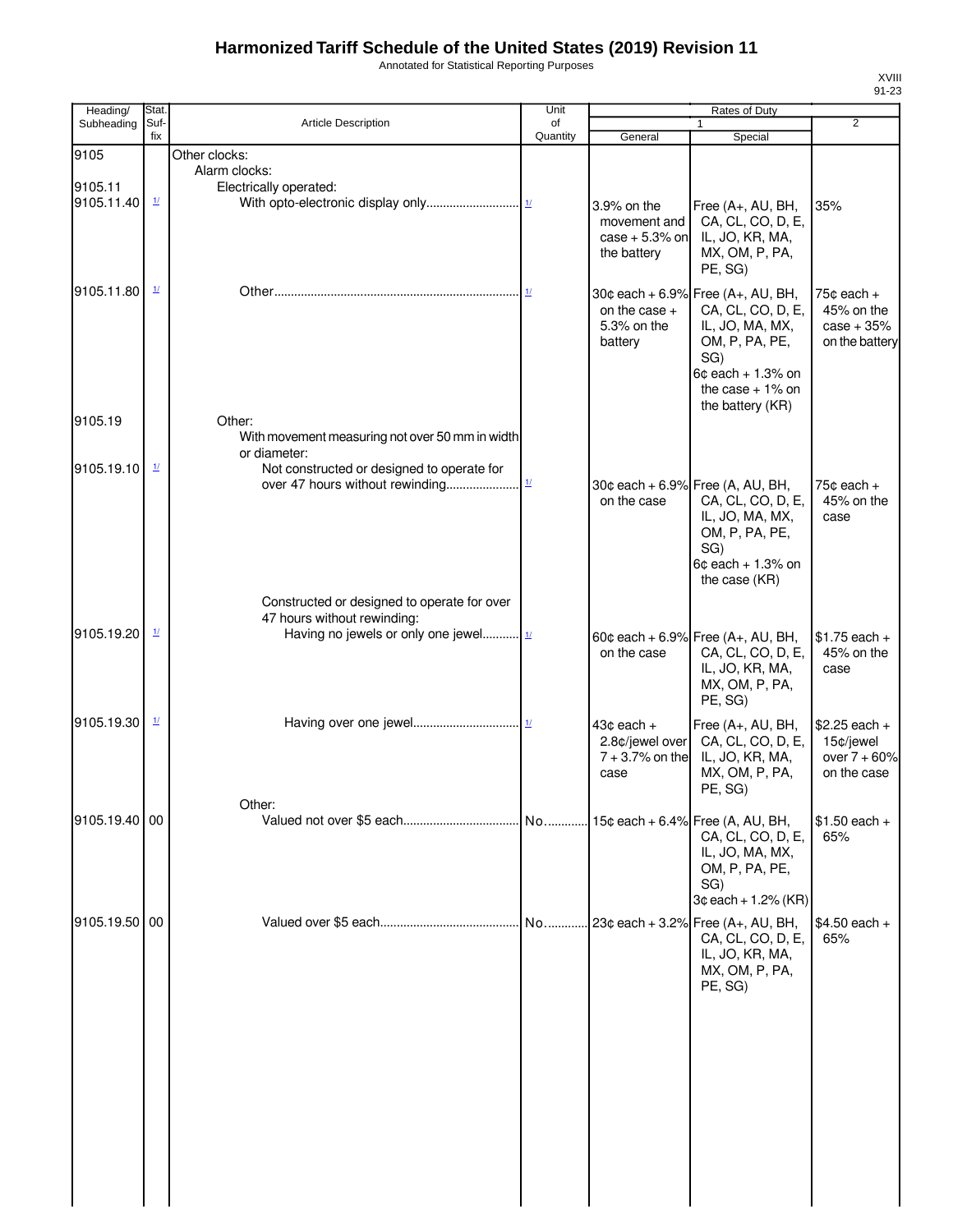Annotated for Statistical Reporting Purposes

| Heading/              | Stat.                    |                                                                                                                     | Unit           |                                                              | Rates of Duty                                                                                                                  |                                                                |
|-----------------------|--------------------------|---------------------------------------------------------------------------------------------------------------------|----------------|--------------------------------------------------------------|--------------------------------------------------------------------------------------------------------------------------------|----------------------------------------------------------------|
| Subheading            | Suf-<br>fix              | <b>Article Description</b>                                                                                          | of<br>Quantity | General                                                      | $\mathbf{1}$<br>Special                                                                                                        | $\overline{2}$                                                 |
| 9105 (con.)           |                          | Other clocks: (con.)                                                                                                |                |                                                              |                                                                                                                                |                                                                |
|                       |                          | Wall clocks:                                                                                                        |                |                                                              |                                                                                                                                |                                                                |
| 9105.21<br>9105.21.40 | $\mathbf{\underline{1}}$ | Electrically operated:                                                                                              |                | 3.9% on the<br>movement and<br>case+ 5.3% on<br>the battery  | Free (A+, AU, BH,<br>CA, CL, CO, D, E,<br>IL, JO, KR, MA,<br>MX, OM, P, PA,<br>PE, SG)                                         | 35%                                                            |
| 9105.21.80            | $\mathbf{\underline{1}}$ |                                                                                                                     |                | on the case $+$<br>5.3% on the<br>battery                    | 30¢ each + 6.9% Free (A+, AU, BH,<br>CA, CL, CO, D, E,<br>IL, JO, KR, MA,<br>MX, OM, P, PA,<br>PE, SG)                         | $75¢$ each $+$<br>45% on the<br>$case + 35%$<br>on the battery |
| 9105.29               |                          | Other:                                                                                                              |                |                                                              |                                                                                                                                |                                                                |
| 9105.29.10            | $\frac{1}{2}$            | With movement measuring not over 50 mm in width<br>or diameter:<br>Not constructed or designed to operate for       |                |                                                              | 20¢ each + 4.6% Free $(A_{+}, AU, BH,$                                                                                         | $75¢$ each +                                                   |
|                       |                          |                                                                                                                     |                | on the case                                                  | CA, CL, CO, D, E,<br>IL, JO, KR, MA,<br>MX, OM, P, PA,<br>PE, SG)                                                              | 45% on the<br>case                                             |
| 9105.29.20            | $\mathbf{\underline{1}}$ | Constructed or designed to operate for over<br>47 hours without rewinding:<br>Having no jewels or only one jewel 11 |                | on the case                                                  | 40¢ each + 4.6% Free (A+, AU, BH,<br>CA, CL, CO, D, E,<br>IL, JO, KR, MA,                                                      | $$1.75$ each +<br>45% on the<br>case                           |
|                       |                          |                                                                                                                     |                |                                                              | MX, OM, P, PA,<br>PE, SG)                                                                                                      |                                                                |
| 9105.29.30            | $\mathbf{\underline{1}}$ |                                                                                                                     |                | $57¢$ each +<br>3.7¢/jewel over<br>$7 + 4.9%$ on the<br>case | Free (A+, AU, BH,<br>CA, CL, CO, D, E,<br>IL, JO, KR, MA,<br>MX, OM, P, PA,<br>PE, SG)                                         | $$2.25$ each +<br>15¢/jewel<br>over $7 + 60%$<br>on the case   |
|                       |                          | Other:                                                                                                              |                |                                                              |                                                                                                                                |                                                                |
| 9105.29.40 00         |                          |                                                                                                                     |                |                                                              | No 15¢ each + 6.4% Free (A+, AU, BH,<br>CA, CL, CO, D, E,<br>IL, JO, MA, MX,<br>OM, P, PA, PE,<br>SG)<br>$3¢$ each + 1.2% (KR) | $$1.50$ each +<br>65%                                          |
| 9105.29.50 00         |                          |                                                                                                                     |                |                                                              | CA, CL, CO, D, E,<br>IL, JO, KR, MA,<br>MX, OM, P, PA,<br>PE, SG)                                                              | $$4.50$ each +<br>65%                                          |
|                       |                          |                                                                                                                     |                |                                                              |                                                                                                                                |                                                                |
|                       |                          |                                                                                                                     |                |                                                              |                                                                                                                                |                                                                |
|                       |                          |                                                                                                                     |                |                                                              |                                                                                                                                |                                                                |
|                       |                          |                                                                                                                     |                |                                                              |                                                                                                                                |                                                                |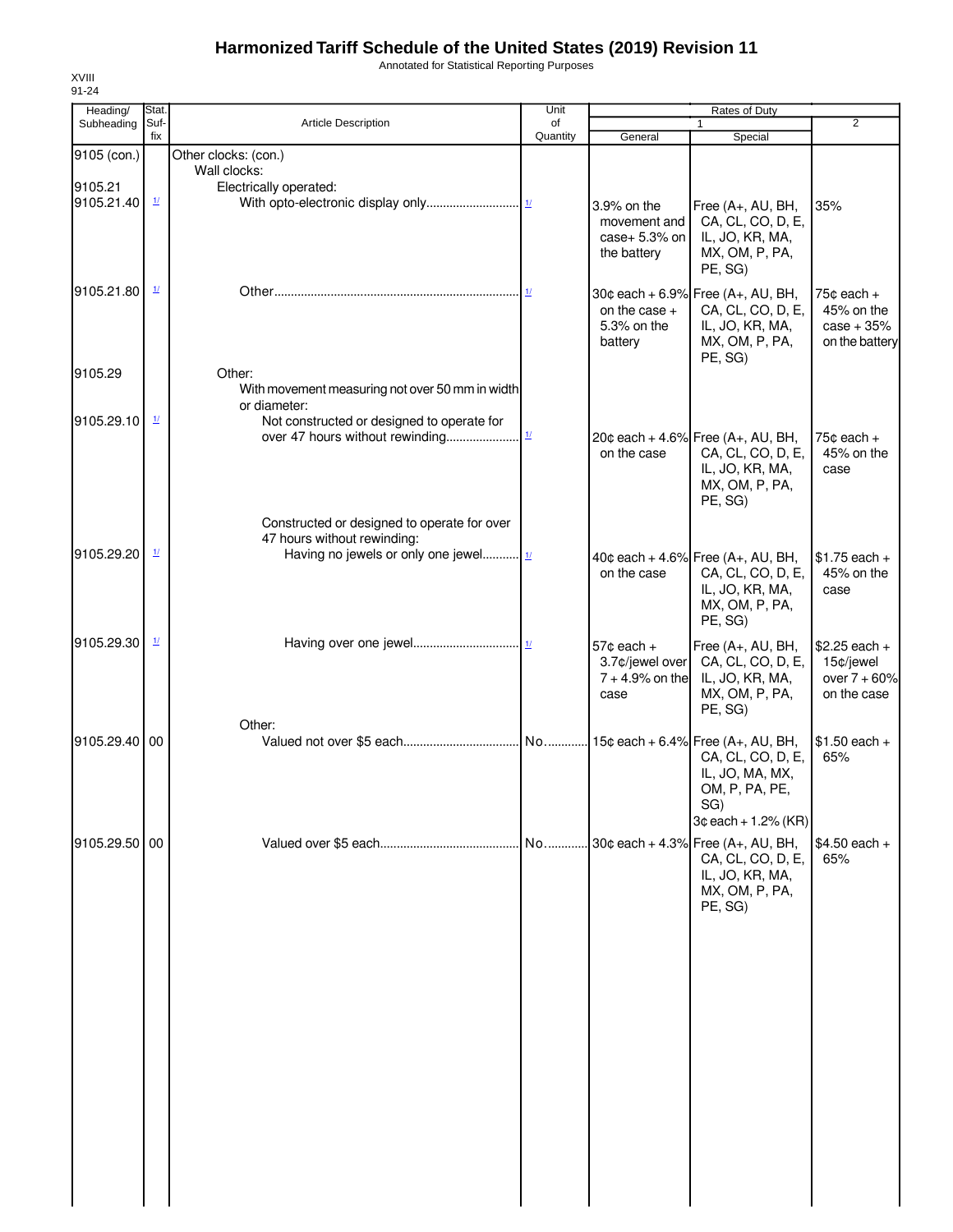Annotated for Statistical Reporting Purposes

| Heading/                 | Stat.                              |                                                                                                                      | Unit           |                                           | <b>Rates of Duty</b>                                                                                      |                                                              |
|--------------------------|------------------------------------|----------------------------------------------------------------------------------------------------------------------|----------------|-------------------------------------------|-----------------------------------------------------------------------------------------------------------|--------------------------------------------------------------|
| Subheading               | Suf-<br>fix                        | <b>Article Description</b>                                                                                           | of<br>Quantity | General                                   | 1<br>Special                                                                                              | $\overline{2}$                                               |
| 9105 (con.)              |                                    | Other clocks: (con.)                                                                                                 |                |                                           |                                                                                                           |                                                              |
| 9105.91<br>9105.91.40    | $\frac{1}{2}$                      | Other:<br>Electrically operated:                                                                                     |                | 3.9% on the<br>movement and               | Free (A+, AU, BH,<br>CA, CL, CO, D, E,                                                                    | 35%                                                          |
| 9105.91.80               | $\frac{1}{2}$                      |                                                                                                                      |                | case+ 5.3% on<br>the battery              | IL, JO, KR, MA,<br>MX, OM, P, PA,<br>PE, SG)<br>30¢ each + 6.9% Free (A+, AU, BH,                         | 75 $\texttt{c}$ each +                                       |
|                          |                                    |                                                                                                                      |                | on the case $+$<br>5.3% on the<br>battery | CA, CL, CO, D, E,<br>IL, JO, KR, MA,<br>MX, OM, P, PA,<br>PE, SG)                                         | 45% on the<br>$case + 35%$<br>on the battery                 |
| 9105.99<br>9105.99.10 00 |                                    | Other:<br>Standard marine chronometers having                                                                        |                |                                           |                                                                                                           |                                                              |
|                          |                                    |                                                                                                                      | Jwls.          | $+1¢$ jewel                               | No 17¢ each + 2.5% Free (A, AU, BH,<br>CA, CL, CO, D, E,<br>IL, JO, KR, MA,<br>MX, OM, P, PA,<br>PE, SG)  | $$4.50$ each +<br>$65% +$<br>25¢/jewel                       |
| 9105.99.20               | $\underline{\mathbf{1}\mathbf{1}}$ | Other, with movement measuring not over 50 mm<br>in width or diameter:<br>Not constructed or designed to operate for |                | Free                                      |                                                                                                           | $75¢$ each $+$<br>45% on the                                 |
|                          |                                    | Constructed or designed to operate for over                                                                          |                |                                           |                                                                                                           | case                                                         |
| 9105.99.30               | $\overline{\mathbf{1}l}$           | 47 hours without rewinding:<br>Having no jewels or only one jewel                                                    |                | Free                                      |                                                                                                           | $$1.75$ each +<br>45% on the<br>case                         |
| 9105.99.40               | $\underline{\mathbf{1}l}$          |                                                                                                                      |                | Free                                      |                                                                                                           | $$2.25$ each +<br>15¢/jewel<br>over $7 + 60%$<br>on the case |
|                          |                                    | Other:                                                                                                               |                |                                           |                                                                                                           |                                                              |
| 9105.99.50 00            |                                    |                                                                                                                      |                |                                           | CA, CL, CO, D, E,<br>IL, JO, KR, MA,<br>MX, OM, P, PA,<br>PE, SG)                                         | $$1.50$ each +<br>65%                                        |
| 9105.99.60 00            |                                    |                                                                                                                      |                |                                           | No 23¢ each + 3.2% Free (A+, AU, BH,<br>CA, CL, CO, D, E,<br>IL, JO, KR, MA,<br>MX, OM, P, PA,<br>PE, SG) | $$4.50$ each +<br>65%                                        |
|                          |                                    |                                                                                                                      |                |                                           |                                                                                                           |                                                              |
|                          |                                    |                                                                                                                      |                |                                           |                                                                                                           |                                                              |
|                          |                                    |                                                                                                                      |                |                                           |                                                                                                           |                                                              |
|                          |                                    |                                                                                                                      |                |                                           |                                                                                                           |                                                              |
|                          |                                    |                                                                                                                      |                |                                           |                                                                                                           |                                                              |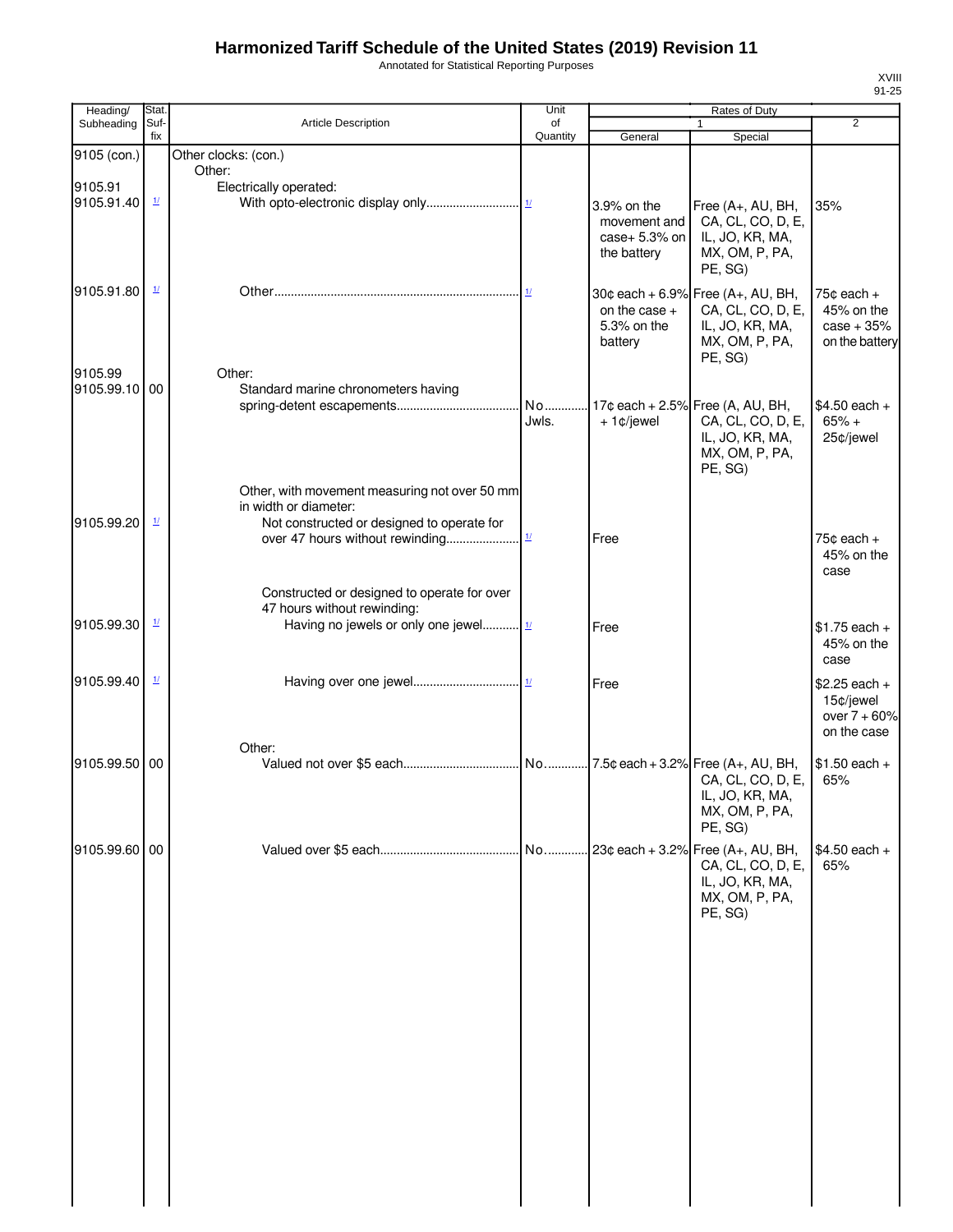Annotated for Statistical Reporting Purposes

| Heading/              | Stat.                    |                                                                                                                                                                                              | Unit           |                                                                     | Rates of Duty                                                                                          |                                        |
|-----------------------|--------------------------|----------------------------------------------------------------------------------------------------------------------------------------------------------------------------------------------|----------------|---------------------------------------------------------------------|--------------------------------------------------------------------------------------------------------|----------------------------------------|
| Subheading            | Suf-<br>fix              | <b>Article Description</b>                                                                                                                                                                   | of<br>Quantity | General                                                             | Special                                                                                                | $\overline{2}$                         |
| 9106                  |                          | Time of day recording apparatus and apparatus for measuring,<br>recording or otherwise indicating intervals of time, with clock<br>or watch movement or with synchronous motor (for example, |                |                                                                     |                                                                                                        |                                        |
| 9106.10.00 00         |                          | time registers, time-recorders):                                                                                                                                                             | No<br>Jwls.    | + 2 $\phi$ /jewel <sup>2/</sup>                                     | 36¢ each + 5.6% Free (A+, AU, BH,<br>CA, CL, CO, D, E,<br>IL, JO, KR, MA,<br>MX, OM, P, PA,<br>PE, SG) | $$4.50$ each +<br>$65% +$<br>25¢/jewel |
| 9106.90<br>9106.90.20 | 00                       | Other:                                                                                                                                                                                       | No<br>Jwls.    | + 2 $\phi$ /jewel <sup>2/</sup>                                     | 36¢ each + 5.6% Free (A+, AU, BH,<br>CA, CL, CO, D, E,<br>IL, JO, KR, MA,<br>MX, OM, P, PA,<br>PE, SG) | $$4.50$ each +<br>$65% +$<br>25¢/jewel |
| 9106.90.40 00         |                          |                                                                                                                                                                                              | No<br>Jwls.    | + 2 $\phi$ /jewel <sup>2/</sup>                                     | 36¢ each + 5.6% Free (A, AU, BH,<br>CA, CL, CO, D, E,<br>IL, JO, KR, MA,<br>MX, OM, P, PA,<br>PE, SG)  | $$4.50$ each +<br>$65% +$<br>25¢/jewel |
| 9106.90.55            | $\mathbf{\underline{1}}$ | Other:<br>Apparatus for measuring, recording, or otherwise<br>indicating intervals of time, with clock or watch<br>movements, battery powered:                                               |                | 3.9% on the<br>apparatus $+$<br>5.3% on the<br>battery <sup>2</sup> | Free (A, AU, BH,<br>CA, CL, CO, D, E,<br>IL, JO, KR, MA,<br>MX, OM, P, PA,<br>PE, SG)                  | $$4.50$ each +<br>65%                  |
| 9106.90.65 00         |                          |                                                                                                                                                                                              | No<br>Jwls.    | + $0.8$ ¢/jewel <sup>2/</sup>                                       | 15¢ each + 2.3% Free (A, AU, BH,<br>CA, CL, CO, D, E,<br>IL, JO, KR, MA,<br>MX, OM, P, PA,<br>PE, SG)  | $$4.50$ each +<br>$65% +$<br>25¢/jewel |
| 9106.90.75            | 00                       | Other:<br>Apparatus for measuring, recording or<br>otherwise indicating intervals of time, with<br>clock or watch movements, AC powered and                                                  |                |                                                                     | Free (A+, AU, BH,<br>CA, CL, CO, D, E,<br>IL, JO, KR, MA,<br>MX, OM, P, PA,<br>PE, SG)                 | $$4.50$ each +<br>65%                  |
| 9106.90.85 00         |                          |                                                                                                                                                                                              | No<br>Jwls.    | $+0.8$ ¢/jewel <sup>2/</sup>                                        | 15¢ each + 2.3% Free (A+, AU, BH,<br>CA, CL, CO, D, E,<br>IL, JO, KR, MA,<br>MX, OM, P, PA,<br>PE, SG) | $$4.50$ each +<br>$65% +$<br>25¢/jewel |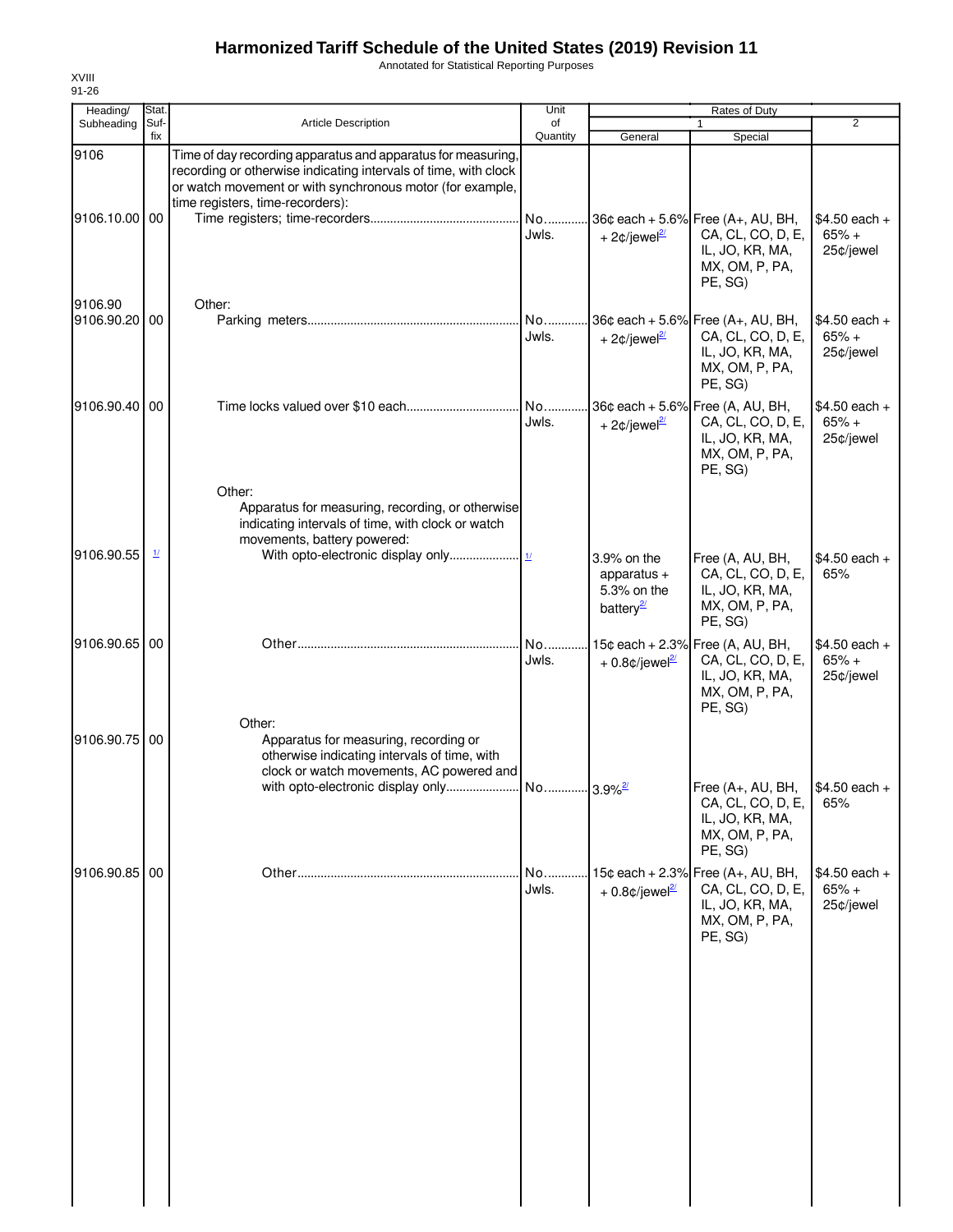Annotated for Statistical Reporting Purposes

| Heading/                 | Stat.                                       |                                                        | Unit           |                                                 | Rates of Duty                                          |                              |
|--------------------------|---------------------------------------------|--------------------------------------------------------|----------------|-------------------------------------------------|--------------------------------------------------------|------------------------------|
| Subheading               | Suf-<br>fix                                 | <b>Article Description</b>                             | of<br>Quantity | General                                         | 1<br>Special                                           | $\overline{2}$               |
| 9107.00                  |                                             | Time switches with clock or watch movement or with     |                |                                                 |                                                        |                              |
|                          |                                             | synchronous motor:                                     |                |                                                 |                                                        |                              |
| 9107.00.40               |                                             |                                                        |                | $15¢$ each + 4% +                               | Free (A, AU, BH,                                       | $$1.50$ each +               |
|                          |                                             |                                                        |                | 2.5 $\text{C}/\text{level}^{2l}$                | CA, CL, CO, D, E,                                      | $65% +$                      |
|                          |                                             |                                                        |                |                                                 | IL, JO, MA, MX,                                        | 25¢/jewel                    |
|                          |                                             |                                                        |                |                                                 | OM, P, PA, PE,<br>SG)                                  |                              |
|                          |                                             |                                                        |                |                                                 | 3¢ each + 0.8% +                                       |                              |
|                          |                                             |                                                        |                |                                                 | 0.5¢/jewel (KR)                                        |                              |
|                          | 40                                          | Time switches that operate on a fixed-time cycle, of a |                |                                                 |                                                        |                              |
|                          |                                             | type used in household type refrigerators and          |                |                                                 |                                                        |                              |
|                          |                                             | combined refrigerator-freezers, to alternately control |                |                                                 |                                                        |                              |
|                          |                                             | the operations of the compressor and the defrost unit  |                |                                                 |                                                        |                              |
|                          |                                             |                                                        | Jwls.          |                                                 |                                                        |                              |
|                          |                                             |                                                        |                |                                                 |                                                        |                              |
|                          | 80                                          |                                                        | No.            |                                                 |                                                        |                              |
| 9107.00.80 00            |                                             |                                                        | Jwls.<br>No    |                                                 |                                                        | $$4.50$ each +               |
|                          |                                             |                                                        | Jwls.          | + 2.5 $\text{\textdegree}$ /jewel $\frac{2}{2}$ | 45¢ each + 6.4% Free (A+, AU, BH,<br>CA, CL, CO, D, E, | $65% +$                      |
|                          |                                             |                                                        |                |                                                 | IL, JO, KR, MA,                                        | 25¢/jewel                    |
|                          |                                             |                                                        |                |                                                 | MX, OM, P, PA,                                         |                              |
|                          |                                             |                                                        |                |                                                 | PE, SG)                                                |                              |
| 9108                     |                                             | Watch movements, complete and assembled:               |                |                                                 |                                                        |                              |
|                          |                                             | Electrically operated:                                 |                |                                                 |                                                        |                              |
| 9108.11                  |                                             | With mechanical display only or with a device to which |                |                                                 |                                                        |                              |
|                          | $\mathbf{\underline{1}}$                    | a mechanical display can be incorporated:              |                |                                                 |                                                        |                              |
| 9108.11.40               |                                             |                                                        |                |                                                 | 36¢ each + 5.3% Free (AU, BH, CA,                      | $$1.50$ each +               |
|                          |                                             |                                                        |                | on the battery                                  | CL, CO, D, E, IL,                                      | 35% on the                   |
|                          |                                             |                                                        |                |                                                 | JO, MA, MX, OM,<br>P, PA, PE, R, SG)                   | battery                      |
|                          |                                             |                                                        |                |                                                 | $7.2¢$ each + 1% on                                    |                              |
|                          |                                             |                                                        |                |                                                 | the battery (KR)                                       |                              |
| 9108.11.80               | $\mathbf{\underline{1}}$                    |                                                        |                |                                                 | 72¢ each + 5.3% Free (AU, BH, CA,                      | $$2.50$ each +               |
|                          |                                             |                                                        |                | on the battery                                  | CL, CO, D, E, IL,                                      | 35% on the                   |
|                          |                                             |                                                        |                |                                                 | JO, KR, MA, MX,                                        | battery                      |
|                          |                                             |                                                        |                |                                                 | OM, P, PA, PE, R,                                      |                              |
|                          |                                             |                                                        |                |                                                 | SG)                                                    |                              |
| 9108.12.00               | $\mathbf{\underline{\mathit{1}}\mathit{1}}$ |                                                        |                | 3.1% on the                                     | Free (AU, BH, CA,                                      | 35%                          |
|                          |                                             |                                                        |                | $momentum +$                                    | CL, CO, D, E, IL,                                      |                              |
|                          |                                             |                                                        |                | 4.2% on the<br>battery                          | JO, KR, MA, MX,<br>OM, P, PA, PE, R,                   |                              |
|                          |                                             |                                                        |                |                                                 | SG)                                                    |                              |
| 9108.19                  |                                             |                                                        |                |                                                 |                                                        |                              |
| 9108.19.40               | $\mathbf{\underline{1}}$                    | Other:                                                 |                |                                                 |                                                        |                              |
|                          |                                             |                                                        |                | on the battery                                  | 28¢ each + 4.2% Free (AU, BH, CA,<br>CL, CO, D, E, IL, | $$1.50$ each +<br>35% on the |
|                          |                                             |                                                        |                |                                                 | JO, KR, MA, MX,                                        | battery                      |
|                          |                                             |                                                        |                |                                                 | OM, P, PA, PE, R,                                      |                              |
|                          |                                             |                                                        |                |                                                 | SG)                                                    |                              |
| 9108.19.80               | $\mathbf{\underline{1}}$                    |                                                        |                |                                                 | 53¢ each + 3.9% Free (AU, BH, CA,                      | $$2.50$ each +               |
|                          |                                             |                                                        |                | on the battery                                  | CL, CO, D, E, IL,                                      | 35% on the                   |
|                          |                                             |                                                        |                |                                                 | JO, KR, MA, MX,                                        | battery                      |
|                          |                                             |                                                        |                |                                                 | OM, P, PA, PE, R,                                      |                              |
|                          |                                             |                                                        |                |                                                 | SG)                                                    |                              |
| 9108.20<br>9108.20.40 00 |                                             | With automatic winding:                                |                |                                                 |                                                        | \$10.75 each                 |
|                          |                                             |                                                        |                |                                                 |                                                        |                              |
| 9108.20.80 00            |                                             |                                                        | No             | Free                                            |                                                        | \$5.00 each                  |
|                          |                                             |                                                        |                |                                                 |                                                        |                              |
|                          |                                             |                                                        |                |                                                 |                                                        |                              |
|                          |                                             |                                                        |                |                                                 |                                                        |                              |
|                          |                                             |                                                        |                |                                                 |                                                        |                              |
|                          |                                             |                                                        |                |                                                 |                                                        |                              |
|                          |                                             |                                                        |                |                                                 |                                                        |                              |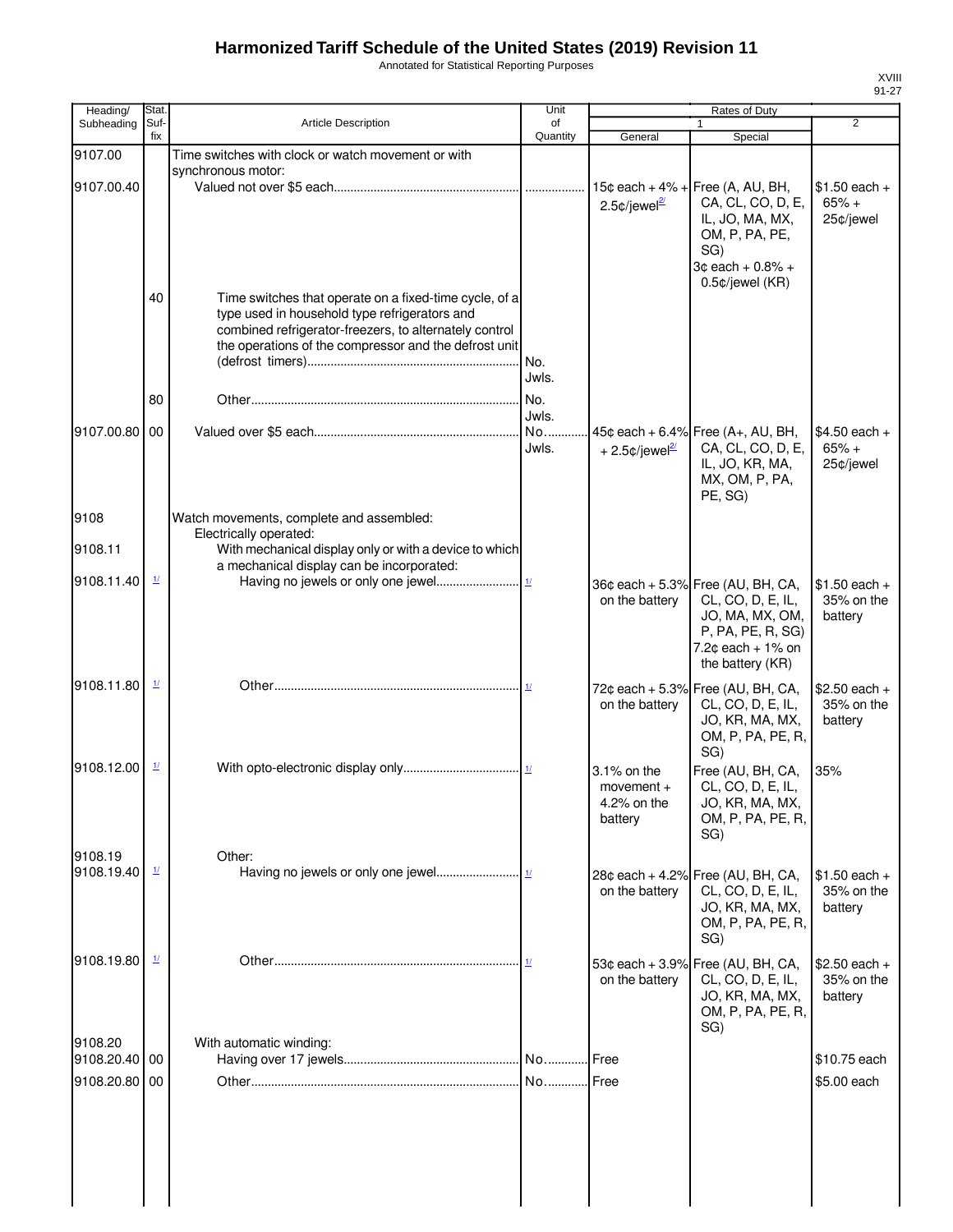Annotated for Statistical Reporting Purposes

| Heading/      | Stat.       |                                                 | Unit           |             | Rates of Duty                          |              |
|---------------|-------------|-------------------------------------------------|----------------|-------------|----------------------------------------|--------------|
| Subheading    | Suf-<br>fix | <b>Article Description</b>                      | of<br>Quantity | General     | $\mathbf{1}$<br>Special                | 2            |
| 9108 (con.)   |             | Watch movements, complete and assembled: (con.) |                |             |                                        |              |
| 9108.90       |             | Other:                                          |                |             |                                        |              |
| 9108.90.10 00 |             | Having no jewels or only one jewel:             | No 29¢ each    |             | Free (AU, BH, CA,                      | \$1.50 each  |
|               |             |                                                 |                |             | CL, CO, D, E, IL,                      |              |
|               |             |                                                 |                |             | JO, KR, MA, MX,                        |              |
|               |             |                                                 |                |             | OM, P, PA, PE, R,<br>SG)               |              |
| 9108.90.20 00 |             |                                                 |                |             | Free (AU, BH, CA,                      | \$1.50 each  |
|               |             |                                                 |                |             | CL, CO, D, E, IL,                      |              |
|               |             |                                                 |                |             | JO, KR, MA, MX,                        |              |
|               |             |                                                 |                |             | OM, P, PA, PE, R,<br>SG)               |              |
|               |             | Having over one jewel but not over 7 jewels:    |                |             |                                        |              |
| 9108.90.30 00 |             |                                                 |                |             | Free (AU, BH, CA,<br>CL, CO, D, E, IL, | \$2.50 each  |
|               |             |                                                 |                |             | JO, KR, MA, MX,                        |              |
|               |             |                                                 |                |             | OM, P, PA, PE, R,                      |              |
|               |             |                                                 |                |             | SG)                                    |              |
| 9108.90.40 00 |             |                                                 | No 25¢ each    |             | Free (AU, BH, CA,<br>CL, CO, D, E, IL, | \$1.50 each  |
|               |             |                                                 |                |             | JO, KR, MA, MX,                        |              |
|               |             |                                                 |                |             | OM, P, PA, PE, R,<br>SG)               |              |
|               |             | Having over 7 jewels but not over 17 jewels:    |                |             |                                        |              |
|               |             | Measuring 33.8 mm or less                       |                |             |                                        |              |
| 9108.90.50 00 |             | Valued not over \$15 each                       |                |             | Free (AU, BH, CA,                      | \$4 each     |
|               |             |                                                 |                |             | CL, CO, D, E, IL,                      |              |
|               |             |                                                 |                |             | JO, MA, MX, OM,                        |              |
|               |             |                                                 |                |             | P, PA, PE, R, SG)<br>43.2¢ each (KR)   |              |
| 9108.90.60 00 |             |                                                 |                |             | Free (AU, BH, CA,                      | \$4 each     |
|               |             |                                                 |                |             | CL, CO, D, E, IL,                      |              |
|               |             |                                                 |                |             | JO, MA, MX, OM,<br>P, PA, PE, R, SG)   |              |
|               |             |                                                 |                |             | 36¢ each (KR)                          |              |
| 9108.90.70 00 |             |                                                 | No             | 90¢ each    | Free (AU, BH, CA,                      | \$4 each     |
|               |             |                                                 |                |             | CL, CO, D, E, IL,<br>JO, KR, MA, MX,   |              |
|               |             |                                                 |                |             | OM, P, PA, PE, R,                      |              |
|               |             | Other:                                          |                |             | SG)                                    |              |
| 9108.90.80 00 |             |                                                 |                |             | Free (AU, BH, CA,                      | \$4 each     |
|               |             |                                                 |                |             | CL, CO, D, E, IL,                      |              |
|               |             |                                                 |                |             | JO, MA, MX, OM,<br>P, PA, PE, R, SG)   |              |
|               |             |                                                 |                |             | $28.8¢$ each $(KR)$                    |              |
| 9108.90.85 00 |             |                                                 | No Free        |             |                                        | \$4 each     |
| 9108.90.90 00 |             | Having over 17 jewels:                          |                |             | Free (AU, BH, CA,                      | \$10.75 each |
|               |             |                                                 |                |             | CL, CO, D, E, IL,                      |              |
|               |             |                                                 |                |             | JO, KR, MA, MX,                        |              |
|               |             |                                                 |                |             | OM, P, PA, PE, R,<br>SG)               |              |
| 9108.90.95 00 |             |                                                 | No             | \$1.72 each | Free (AU, BH, CA,                      | \$10.75 each |
|               |             |                                                 |                |             | CL, CO, D, E, IL,                      |              |
|               |             |                                                 |                |             | JO, KR, MA, MX,                        |              |
|               |             |                                                 |                |             | OM, P, PA, PE, R,<br>SG)               |              |
|               |             |                                                 |                |             |                                        |              |
|               |             |                                                 |                |             |                                        |              |
|               |             |                                                 |                |             |                                        |              |
|               |             |                                                 |                |             |                                        |              |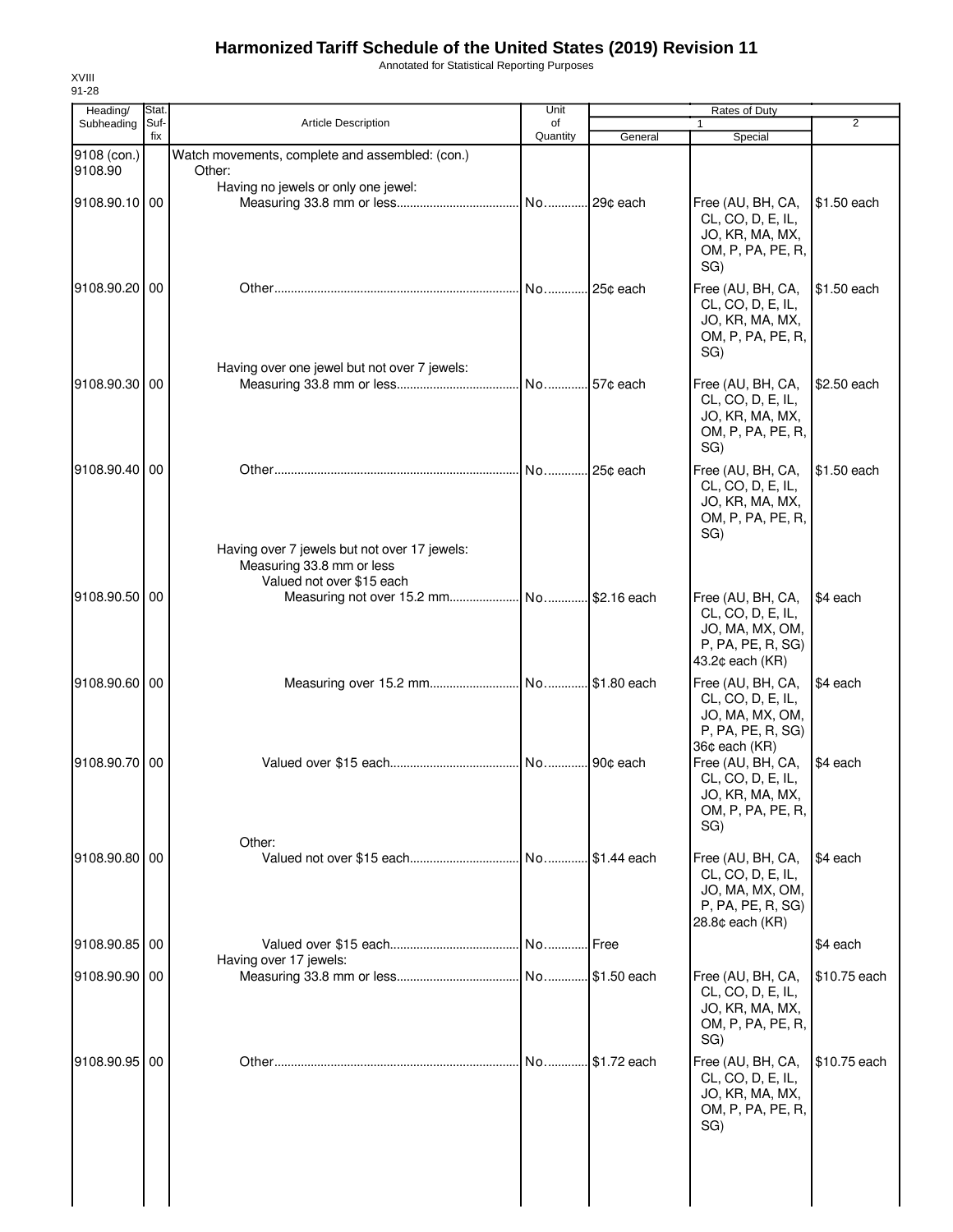Annotated for Statistical Reporting Purposes

| Heading/        | Stat.                              |                                                                                        | Unit                               |                                                                | <b>Rates of Duty</b>                                                                                                                                                                |                                                                       |
|-----------------|------------------------------------|----------------------------------------------------------------------------------------|------------------------------------|----------------------------------------------------------------|-------------------------------------------------------------------------------------------------------------------------------------------------------------------------------------|-----------------------------------------------------------------------|
| Subheading      | Suf-                               | <b>Article Description</b>                                                             | of                                 |                                                                |                                                                                                                                                                                     | $\overline{2}$                                                        |
|                 | fix                                |                                                                                        | Quantity                           | General                                                        | Special                                                                                                                                                                             |                                                                       |
| 9109<br>9109.10 |                                    | Clock movements, complete and assembled:<br>Electrically operated:<br>Of alarm clocks: |                                    |                                                                |                                                                                                                                                                                     |                                                                       |
| 9109.10.10      | $\mathbf{\underline{11}}$          | Other:                                                                                 |                                    | 3.9% on the<br>movement $+$<br>5.3% on the<br>battery          | Free (A+, AU, BH,<br>CA, CL, CO, D, E,<br>IL, JO, KR, MA,<br>MX, OM, P, PA,<br>PE, SG)                                                                                              | 35%                                                                   |
| 9109.10.20      | $\mathbf{\underline{1}}$           | Measuring not over 50 mm in width or                                                   | $\frac{1}{2}$                      | on the battery                                                 | 30¢ each + 5.3% Free (A+, AU, BH,<br>CA, CL, CO, D, E,<br>IL, JO, KR, MA,<br>MX, OM, P, PA,<br>PE, SG)                                                                              | 75 $c$ each $+$<br>35% on the<br>battery                              |
| 9109.10.30      | $\underline{\mathbf{1}\mathbf{1}}$ | Other:                                                                                 |                                    | on the<br>$momentum +$<br>2.6% on the<br>battery               | 7.5¢ each + 3.2% Free $(A_{+}, AU, BH,$<br>CA, CL, CO, D, E,<br>IL, JO, KR, MA,<br>MX, OM, P, PA,<br>PE, SG)                                                                        | $$1.50$ each +<br>65% on the<br>$moverent +$<br>35% on the<br>battery |
| 9109.10.40      | $\frac{1}{2}$                      | Other:                                                                                 |                                    | on the<br>movement $+$<br>2.6% on the<br>battery               | 22¢ each + 3.2% Free (A+, AU, BH,<br>CA, CL, CO, D, E,<br>IL, JO, KR, MA,<br>MX, OM, P, PA,<br>PE, SG)                                                                              | $$4.50$ each +<br>65% on the<br>movement +<br>35% on the<br>battery   |
| 9109.10.50      | $\frac{1}{2}$                      | Other:                                                                                 |                                    | 3.9% on the<br>movement $+$<br>5.3% on the<br>battery          | Free (A+, AU, BH, C, 35%<br>CA, CL, CO, D, E,<br>IL, JO, KR, MA,<br>MX, OM, P, PA,<br>PE, $SG)^{3/2}$                                                                               |                                                                       |
| 9109.10.60      | $\frac{1}{2}$                      | Measuring not over 50 mm in width or                                                   | $\underline{\mathit{1}\mathit{l}}$ | on the battery                                                 | 20¢ each + 3.5% Free (A+, AU, BH, C, 75¢ each +<br>CA, CL, CO, D, E,<br>IL, JO, KR, MA,<br>MX, OM, P, PA,<br>PE, $SG)^{3/2}$                                                        | 35% on the<br>battery                                                 |
| 9109.10.70      | $\mathbf{\underline{1}}$           | Other:                                                                                 |                                    | on the<br>movement +<br>4.2% on the<br>battery                 | 12¢ each + 5.1% Free (A+, AU, BH,<br>CA, CL, CO, D, E,<br>IL, JO, MA, MX,<br>OM, P, PA, PE,<br>SG)<br>$2.4$ ¢ each + 1% on<br>the movement +<br>0.8% on the battery<br>$(KR)^{3/2}$ | $$1.50$ each +<br>65% on the<br>$momentum +$<br>35% on the<br>battery |
| 9109.10.80      | $\mathbf{\underline{1}}$           |                                                                                        |                                    | on the<br>$momentum +$<br>3.5% on the<br>battery $\frac{4}{3}$ | 30¢ each + 4.3% Free (A+, AU, BH,<br>CA, CL, CO, D, E,<br>IL, JO, KR, MA,<br>MX, OM, P, PA,<br>PE, $SG)^{3/2}$                                                                      | $$4.50$ each +<br>65% on the<br>movement $+$<br>35% on the<br>battery |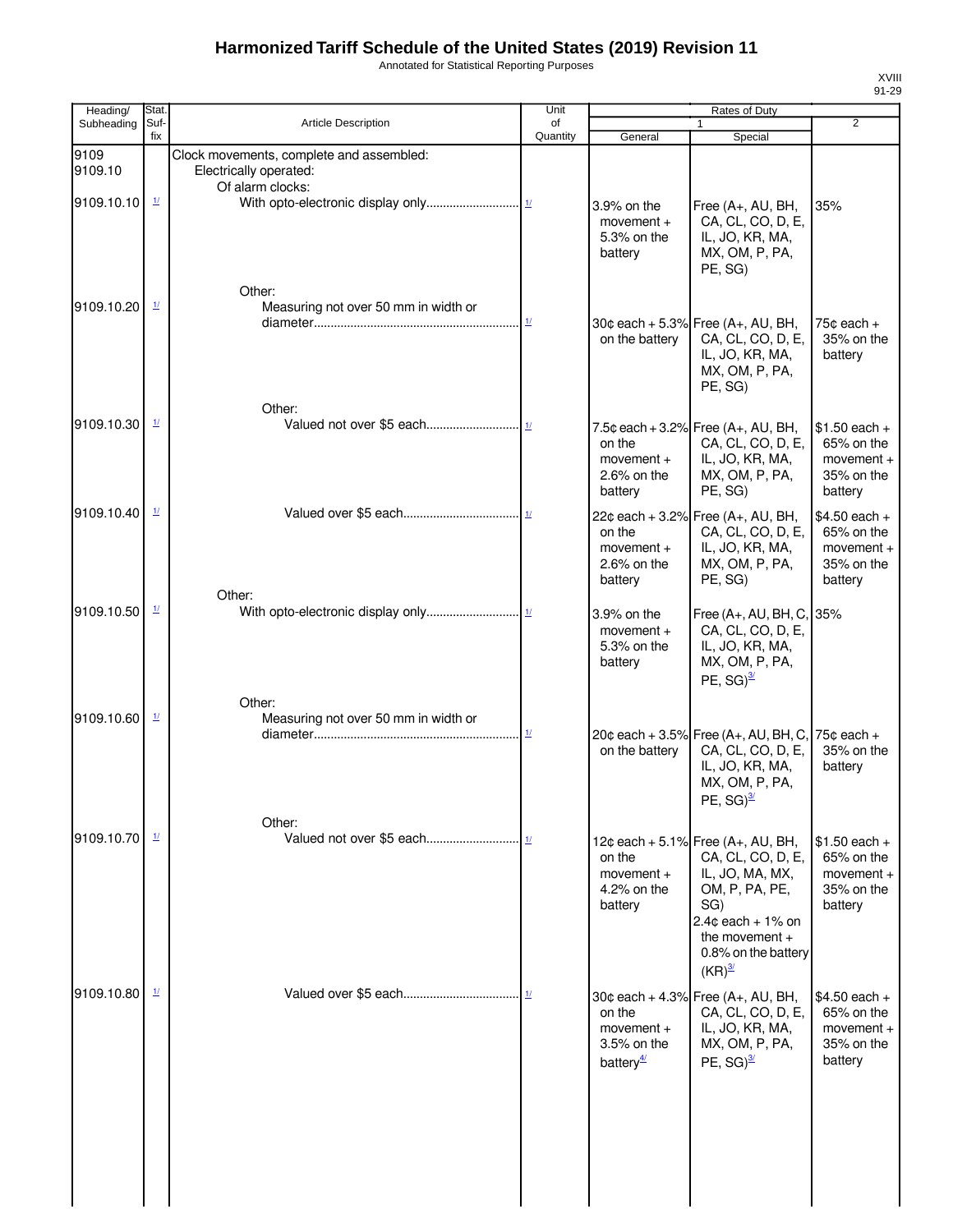Annotated for Statistical Reporting Purposes

| Heading/                 | Stat.       |                                                                     | Unit           |                                         | Rates of Duty                                                                                 |                |
|--------------------------|-------------|---------------------------------------------------------------------|----------------|-----------------------------------------|-----------------------------------------------------------------------------------------------|----------------|
| Subheading               | Suf-<br>fix | Article Description                                                 | of<br>Quantity | General                                 | $\mathbf{1}$<br>Special                                                                       | $\overline{2}$ |
| 9109 (con.)              |             | Clock movements, complete and assembled: (con.)                     |                |                                         |                                                                                               |                |
| 9109.90<br>9109.90.20 00 |             | Other:<br>Measuring not over 50 mm in width or diameter No 20¢ each |                |                                         | Free (A+, AU, B, BH, 75¢ each<br>C, CA, CL, CO, D,<br>E, IL, JO, KR, MA,                      |                |
| 9109.90.40 00            |             | Other:                                                              |                |                                         | MX, OM, P, PA,<br>PE, SG)                                                                     |                |
|                          |             |                                                                     |                |                                         | CA, CL, CO, D, E,<br>IL, JO, MA, MX,<br>OM, P, PA, PE,<br>SG)<br>$3¢$ each + 1.2% (KR)        | 65%            |
| 9109.90.60 00            |             |                                                                     | No             | $30¢$ each $+$<br>$4.3\%$ <sup>5/</sup> | Free (A+, AU, B, BH, $$4.50$ each +<br>CA, CL, CO, D, E,<br>IL, JO, KR, MA,<br>MX, OM, P, PA, | 65%            |
|                          |             |                                                                     |                |                                         | PE, SG)                                                                                       |                |
|                          |             |                                                                     |                |                                         |                                                                                               |                |
|                          |             |                                                                     |                |                                         |                                                                                               |                |
|                          |             |                                                                     |                |                                         |                                                                                               |                |
|                          |             |                                                                     |                |                                         |                                                                                               |                |
|                          |             |                                                                     |                |                                         |                                                                                               |                |
|                          |             |                                                                     |                |                                         |                                                                                               |                |
|                          |             |                                                                     |                |                                         |                                                                                               |                |
|                          |             |                                                                     |                |                                         |                                                                                               |                |
|                          |             |                                                                     |                |                                         |                                                                                               |                |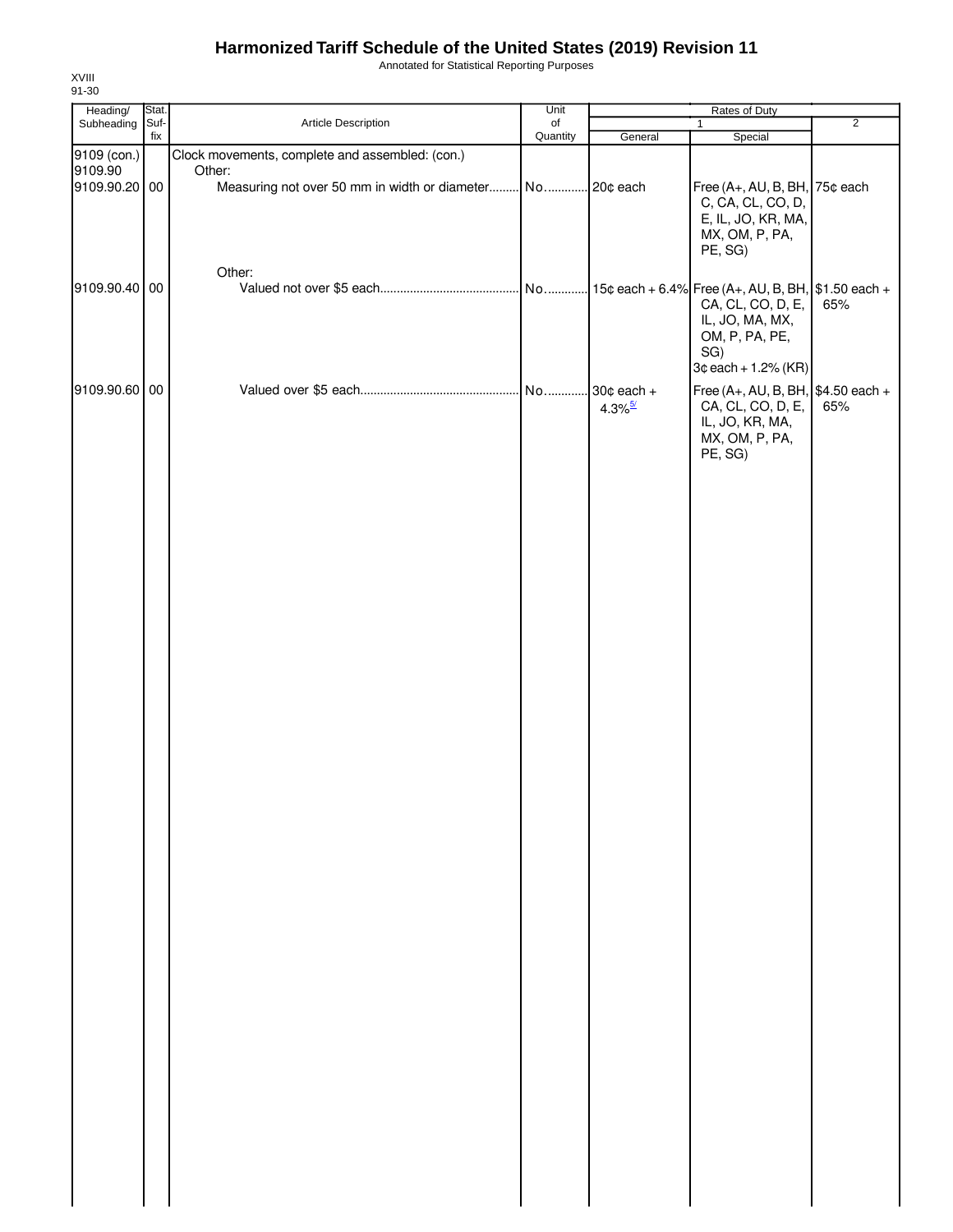Annotated for Statistical Reporting Purposes

| Heading/                 | Stat.       |                                                                                                                                                                                                                                       | Unit           |                                                                                                                                                                                                                            | <b>Rates of Duty</b>                                                                               |                                                                                                                                                                                                                   |
|--------------------------|-------------|---------------------------------------------------------------------------------------------------------------------------------------------------------------------------------------------------------------------------------------|----------------|----------------------------------------------------------------------------------------------------------------------------------------------------------------------------------------------------------------------------|----------------------------------------------------------------------------------------------------|-------------------------------------------------------------------------------------------------------------------------------------------------------------------------------------------------------------------|
| Subheading               | Suf-<br>fix | <b>Article Description</b>                                                                                                                                                                                                            | of<br>Quantity | General                                                                                                                                                                                                                    | $\mathbf{1}$<br>Special                                                                            | 2                                                                                                                                                                                                                 |
| 9110<br>9110.11.00 00    |             | Complete watch or clock movements, unassembled or partly<br>assembled (movement sets); incomplete watch or clock<br>movements, assembled; rough watch or clock movements:<br>Of watches:<br>Complete movements, unassembled or partly | No             | The rate<br>applicable to<br>the complete,<br>assembled<br>movement                                                                                                                                                        | Free (AU, BH, CA,<br>CL, CO, D, E, IL,<br>JO, KR, MA, MX,<br>OM, P, PA, PE, R,<br>SG)              | The rate<br>applicable to<br>the complete,<br>assembled                                                                                                                                                           |
| 9110.12.00 00            |             |                                                                                                                                                                                                                                       |                | 9%                                                                                                                                                                                                                         | Free (AU, BH, CA,<br>CL, CO, D, E, IL,<br>JO, KR, MA, MX,<br>OM, P, PA, PE, R,<br>SG)              | 45%                                                                                                                                                                                                               |
| 9110.19.00 00            |             |                                                                                                                                                                                                                                       |                |                                                                                                                                                                                                                            | Free (AU, BH, CA,<br>CL, CO, D, E, IL,<br>JO, KR, MA, MX,<br>OM, P, PA, PE, R,<br>SG)              | 45%                                                                                                                                                                                                               |
| 9110.90<br>9110.90.20 00 |             | Other:<br>Complete movements, unassembled or partly                                                                                                                                                                                   |                | The rate<br>applicable to<br>the complete,<br>assembled<br>movement                                                                                                                                                        | Free (A+, AU, B, BH,<br>CA, CL, CO, D, E,<br>IL, JO, KR, MA,<br>MX, OM, P, PA,<br>PE, SG)          | The rate<br>applicable to<br>the complete,<br>assembled<br>movement                                                                                                                                               |
| 9110.90.40 00            |             | Other:<br>Consisting of two or more pieces or parts fastened                                                                                                                                                                          | No             | $4.3% +$<br>$1.7$ ¢/jewel +<br>0.2¢ for each<br>other piece or<br>part, but if<br>consisting in<br>part of a plate<br>or a set of<br>plates the total<br>duty shall not<br>exceed the duty<br>for the complete<br>movement | Free (A+, AU, B, BH, $65\%$ +<br>CA, CL, CO, D, E,<br>IL, JO, KR, MA,<br>MX, OM, P, PA,<br>PE, SG) | $25¢$ /jewel +<br>3¢ for each<br>other piece or<br>part, but if<br>consisting in<br>part of a<br>plate or a set<br>of plates the<br>total duty<br>shall not<br>exceed the<br>duty for the<br>complete<br>movement |
| 9110.90.60 00            |             |                                                                                                                                                                                                                                       | No             | 4.2%                                                                                                                                                                                                                       | Free (A+, AU, B, BH,<br>CA, CL, CO, D, E,<br>IL, JO, KR, MA,<br>MX, OM, P, PA,<br>PE, SG)          | 65%                                                                                                                                                                                                               |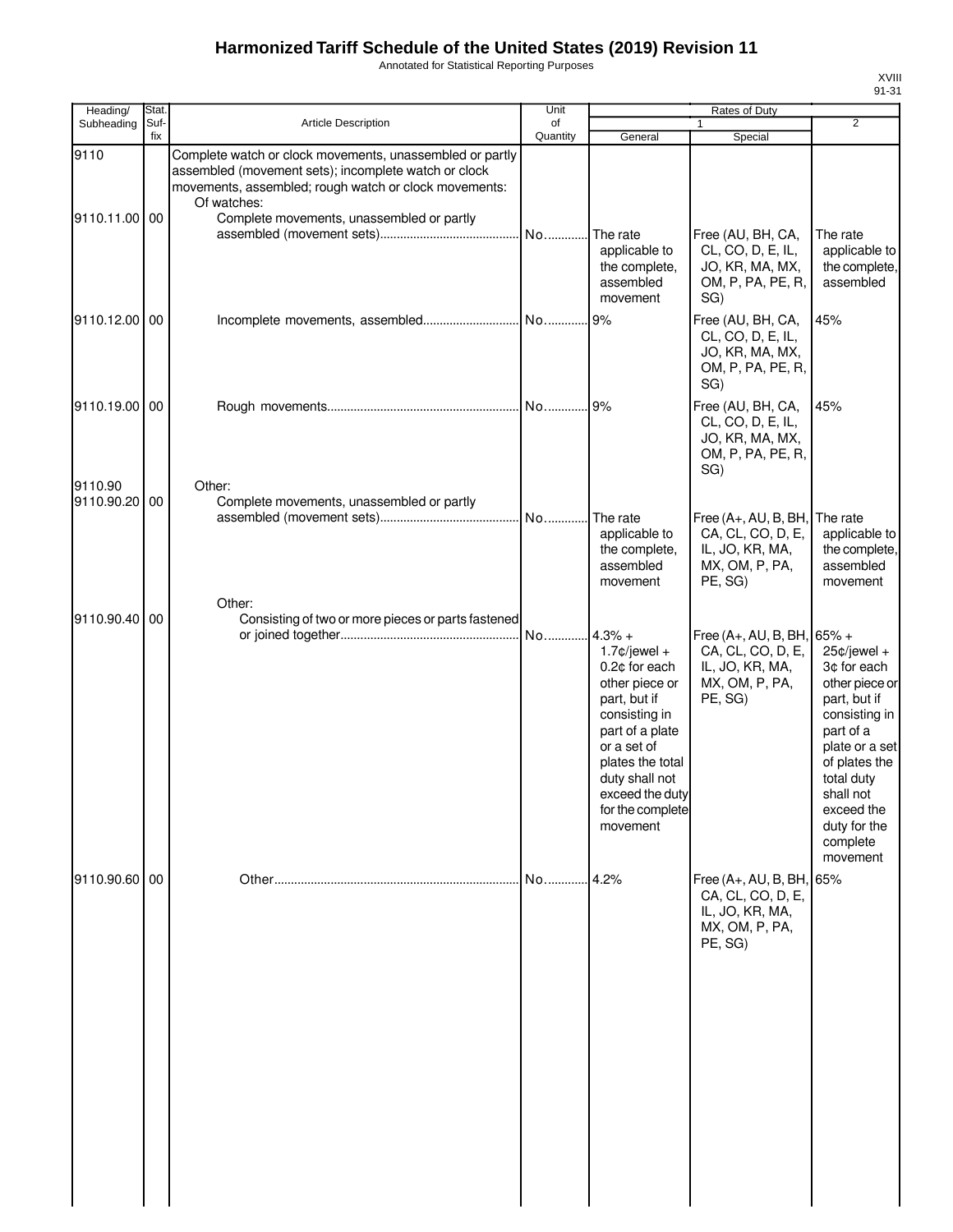Annotated for Statistical Reporting Purposes

| Heading/                 | <b>Stat</b> |                                                                                                          | Unit           |                  | Rates of Duty                                                                                                                             |                               |
|--------------------------|-------------|----------------------------------------------------------------------------------------------------------|----------------|------------------|-------------------------------------------------------------------------------------------------------------------------------------------|-------------------------------|
| Subheading               | Suf-<br>fix | <b>Article Description</b>                                                                               | of<br>Quantity | General          | 1<br>Special                                                                                                                              | $\overline{2}$                |
| 9111<br>9111.10.00 00    |             | Watch cases and parts thereof:<br>Cases of precious metal or of metal clad with precious                 | No             |                  | 12¢ each + 4.8% Free (A+, AU, BH,<br>CA, CL, CO, D, E,                                                                                    | 75 $¢$ each $+$<br>45%        |
| 9111.20<br>9111.20.20 00 |             | Cases of base metal, whether or not gold- or silver-plated:                                              | No             | $7c$ each + 5.4% | IL, JO, KR, MA,<br>MX, OM, P, PA,<br>PE, R, SG)<br>Free (A+, AU, BH,                                                                      | $40¢$ each $+$                |
|                          |             |                                                                                                          |                |                  | CA, CL, CO, D, E,<br>IL, JO, KR, MA,<br>MX, OM, P, PA,<br>PE, R, SG)                                                                      | 45%                           |
| 9111.20.40 00            |             |                                                                                                          | No             |                  | $.3.6$ ¢ each + 7.6% Free (A+, AU, BH,<br>CA, CL, CO, D, E,<br>IL, JO, MA, MX,<br>OM, P, PA, PE, R,<br>SG)<br>$0.7$ ¢ each + 1.5%<br>(KR) | $20¢$ each +<br>45%           |
| 9111.80.00 00            |             |                                                                                                          | No             |                  | $3.6¢$ each + 7.6% Free (A+, AU, BH,<br>CA, CL, CO, D, E,<br>IL, JO, MA, MX,<br>OM, P, PA, PE, R,<br>SG)<br>$0.7$ ¢ each + 1.5%<br>(KR)   | $20¢$ each $+$<br>45%         |
| 9111.90<br>9111.90.40 00 |             | Parts:<br>Of precious metal or of metal clad with precious                                               | No             | 6.4%             | Free (A+, AU, BH,<br>CA, CL, CO, D, E,<br>IL, JO, KR, MA,<br>MX, OM, P, PA,<br>PE, R, SG)                                                 | $75¢$ each +<br>45%           |
| 9111.90.50 00            |             | Other:                                                                                                   |                |                  | CA, CL, CO, D, E,<br>IL, JO, KR, MA,<br>MX, OM, P, PA,<br>PE, R, SG)                                                                      | 10 $\texttt{c}$ each +<br>45% |
| 9111.90.70 00            |             |                                                                                                          | No 6.4%        |                  | Free (A+, AU, BH,<br>CA, CL, CO, D, E,<br>IL, JO, KR, MA,<br>MX, OM, P, PA,<br>PE, R, SG)                                                 | 45%                           |
| 9112<br>9112.20          |             | Clock cases and cases of a similar type for other goods of this<br>chapter, and parts thereof:<br>Cases: |                |                  |                                                                                                                                           |                               |
| 9112.20.40 00            |             |                                                                                                          | No             | .3.5%            | Free (A+, AU, B, BH, 45%<br>CA, CL, CO, D, E,<br>IL, JO, KR, MA,<br>MX, OM, P, PA,<br>PE, SG)                                             |                               |
| 9112.20.80 00            |             |                                                                                                          | No 5.5%        |                  | Free (A, AU, B, BH,<br>CA, CL, CO, D, E,<br>IL, JO, KR, MA,<br>MX, OM, P, PA,<br>PE, SG)                                                  | 45%                           |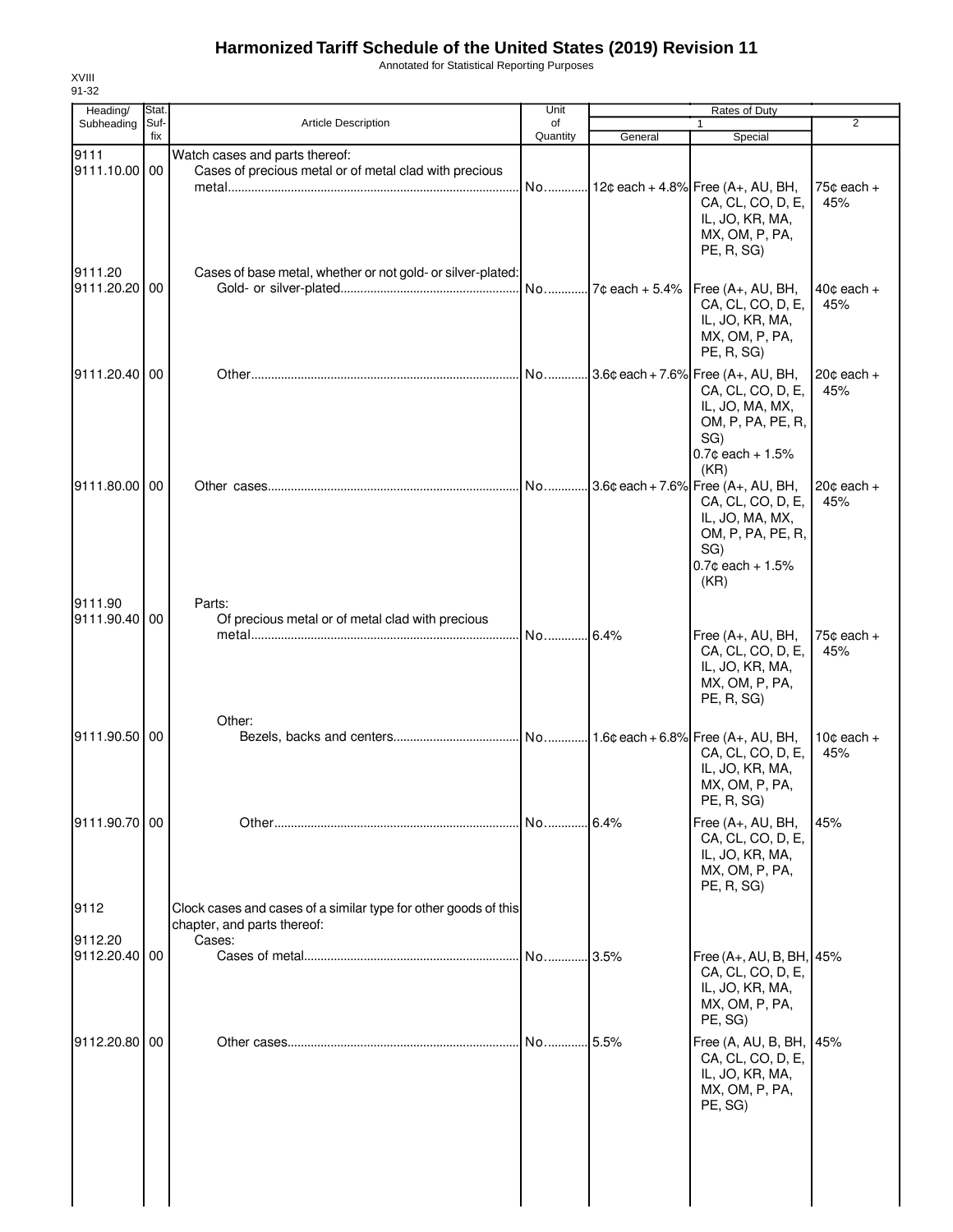Annotated for Statistical Reporting Purposes

|                        | Stat. |                                                                 | Unit           |         | Rates of Duty                                |                |
|------------------------|-------|-----------------------------------------------------------------|----------------|---------|----------------------------------------------|----------------|
| Heading/<br>Subheading | Suf-  | Article Description                                             | of<br>Quantity |         | $\mathbf{1}$                                 | $\overline{2}$ |
|                        | fix   |                                                                 |                | General | Special                                      |                |
| 9112 (con.)            |       | Clock cases and cases of a similar type for other goods of this |                |         |                                              |                |
|                        |       | chapter, and parts thereof: (con.)                              |                |         |                                              |                |
| 9112.90.00 00          |       |                                                                 |                |         |                                              |                |
|                        |       |                                                                 |                |         |                                              |                |
|                        |       |                                                                 |                |         | Free (A, AU, B, BH, 45%<br>CA, CL, CO, D, E, |                |
|                        |       |                                                                 |                |         | IL, JO, KR, MA,                              |                |
|                        |       |                                                                 |                |         |                                              |                |
|                        |       |                                                                 |                |         | MX, OM, P, PA,<br>PE, SG)                    |                |
|                        |       |                                                                 |                |         |                                              |                |
|                        |       |                                                                 |                |         |                                              |                |
|                        |       |                                                                 |                |         |                                              |                |
|                        |       |                                                                 |                |         |                                              |                |
|                        |       |                                                                 |                |         |                                              |                |
|                        |       |                                                                 |                |         |                                              |                |
|                        |       |                                                                 |                |         |                                              |                |
|                        |       |                                                                 |                |         |                                              |                |
|                        |       |                                                                 |                |         |                                              |                |
|                        |       |                                                                 |                |         |                                              |                |
|                        |       |                                                                 |                |         |                                              |                |
|                        |       |                                                                 |                |         |                                              |                |
|                        |       |                                                                 |                |         |                                              |                |
|                        |       |                                                                 |                |         |                                              |                |
|                        |       |                                                                 |                |         |                                              |                |
|                        |       |                                                                 |                |         |                                              |                |
|                        |       |                                                                 |                |         |                                              |                |
|                        |       |                                                                 |                |         |                                              |                |
|                        |       |                                                                 |                |         |                                              |                |
|                        |       |                                                                 |                |         |                                              |                |
|                        |       |                                                                 |                |         |                                              |                |
|                        |       |                                                                 |                |         |                                              |                |
|                        |       |                                                                 |                |         |                                              |                |
|                        |       |                                                                 |                |         |                                              |                |
|                        |       |                                                                 |                |         |                                              |                |
|                        |       |                                                                 |                |         |                                              |                |
|                        |       |                                                                 |                |         |                                              |                |
|                        |       |                                                                 |                |         |                                              |                |
|                        |       |                                                                 |                |         |                                              |                |
|                        |       |                                                                 |                |         |                                              |                |
|                        |       |                                                                 |                |         |                                              |                |
|                        |       |                                                                 |                |         |                                              |                |
|                        |       |                                                                 |                |         |                                              |                |
|                        |       |                                                                 |                |         |                                              |                |
|                        |       |                                                                 |                |         |                                              |                |
|                        |       |                                                                 |                |         |                                              |                |
|                        |       |                                                                 |                |         |                                              |                |
|                        |       |                                                                 |                |         |                                              |                |
|                        |       |                                                                 |                |         |                                              |                |
|                        |       |                                                                 |                |         |                                              |                |
|                        |       |                                                                 |                |         |                                              |                |
|                        |       |                                                                 |                |         |                                              |                |
|                        |       |                                                                 |                |         |                                              |                |
|                        |       |                                                                 |                |         |                                              |                |
|                        |       |                                                                 |                |         |                                              |                |
|                        |       |                                                                 |                |         |                                              |                |
|                        |       |                                                                 |                |         |                                              |                |
|                        |       |                                                                 |                |         |                                              |                |
|                        |       |                                                                 |                |         |                                              |                |
|                        |       |                                                                 |                |         |                                              |                |
|                        |       |                                                                 |                |         |                                              |                |
|                        |       |                                                                 |                |         |                                              |                |
|                        |       |                                                                 |                |         |                                              |                |
|                        |       |                                                                 |                |         |                                              |                |
|                        |       |                                                                 |                |         |                                              |                |
|                        |       |                                                                 |                |         |                                              |                |
|                        |       |                                                                 |                |         |                                              |                |
|                        |       |                                                                 |                |         |                                              |                |
|                        |       |                                                                 |                |         |                                              |                |
|                        |       |                                                                 |                |         |                                              |                |
|                        |       |                                                                 |                |         |                                              |                |
|                        |       |                                                                 |                |         |                                              |                |
|                        |       |                                                                 |                |         |                                              |                |
|                        |       |                                                                 |                |         |                                              |                |
|                        |       |                                                                 |                |         |                                              |                |
|                        |       |                                                                 |                |         |                                              |                |
|                        |       |                                                                 |                |         |                                              |                |
|                        |       |                                                                 |                |         |                                              |                |
|                        |       |                                                                 |                |         |                                              |                |
|                        |       |                                                                 |                |         |                                              |                |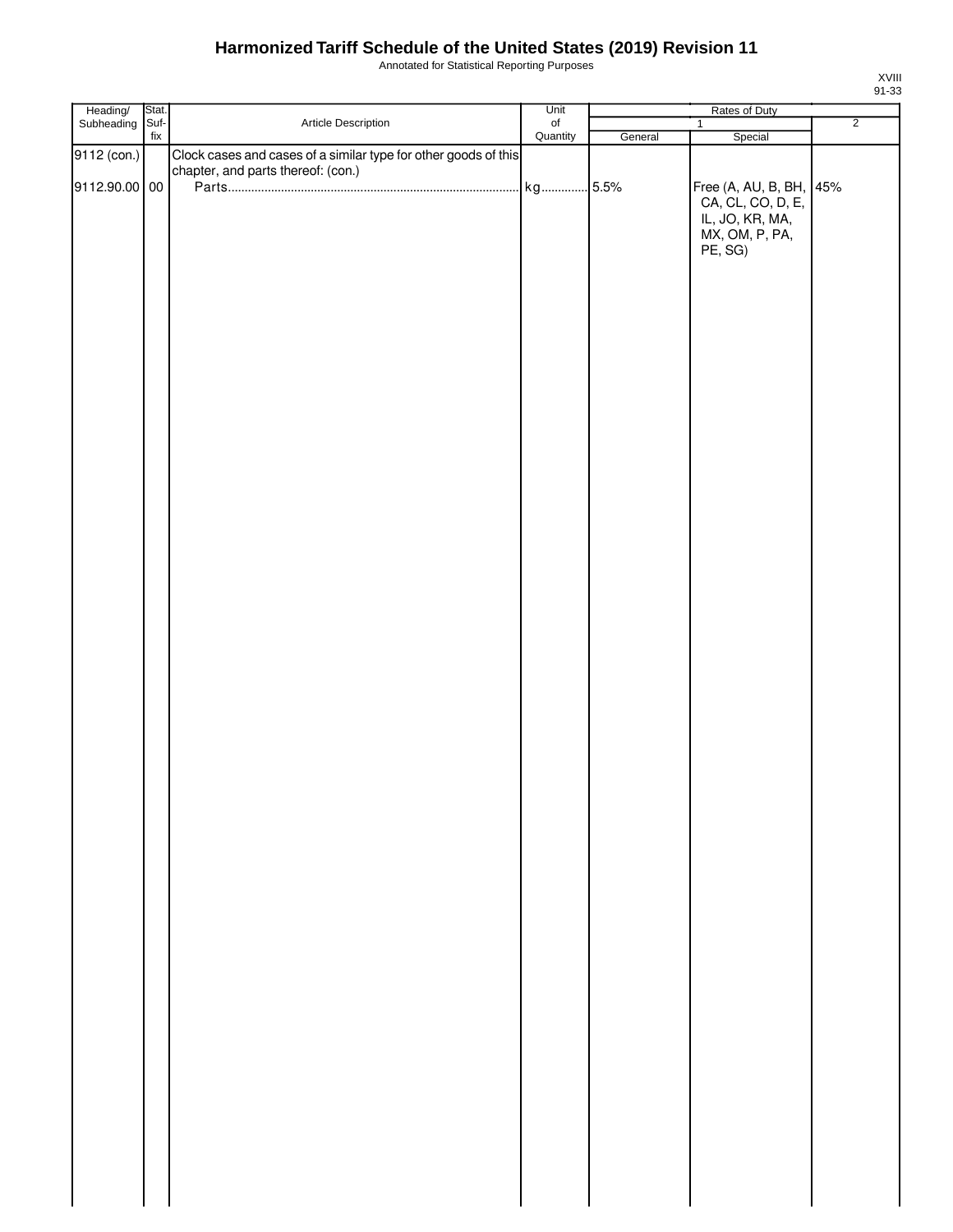Annotated for Statistical Reporting Purposes

| Heading/                 | Stat.       |                                                                                                                             | Unit           |         | Rates of Duty                                                                                     |       |
|--------------------------|-------------|-----------------------------------------------------------------------------------------------------------------------------|----------------|---------|---------------------------------------------------------------------------------------------------|-------|
| Subheading               | Suf-<br>fix | <b>Article Description</b>                                                                                                  | of<br>Quantity | General | $\mathbf{1}$<br>Special                                                                           | 2     |
| 9113                     |             | Watch straps, watch bands and watch bracelets, and parts                                                                    |                |         |                                                                                                   |       |
| 9113.10.00 00<br>9113.20 |             | thereof:<br>Of precious metal or of metal clad with precious metal<br>Of base metal, whether or not gold- or silver-plated: | doz 4.5%       |         | Free (A*, AU, BH,<br>CA, CL, CO, D, E,<br>IL, JO, KR, MA,<br>MX, OM, P, PA,<br>PE, R, SG)         | 80%   |
| 9113.20.20 00            |             | Straps, bands and bracelets:                                                                                                |                |         | Free (A, AU, BH,<br>CA, CL, CO, D, E,<br>IL, JO, MA, MX,<br>OM, P, PA, PE, R,<br>SG)<br>2.2% (KR) | 110%  |
| 9113.20.40 00            |             | Parts:                                                                                                                      |                |         | Free (AU, BH, CA,<br>CL, CO, D, E, IL,<br>JO, MA, MX, OM,<br>P, PA, PE, R, SG)<br>2.2% (KR)       | 110%  |
| 9113.20.60 00            |             | Of watch bracelets, valued not over \$12 per                                                                                |                |         | Free (A*, AU, BH,<br>CA, CL, CO, D, E,<br>IL, JO, KR, MA,<br>MX, OM, P, PA,<br>PE, R, SG)         | 110%  |
| 9113.20.90 00            |             |                                                                                                                             |                |         | Free (A, AU, BH,<br>CA, CL, CO, D, E,<br>IL, JO, KR, MA,<br>MX, OM, P, PA,<br>PE, R, SG)          | 110%  |
| 9113.90<br>9113.90.40 00 |             | Other:                                                                                                                      |                |         | Free (A+, AU, BH,<br>CA, CL, CO, E, IL,<br>JO, KR, MA, MX,<br>OM, P, PA, PE, R,<br>SG)            | 78.5% |
| 9113.90.80 00            |             |                                                                                                                             | . doz 1.8%     |         | Free (A, AU, BH,<br>CA, CL, CO, D, E,<br>IL, JO, KR, MA,<br>MX, OM, P, PA,<br>PE, R, SG)          | 35%   |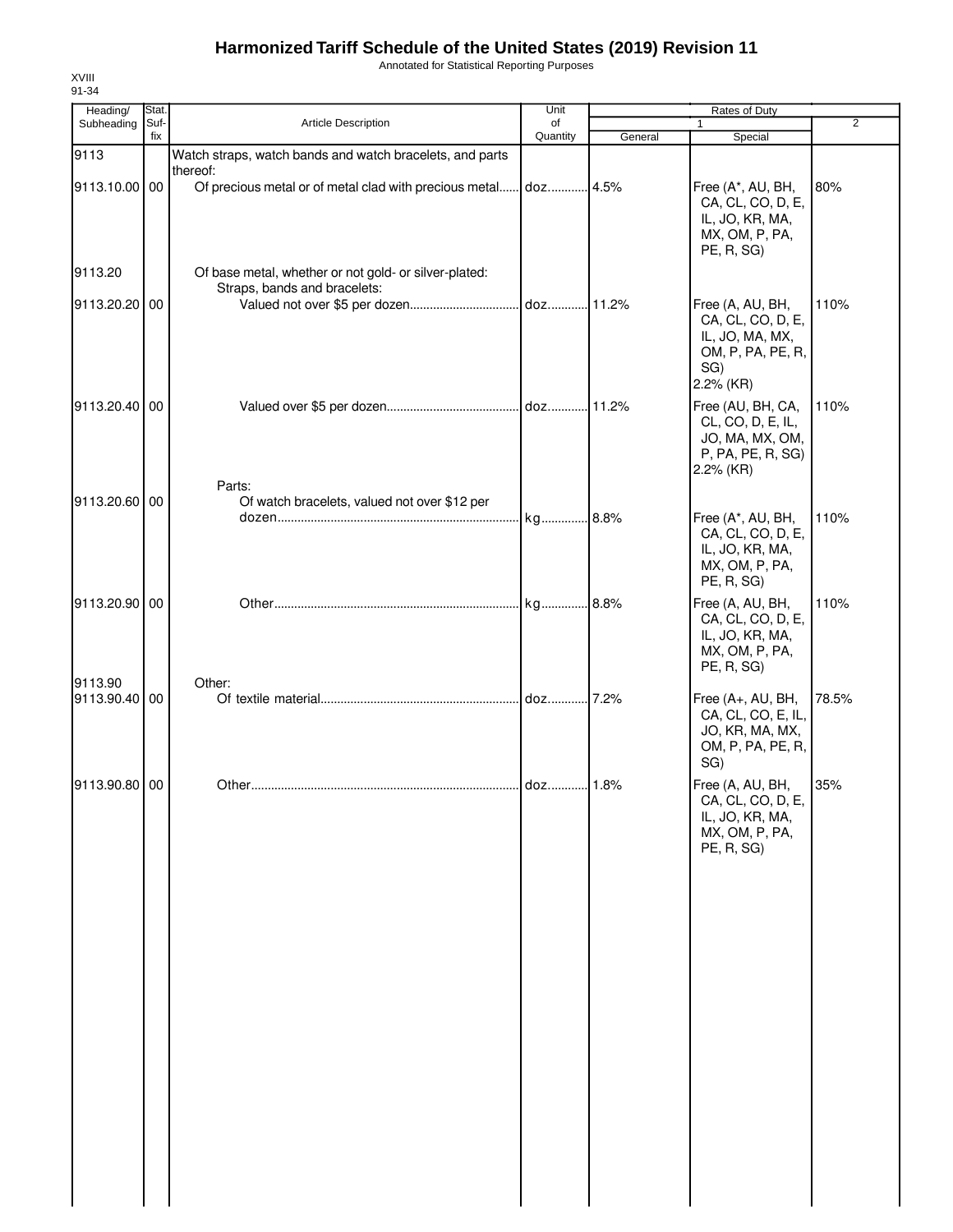Annotated for Statistical Reporting Purposes

| Heading/      | <b>Stat</b> |                                                      | Unit        |         | Rates of Duty                 |                |
|---------------|-------------|------------------------------------------------------|-------------|---------|-------------------------------|----------------|
| Subheading    | Suf-        | Article Description                                  | of          |         |                               | $\overline{2}$ |
|               | fix         |                                                      | Quantity    | General | Special                       |                |
| 9114          |             | Other clock or watch parts:                          |             |         |                               |                |
| 9114.10       |             | Springs, including hairsprings:                      |             |         |                               |                |
| 9114.10.40 00 |             |                                                      |             |         | Free (A+, AU, BH,             | 65%            |
|               |             |                                                      |             |         | CA, CL, CO, D, E,             |                |
|               |             |                                                      |             |         | IL, JO, KR, MA,               |                |
|               |             |                                                      |             |         | MX, OM, P, PA,                |                |
|               |             |                                                      |             |         | PE, R, SG)                    |                |
| 9114.10.80 00 |             |                                                      | . No.       | 4.2%    | Free (A+, AU, B, BH, 65%      |                |
|               |             |                                                      |             |         | CA, CL, CO, D, E,             |                |
|               |             |                                                      |             |         | IL, JO, KR, MA,               |                |
|               |             |                                                      |             |         | MX, OM, P, PA,                |                |
|               |             |                                                      |             |         | PE, SG)                       |                |
| 9114.30       |             | Dials:                                               |             |         |                               |                |
| 9114.30.40 00 |             |                                                      |             |         |                               |                |
|               |             |                                                      |             |         | CA, CL, CO, D, E,             |                |
|               |             |                                                      |             |         | IL, JO, KR, MA,               |                |
|               |             |                                                      |             |         | MX, OM, P, PA,                |                |
|               |             |                                                      |             |         | PE, R, SG)                    |                |
| 9114.30.80 00 |             |                                                      |             | 4.4%    | Free (A+, AU, B, BH, 50%      |                |
|               |             |                                                      |             |         | CA, CL, CO, D, E,             |                |
|               |             |                                                      |             |         | IL, JO, KR, MA,               |                |
|               |             |                                                      |             |         | MX, OM, P, PA,                |                |
|               |             |                                                      |             |         | PE, R, SG)                    |                |
| 9114.40       |             | Plates and bridges:                                  |             |         |                               |                |
| 9114.40.20 00 |             | Watch movement bottom or pillar plates or their      |             |         |                               |                |
|               |             |                                                      |             |         | Free (A+, AU, BH,             | 75¢ each       |
|               |             |                                                      |             |         | CA, CL, CO, D, E,             |                |
|               |             |                                                      |             |         | IL, JO, KR, MA,               |                |
|               |             |                                                      |             |         | MX, OM, P, PA,                |                |
|               |             |                                                      |             |         | PE, R, SG)                    |                |
|               |             |                                                      |             |         |                               |                |
| 9114.40.40 00 |             | Any plate, or set of plates, suitable for assembling |             |         |                               |                |
|               |             |                                                      | No 10¢ each |         | Free (A+, AU, B, BH, 38¢ each |                |
|               |             |                                                      |             |         | CA, CL, CO, D, E,             |                |
|               |             |                                                      |             |         | IL, JO, KR, MA,               |                |
|               |             |                                                      |             |         | MX, OM, P, PA,                |                |
|               |             |                                                      |             |         | PE, SG)                       |                |
|               |             | Other:                                               |             |         |                               |                |
| 9114.40.60 00 |             |                                                      | No          | 7.3%    | Free (A+, AU, BH,             | 65%            |
|               |             |                                                      |             |         | CA, CL, CO, D, E,             |                |
|               |             |                                                      |             |         | IL, JO, KR, MA,               |                |
|               |             |                                                      |             |         | MX, OM, P, PA,                |                |
|               |             |                                                      |             |         | PE, R, SG)                    |                |
| 9114.40.80 00 |             |                                                      | No          | 4.2%    | Free (A+, AU, B, BH, 65%      |                |
|               |             |                                                      |             |         | CA, CL, CO, D, E,             |                |
|               |             |                                                      |             |         | IL, JO, KR, MA,               |                |
|               |             |                                                      |             |         | MX, OM, P, PA,                |                |
|               |             |                                                      |             |         | PE, SG)                       |                |
|               |             |                                                      |             |         |                               |                |
|               |             |                                                      |             |         |                               |                |
|               |             |                                                      |             |         |                               |                |
|               |             |                                                      |             |         |                               |                |
|               |             |                                                      |             |         |                               |                |
|               |             |                                                      |             |         |                               |                |
|               |             |                                                      |             |         |                               |                |
|               |             |                                                      |             |         |                               |                |
|               |             |                                                      |             |         |                               |                |
|               |             |                                                      |             |         |                               |                |
|               |             |                                                      |             |         |                               |                |
|               |             |                                                      |             |         |                               |                |
|               |             |                                                      |             |         |                               |                |
|               |             |                                                      |             |         |                               |                |
|               |             |                                                      |             |         |                               |                |
|               |             |                                                      |             |         |                               |                |
|               |             |                                                      |             |         |                               |                |
|               |             |                                                      |             |         |                               |                |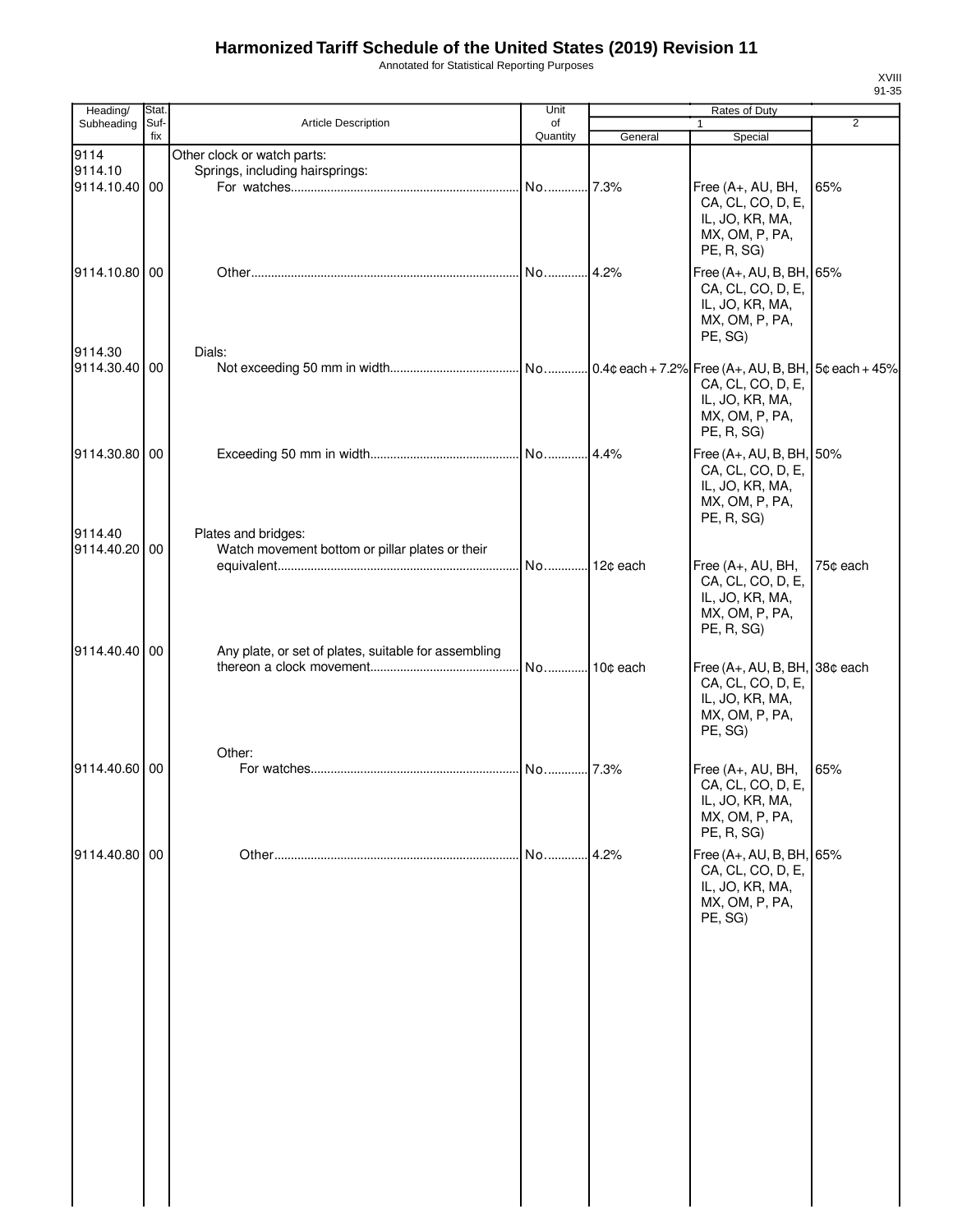Annotated for Statistical Reporting Purposes

| Heading/      | Stat.       |                                                                                                                                                    | Unit           |                                                                                                                                                                                                 | Rates of Duty                                                                                                       |                                                                                                                                                                                                                   |
|---------------|-------------|----------------------------------------------------------------------------------------------------------------------------------------------------|----------------|-------------------------------------------------------------------------------------------------------------------------------------------------------------------------------------------------|---------------------------------------------------------------------------------------------------------------------|-------------------------------------------------------------------------------------------------------------------------------------------------------------------------------------------------------------------|
| Subheading    | Suf-<br>fix | <b>Article Description</b>                                                                                                                         | of<br>Quantity | General                                                                                                                                                                                         | $\mathbf{1}$<br>Special                                                                                             | $\overline{2}$                                                                                                                                                                                                    |
| 9114 (con.)   |             | Other clock or watch parts: (con.)                                                                                                                 |                |                                                                                                                                                                                                 |                                                                                                                     |                                                                                                                                                                                                                   |
| 9114.90       |             | Other:                                                                                                                                             |                |                                                                                                                                                                                                 |                                                                                                                     |                                                                                                                                                                                                                   |
| 9114.90.10 00 |             |                                                                                                                                                    |                |                                                                                                                                                                                                 |                                                                                                                     | 10%                                                                                                                                                                                                               |
| 9114.90.15 00 |             | Assemblies and subassemblies for watch or clock<br>movements consisting of two or more pieces or parts<br>fastened or joined inseparably together: |                |                                                                                                                                                                                                 | Free (A+, AU, BH,<br>CA, CL, CO, D, E,<br>IL, JO, KR, MA,<br>MX, OM, P, PA,                                         | 45%                                                                                                                                                                                                               |
|               |             |                                                                                                                                                    |                |                                                                                                                                                                                                 | PE, R, SG)                                                                                                          |                                                                                                                                                                                                                   |
| 9114.90.30 00 |             |                                                                                                                                                    |                | $+0.2$ ¢ for each<br>other piece or<br>part, but if<br>consisting in<br>part of a plate<br>or a set of<br>plates the total<br>duty shall not<br>exceed the duty<br>for the complete<br>movement | $.6\%$ + 2.3¢/jewel Free (A+, AU, B, BH, 65% +<br>CA, CL, CO, D, E,<br>IL, JO, KR, MA,<br>MX, OM, P, PA,<br>PE, SG) | $25¢$ /jewel +<br>3¢ for each<br>other piece or<br>part, but if<br>consisting in<br>part of a<br>plate or a set<br>of plates the<br>total duty<br>shall not<br>exceed the<br>duty for the<br>complete<br>movement |
|               |             | Other:                                                                                                                                             |                |                                                                                                                                                                                                 |                                                                                                                     |                                                                                                                                                                                                                   |
| 9114.90.40 00 |             |                                                                                                                                                    |                |                                                                                                                                                                                                 | Free (A+, AU, BH,<br>CA, CL, CO, D, E,<br>IL, JO, KR, MA,<br>MX, OM, P, PA,<br>PE, R, SG)                           | 65%                                                                                                                                                                                                               |
| 9114.90.50 00 |             |                                                                                                                                                    |                |                                                                                                                                                                                                 | Free (A+, AU, B, BH, 65%<br>CA, CL, CO, D, E,<br>IL, JO, KR, MA,<br>MX, OM, P, PA,<br>PE, SG)                       |                                                                                                                                                                                                                   |